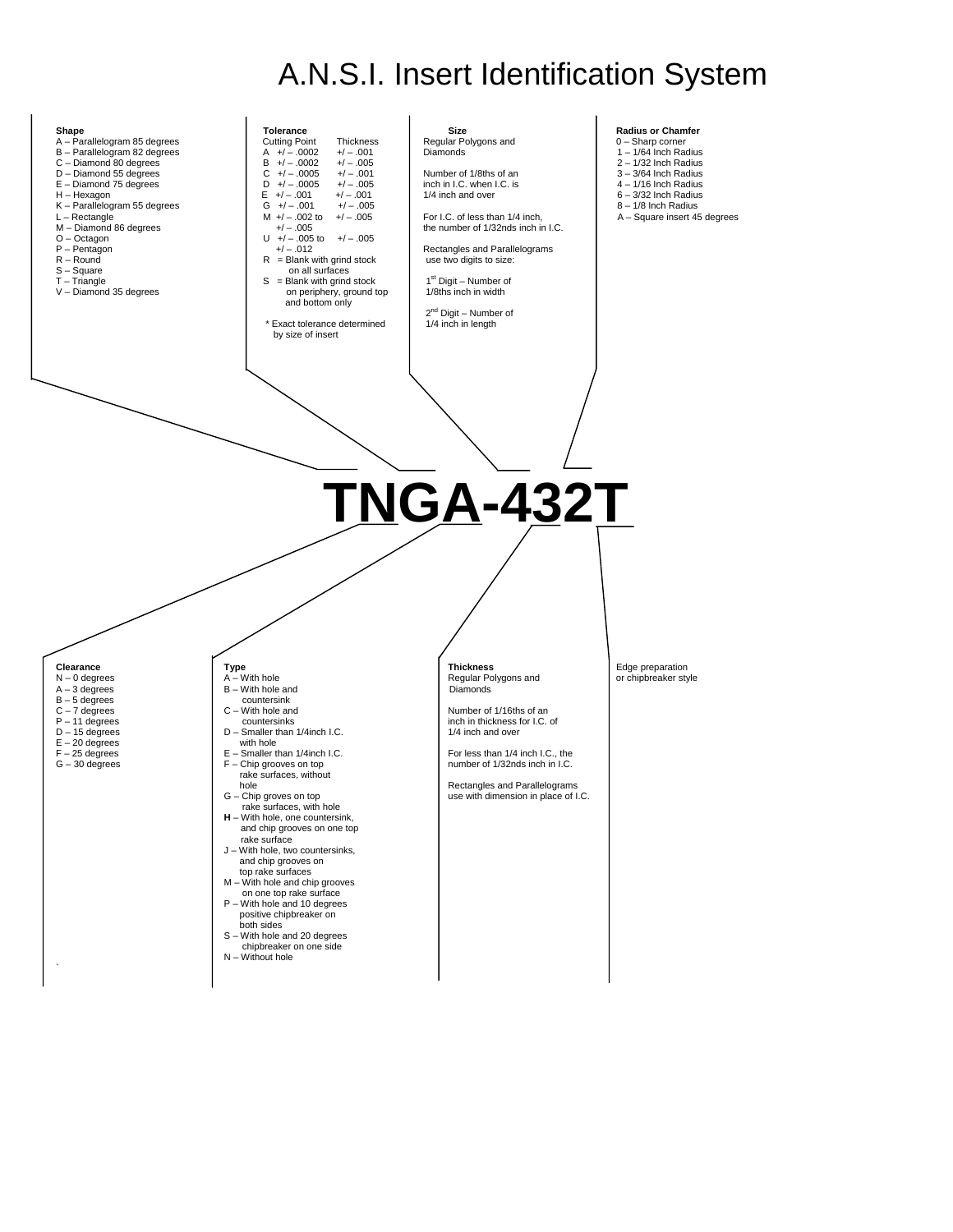## **CNGA** ceramic *80 degree diamond negative rake inserts*



|        |  |                   | $+$ = in-stock standard |
|--------|--|-------------------|-------------------------|
|        |  | <b>DIMENSIONS</b> | <b>BLACK / WHITE</b>    |
| $\sim$ |  |                   |                         |

**^** = non-stock standard

|                                                                        |                                      |     |      | <b>DIMENSIONS</b>            |      | <b>BLACK / WHITE</b>                                                                                                              | <b>SILICON</b><br><b>NITRIDE</b>                                                                            |
|------------------------------------------------------------------------|--------------------------------------|-----|------|------------------------------|------|-----------------------------------------------------------------------------------------------------------------------------------|-------------------------------------------------------------------------------------------------------------|
| ISO<br><b>DESIGNATION</b>                                              | <b>INSERT STYLE</b>                  | IC. | Τ    | R                            | H    | CC-30-C<br>(COATED)<br>00-30<br>00-30<br>00-30                                                                                    | $CC-513$<br>$CC-514$<br>$CC-5143$<br>$CC-515$<br>CC-5477                                                    |
| CNGA 120404<br><b>CNGA 120408</b><br><b>CNGA 120412</b><br>CNGA 120416 | <b>CNGA 431</b><br>432<br>433<br>434 | 1/2 | 3/16 | 1/64<br>1/32<br>3/64<br>1/16 | .203 | Λ<br>$+ + +$<br>Λ<br>$+ +$<br>$\ddot{}$<br>$\lambda$<br>$+$<br>$\ddot{}$<br>$+$<br>$^{\wedge}$ + $^{\wedge}$<br>Λ                 | \ /<br>٨<br>in-stock or<br>non-stock<br>$\ddot{}$<br>$\wedge$<br>standard<br>$\wedge$                       |
| CNGA 160404<br>CNGA 160408<br>CNGA 160412<br>CNGA 160416               | <b>CNGA 541</b><br>542<br>543<br>544 | 5/8 | 1/4  | 1/64<br>1/32<br>3/64<br>1/16 | .250 | <b>AAA</b><br>$\lambda$<br>$^{\wedge}$ + $^{\wedge}$<br>Λ<br>$\wedge$ $\wedge$<br>$\wedge$<br>$\ddot{}$<br><b>AAA</b><br>$\wedge$ | $\frac{1}{2}$<br>۸<br>in-stock or<br>$\boldsymbol{\wedge}$<br>non-stock<br>$\wedge$<br>standard<br>$\wedge$ |
| <b>CNGA 190604</b><br>CNGA 190608<br>CNGA 190612<br>CNGA 190616        | <b>CNGA 641</b><br>642<br>643<br>644 | 3/4 | 1/4  | 1/64<br>1/32<br>3/64<br>1/16 | .312 | $^{\wedge}$ + $^{\wedge}$<br>Λ<br>Λ<br>$\ddot{}$<br>$+$ +<br>Λ<br>$+$ +<br>$^+$<br>$\wedge$<br>$+ + +$                            | $\frac{1}{2}$<br>۸<br>in-stock or<br>$\boldsymbol{\wedge}$<br>non-stock<br>۸<br>standard<br>$\wedge$        |





+ = in-stock standard

**+ ^** = non-stock standard

|                                                                               |                                        |     |      | <b>DIMENSIONS</b>            |   | <b>BLACK / WHITE</b>                                                                                            | <b>SILICON</b><br><b>NITRIDE</b>                                                                                                |
|-------------------------------------------------------------------------------|----------------------------------------|-----|------|------------------------------|---|-----------------------------------------------------------------------------------------------------------------|---------------------------------------------------------------------------------------------------------------------------------|
|                                                                               |                                        |     |      |                              |   |                                                                                                                 |                                                                                                                                 |
| ISO<br><b>DESIGNATION</b>                                                     | <b>INSERT STYLE</b>                    | IC. | T    | R                            | H | CC-30-C<br>(COATED)<br>CC-10<br>CC-30<br>CC-30                                                                  | $\begin{array}{c} \text{CC-513} \\ \text{CC-514} \\ \text{CC-5143} \\ \text{CC-515} \end{array}$<br>CC-5477                     |
| <b>CNGN 120404</b><br><b>CNGN 120408</b><br>CNGN 120412<br><b>CNGN 120416</b> | <b>CNG</b><br>431<br>432<br>433<br>434 | 1/2 | 3/16 | 1/64<br>1/32<br>3/64<br>1/16 |   | $^{\wedge}$ + $^{\wedge}$<br>$\wedge$<br>$\wedge$<br>$+ + +$<br>Λ<br>$+$ +<br>$\ddot{}$<br>$\wedge$<br>$+ + +$  | $\frac{1}{2}$<br>$\boldsymbol{\wedge}$<br>in-stock or<br>$\wedge$<br>non-stock<br>$\boldsymbol{\wedge}$<br>standard<br>$\wedge$ |
| <b>CNGN 120704</b><br><b>CNGN 120708</b><br>CNGN 120712<br>CNGN 120716        | <b>CNG 451</b><br>452<br>453<br>454    | 1/2 | 5/16 | 1/64<br>1/32<br>3/64<br>1/16 |   | <b>AAA</b><br>$\wedge$<br><b>AAA</b><br>$\wedge$<br>$\wedge$<br>$^{\wedge}$ +<br>$+$<br><b>AAA</b><br>$\wedge$  | $\frac{1}{2}$<br>$\boldsymbol{\wedge}$<br>in-stock or<br>Λ<br>non-stock<br>Λ<br>standard<br>$\wedge$                            |
| <b>CNGN 160604</b><br><b>CNGN 160608</b><br><b>CNGN 160612</b><br>CNGN 160616 | <b>CNG 541</b><br>542<br>543<br>544    | 5/8 | 1/4  | 1/64<br>1/32<br>3/64<br>1/16 |   | <b>AAA</b><br>$\wedge$<br>$\wedge$ $\wedge$ +<br>$\wedge$<br>$\wedge$ $\wedge$ +<br>Λ<br><b>AAA</b><br>$\wedge$ | $\frac{1}{2}$<br>۸<br>in-stock or<br>$\boldsymbol{\wedge}$<br>non-stock<br>$\wedge$<br>standard<br>$\wedge$                     |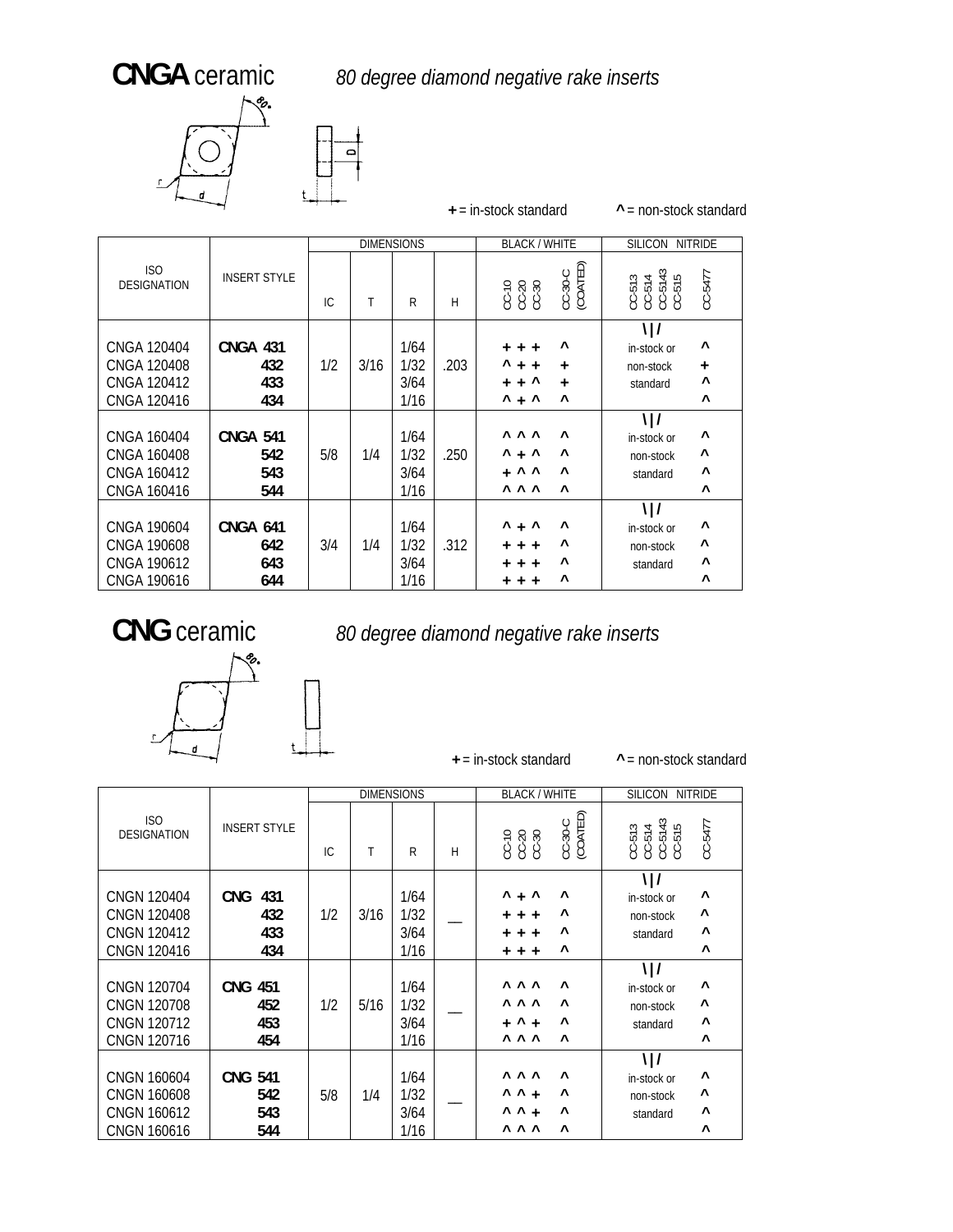ISO



 $\frac{1}{\sqrt{1-\frac{1}{\sqrt{1-\frac{1}{\sqrt{1-\frac{1}{\sqrt{1-\frac{1}{\sqrt{1-\frac{1}{\sqrt{1-\frac{1}{\sqrt{1-\frac{1}{\sqrt{1-\frac{1}{\sqrt{1-\frac{1}{\sqrt{1-\frac{1}{\sqrt{1-\frac{1}{\sqrt{1-\frac{1}{\sqrt{1-\frac{1}{\sqrt{1-\frac{1}{\sqrt{1-\frac{1}{\sqrt{1-\frac{1}{\sqrt{1-\frac{1}{\sqrt{1-\frac{1}{\sqrt{1-\frac{1}{\sqrt{1-\frac{1}{\sqrt{1-\frac{1}{\sqrt{1-\frac{1}{\sqrt{1-\frac{1}{\sqrt{1-\frac{1$ DIMENSIONS + = in-stock standard **^** = non-stock standard BLACK / WHITE | SILICON NITRIDE ISO ISO INSERT STYLE IC T R H CC-10 CC-20 CC-30 CC-30-C (COATED) CC-513 CC-514 CC-5143 CC-515 CC-5477  $\mathcal{N}$  | *|* 

|                                                                               |                                     | IC. |      | R                            | Н | 533<br>ë<br>$\circ \circ \circ$                                                                           | 5555<br>ँ<br>$\circ$<br>$\circ\circ\circ\circ$                                        |
|-------------------------------------------------------------------------------|-------------------------------------|-----|------|------------------------------|---|-----------------------------------------------------------------------------------------------------------|---------------------------------------------------------------------------------------|
| <b>CNGN 190604</b><br><b>CNGN 190608</b><br>CNGN 190612<br>CNGN 190616        | <b>CNG 641</b><br>642<br>643<br>644 | 3/4 | 1/4  | 1/64<br>1/32<br>3/64<br>1/16 |   | Λ<br>$\lambda$<br>$+$ ^<br>$\wedge$<br>$+$ $+$<br>$\wedge$ $\wedge$ +<br>$\lambda$<br>$\wedge$<br>$+$ ^ ^ | $\wedge$<br>in-stock or<br>$\wedge$<br>non-stock<br>$\wedge$<br>standard<br>$\wedge$  |
| CNGN 190704<br><b>CNGN 190708</b><br><b>CNGN 190712</b><br><b>CNGN 190716</b> | <b>CNG 651</b><br>652<br>653<br>654 | 3/4 | 5/16 | 1/64<br>1/32<br>3/64<br>1/16 |   | <b>AAA</b><br>$\wedge$<br><b>AAA</b><br>$\lambda$<br><b>AAA</b><br>$\lambda$<br>$\lambda$<br><b>AAA</b>   | $\lambda$<br>in-stock or<br>$\wedge$<br>non-stock<br>$\wedge$<br>standard<br>$\wedge$ |
|                                                                               |                                     |     |      |                              |   |                                                                                                           |                                                                                       |

## **CNMA** ceramic *<sup>0</sup> <sup>d</sup> gre iam nd <sup>e</sup> 8 e e d o negative rak inserts*



**+**  $\rightarrow$  **P**  $\rightarrow$  **P**  $\rightarrow$  **P**  $\rightarrow$  **P**  $\rightarrow$  **P**  $\rightarrow$  **P**  $\rightarrow$  **P**  $\rightarrow$  **P**  $\rightarrow$  **P**  $\rightarrow$  **P**  $\rightarrow$  **P**  $\rightarrow$  **P**  $\rightarrow$  **P**  $\rightarrow$  **P**  $\rightarrow$  **P**  $\rightarrow$  **P**  $\rightarrow$  **P**  $\rightarrow$  **P**  $\rightarrow$  **P**  $\rightarrow$  **P**  $\rightarrow$  **P**  $\rightarrow$  **P**  $\rightarrow$  **P**  $\rightarrow$  **P**

|                                           |                               |     |      | <b>DIMENSIONS</b>    |      | <b>BLACK / WHITE</b>  | SILICON<br><b>NITRIDE</b>                                              |
|-------------------------------------------|-------------------------------|-----|------|----------------------|------|-----------------------|------------------------------------------------------------------------|
| ISO<br><b>DESIGNATION</b>                 | <b>INSERT STYLE</b>           | IC. |      | R                    | Н    | (COATED)<br>$CC-30-C$ | $m \frac{4}{3}$ 5 $m$<br>CC-5477<br>គឺគឺគឺគឺ<br>ខ្ញុំខ្ញុំខ្ញុំ        |
| CNMA 120408<br>CNMA 120412<br>CNMA 120416 | <b>CNMA 432</b><br>433<br>434 | 1/2 | 3/16 | 1/32<br>3/64<br>1/16 | .203 |                       | \ /<br>٨<br>in-stock or<br>Λ<br>non-stock<br>٨<br>standard<br>$\wedge$ |
| CNMA 160616                               | <b>CNMA 544</b>               | 5/8 | 1/4  | 1/16                 | .250 |                       | \ /<br>Λ<br>in-stock or<br>non-stock<br>standard                       |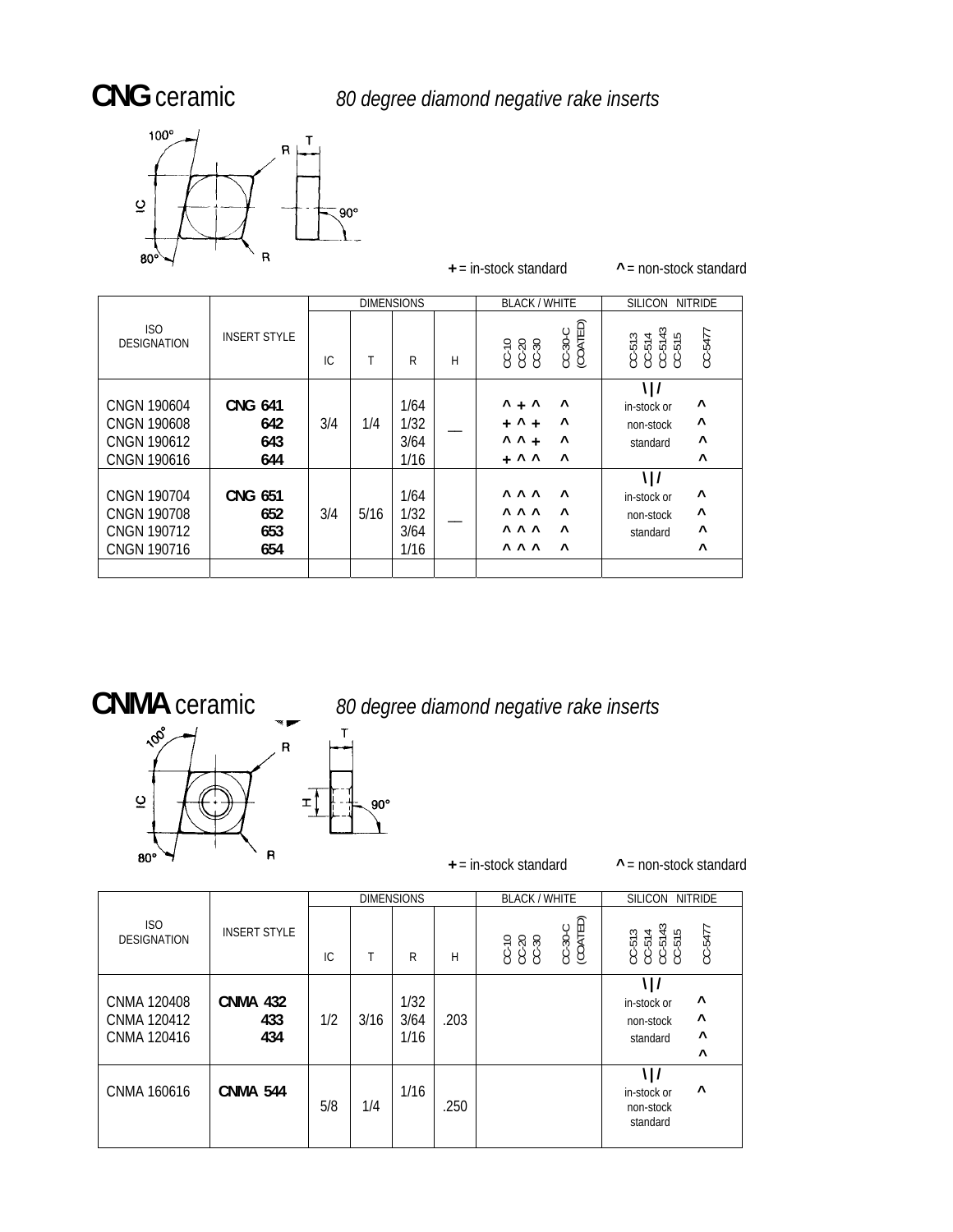

|                                           |                               |     |      | <b>DIMENSIONS</b>    |   | <b>BLACK / WHITE</b>                                                                            | SILICON NITRIDE                                            |
|-------------------------------------------|-------------------------------|-----|------|----------------------|---|-------------------------------------------------------------------------------------------------|------------------------------------------------------------|
| ISO<br><b>DESIGNATION</b>                 | <b>INSERT STYLE</b>           | IC  | Τ    | R                    | H | CC-30-C<br>(COATED)<br>CC-20<br>CC-30<br>CC-30                                                  | සි ය<br>CC-5477<br>$\frac{1}{2}$<br>ត្តត្តត្ត<br>ទី១១១     |
| CNGX 120708<br>CNGX 120712<br>CNGX 120716 | <b>CNGX 452</b><br>453<br>454 | 1/2 | 5/16 | 1/32<br>3/64<br>1/16 |   | $\wedge$ $\wedge$<br>$\wedge$<br>$\wedge$ $\wedge$<br>$\wedge$<br>$\wedge$ $\wedge$<br>$\wedge$ | ٨<br>in-stock or<br>۸<br>non-stock<br>Λ<br>standard        |
| CNGX 160708<br>CNGX 160712<br>CNGX 160716 | <b>CNGX 552</b><br>553<br>554 | 5/8 | 5/16 | 1/32<br>3/64<br>1/16 |   |                                                                                                 | \ /<br>٨<br>in-stock or<br>Λ<br>non-stock<br>Λ<br>standard |
|                                           |                               |     |      |                      |   |                                                                                                 |                                                            |

**+** = in-stock standard **^** = non-stock standard

 **CNVX** ceramic *80 degree diamond, dimpled negative rake inserts*



**+** = in-stock standard **^** = non-stock standard

|                                           |                               |     |      | <b>DIMENSIONS</b>    |   | <b>BLACK / WHITE</b>                    | SILICON NITRIDE                                                                             |
|-------------------------------------------|-------------------------------|-----|------|----------------------|---|-----------------------------------------|---------------------------------------------------------------------------------------------|
| ISO<br><b>DESIGNATION</b>                 | <b>INSERT STYLE</b>           | IC. |      | R                    | H | (COATED)<br>$CC-30-C$<br>00.30<br>00.30 | $\frac{3}{5}$<br>$CC - 5477$<br>$\overline{\phantom{a}}$<br>S<br>ដូង ដូ<br>ប្រមូល<br>ប្រមូល |
| CNVX 150404<br>CNVX 150408<br>CNVX 150412 | <b>CNVX 452</b><br>453<br>454 | 1/2 | 5/16 | 1/32<br>3/64<br>1/16 |   | Λ<br>$\wedge$ $\wedge$<br>$\lambda$     | \ /<br>$\boldsymbol{\wedge}$<br>in-stock or<br>۸<br>non-stock<br>$\wedge$<br>standard       |
| CNVX 160608<br>CNVX 160612<br>CNVX 160616 | <b>CNVX 552</b><br>553<br>554 | 5/8 | 5/16 | 1/32<br>3/64<br>1/16 |   |                                         | \ /<br>۸<br>in-stock or<br>۸<br>non-stock<br>$\boldsymbol{\wedge}$<br>standard              |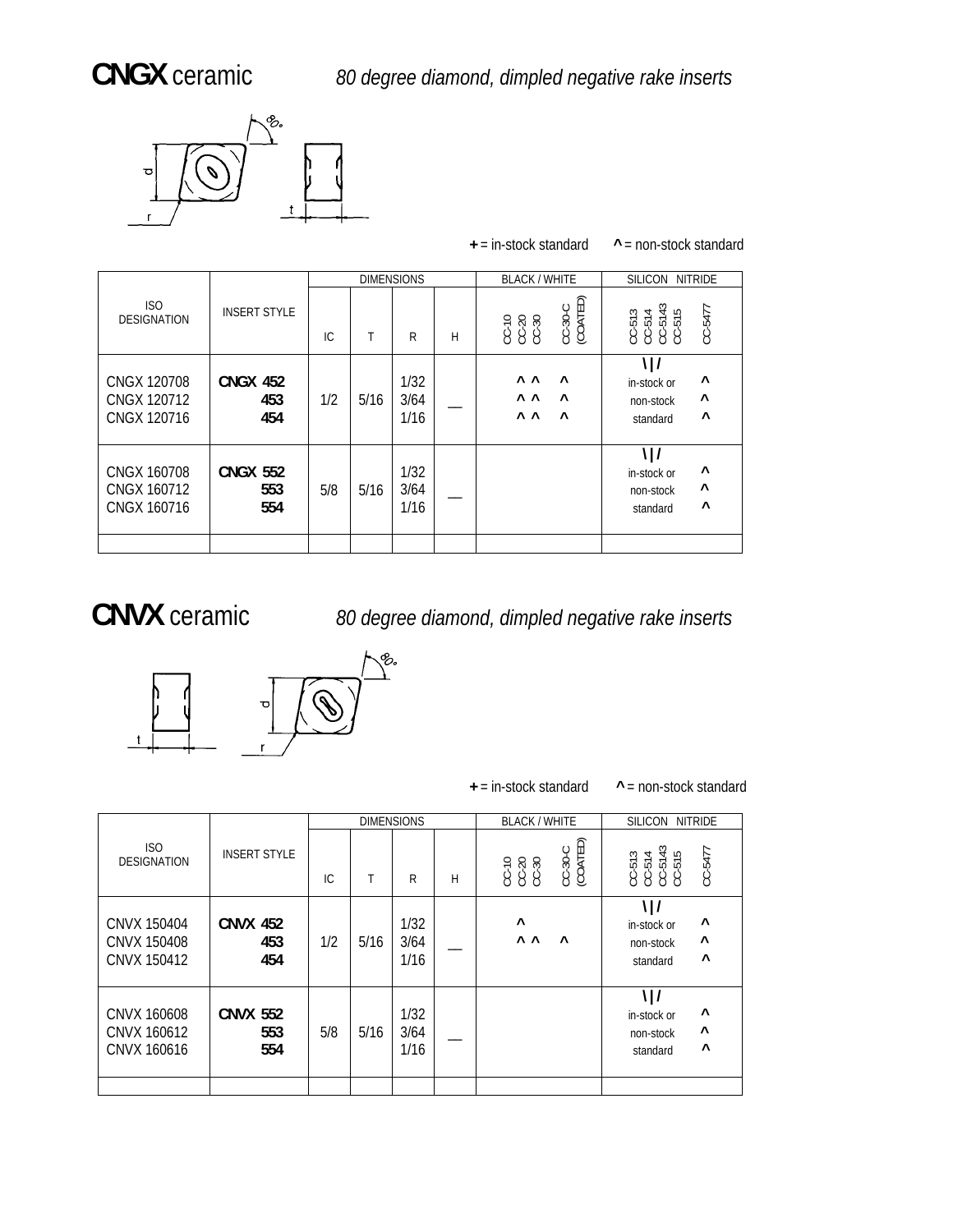**DNGA** ceramic *55 degree diamond negative rake inserts* 



|                                                                               |                                      |     | <b>DIMENSIONS</b> |                              |      | <b>BLACK / WHITE</b>                                                                                                     | <b>SILICON</b><br><b>NITRIDE</b>                                                    |
|-------------------------------------------------------------------------------|--------------------------------------|-----|-------------------|------------------------------|------|--------------------------------------------------------------------------------------------------------------------------|-------------------------------------------------------------------------------------|
| ISO<br><b>DESIGNATION</b>                                                     | <b>INSERT STYLE</b>                  | IC  | T                 | R                            | H    | CC-30-C<br>(COATED)<br>00<br>000<br>000                                                                                  | CC-5477<br>ຕ <del>⊲</del> ຕ ഥ<br>តុ តុ តុ តុ<br>8888                                |
| DNGA 150404<br><b>DNGA 150408</b><br>DNGA 150412<br><b>DNGA 150416</b>        | <b>DNGA 431</b><br>432<br>433<br>434 | 1/2 | 3/16              | 1/64<br>1/32<br>3/64<br>1/16 | .203 | $\boldsymbol{\wedge}$<br>Λ<br>$+$<br>$+$<br>٨<br>$+$<br>$+$<br>$\ddot{}$<br>Λ<br>$+$<br>$+$<br>$\ddot{}$<br>۸<br>$+ + +$ | \ /<br>Λ<br>in-stock or<br>Λ<br>non-stock<br>$\boldsymbol{\wedge}$<br>standard<br>٨ |
| DNGA 190604<br><b>DNGA 190608</b><br><b>DNGA 190612</b><br><b>DNGA 190616</b> | <b>DNGA 541</b><br>542<br>543<br>544 | 5/8 | 1/4               | 1/64<br>1/32<br>3/64<br>1/16 | .250 | <b>AAA</b><br>$\wedge$<br>$+$ ^<br>Λ<br>$\wedge$<br>$+$ ^<br>Λ<br>$+$<br><b>AAA</b><br>$\wedge$                          | \ /<br>Λ<br>in-stock or<br>Λ<br>non-stock<br>$\wedge$<br>standard<br>$\wedge$       |

**+** = in-stock standard **^** = non-stock standard

## DNG ceramic

**NG** ceramic *55 degree diamond negative rake inserts*



### **+** = in-stock standard **^** = non-stock standard

|                                                                                      |                                     |     |      | <b>DIMENSIONS</b>            |   | <b>BLACK / WHITE</b>                                                                                                                | SILICON NITRIDE                                                                                                          |
|--------------------------------------------------------------------------------------|-------------------------------------|-----|------|------------------------------|---|-------------------------------------------------------------------------------------------------------------------------------------|--------------------------------------------------------------------------------------------------------------------------|
| ISO<br><b>DESIGNATION</b>                                                            | <b>INSERT STYLE</b>                 | IC  |      | R                            | Н | (COATED)<br>$CC-30-C$<br>CC-20<br>CC-30<br>CC-30                                                                                    | $\frac{3}{4}$<br>CC-5477<br>$\overline{\phantom{a}}$<br>S<br>ដូច្នុំចុំដូ<br>ទទួនទទួ                                     |
| <b>DNGN 150404</b><br><b>DNGN 150408</b><br><b>DNGN 150412</b><br><b>DNGN 150416</b> | <b>DNG 431</b><br>432<br>433<br>434 | 1/2 | 3/16 | 1/64<br>1/32<br>3/64<br>1/16 |   | $^{\wedge}$ + $^{\wedge}$<br>$\wedge$<br>Λ<br>$\lambda$<br>$\ddot{}$<br>$+$<br>$\wedge$ $\wedge$<br>۸<br>$+$<br>$+$ ^ ^<br>$\wedge$ | $\frac{1}{2}$<br>$\boldsymbol{\wedge}$<br>in-stock or<br>$\boldsymbol{\wedge}$<br>non-stock<br>Λ<br>standard<br>$\wedge$ |
| <b>DNGN 190604</b><br><b>DNGN 190608</b><br><b>DNGN 190612</b><br><b>DNGN 190616</b> | <b>DNG 541</b><br>542<br>543<br>544 | 5/8 | 1/4  | 1/64<br>1/32<br>3/64<br>1/16 |   | <b>AAA</b><br>$\wedge$<br><b>AAA</b><br>$\wedge$<br><b>AAA</b><br>$\wedge$<br><b>AAA</b><br>$\wedge$                                | $\frac{1}{2}$<br>۸<br>in-stock or<br>$\boldsymbol{\wedge}$<br>non-stock<br>Λ<br>standard<br>$\wedge$                     |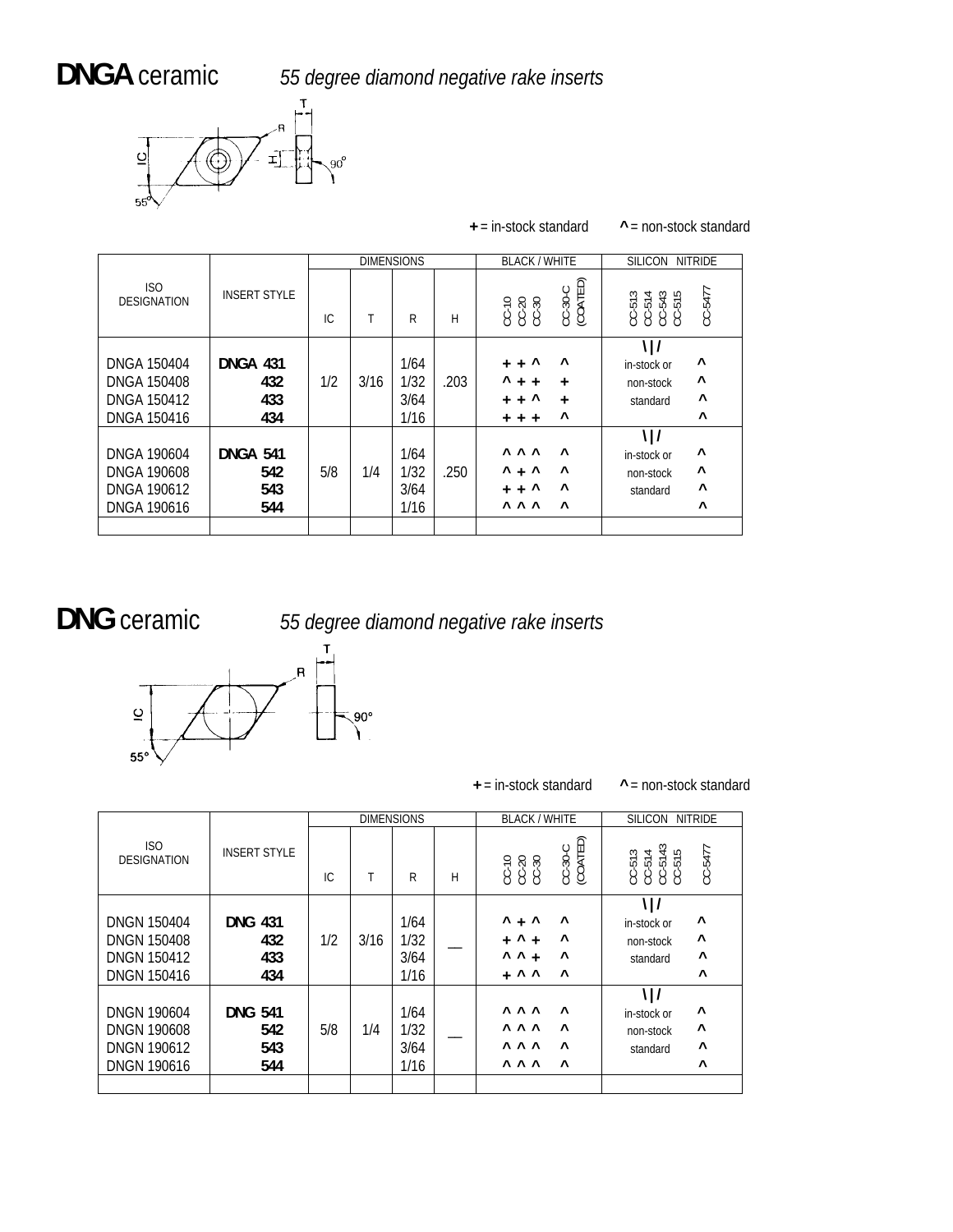

|                                                                |                               |     |      |                      |   | $+$ = in-stock standard                        | $^{\wedge}$ = non-stock standard                                                                          |
|----------------------------------------------------------------|-------------------------------|-----|------|----------------------|---|------------------------------------------------|-----------------------------------------------------------------------------------------------------------|
|                                                                |                               |     |      | <b>DIMENSIONS</b>    |   | <b>BLACK / WHITE</b>                           | <b>SILICON</b><br><b>NITRIDE</b>                                                                          |
| ISO<br><b>DESIGNATION</b>                                      | <b>INSERT STYLE</b>           | IC  | T    | R                    | H | CC-30-C<br>(COATED)<br>CC-20<br>CC-20<br>CC-30 | $\frac{3}{5}$<br>CC-5477<br>$\omega$ 4<br>ដូចិត្តដឹ<br>ទី១១១                                              |
| <b>DNGX 120708</b><br><b>DNGX 120712</b><br>DNGX 120716        | <b>DNGX 352</b><br>353<br>354 | 3/8 | 5/16 | 1/32<br>3/64<br>1/16 |   |                                                | \ /<br>$\boldsymbol{\wedge}$<br>in-stock or<br>$\boldsymbol{\wedge}$<br>non-stock<br>$\wedge$<br>standard |
| <b>DNGX 150708</b><br><b>DNGX 150712</b><br><b>DNGX 150716</b> | <b>DNGX 452</b><br>453<br>454 | 1/2 | 5/16 | 1/32<br>3/64<br>1/16 |   |                                                | $\frac{1}{2}$<br>$\boldsymbol{\wedge}$<br>in-stock or<br>$\wedge$<br>non-stock<br>Λ<br>standard           |
|                                                                |                               |     |      |                      |   |                                                |                                                                                                           |

## **RNGA** ceramic *round negative rake inserts*



 $+$  = in-stock standard  $\gamma$  = non-stock standard

|                           |                     |     |      | <b>DIMENSIONS</b> |      | <b>BLACK / WHITE</b>                           | <b>SILICON NITRIDE</b>                                                                                   |
|---------------------------|---------------------|-----|------|-------------------|------|------------------------------------------------|----------------------------------------------------------------------------------------------------------|
| ISO<br><b>DESIGNATION</b> | <b>INSERT STYLE</b> | IC. |      | R                 | H    | CC-30-C<br>(COATED)<br>CC-20<br>CC-30<br>CC-30 | $\frac{3}{5}$<br>CC-5477<br>$\overline{\phantom{0}}$<br>ភូគភូគ<br>ប៉ូប៉ូប៉ូប៉ូ<br>$\circ\circ\circ\circ$ |
| RNGA 090300               | RNGA 32             | 3/8 | 1/8  |                   | .150 | $\wedge$ $\wedge$<br>$\wedge$<br>$+$           |                                                                                                          |
| RNGA 120400               | RNGA 43             | 1/2 | 3/16 |                   | .203 | $\wedge$ $\wedge$ +<br>$\boldsymbol{\wedge}$   | ۸<br>in-stock or<br>non-stock<br>standard                                                                |
|                           |                     |     |      |                   |      |                                                |                                                                                                          |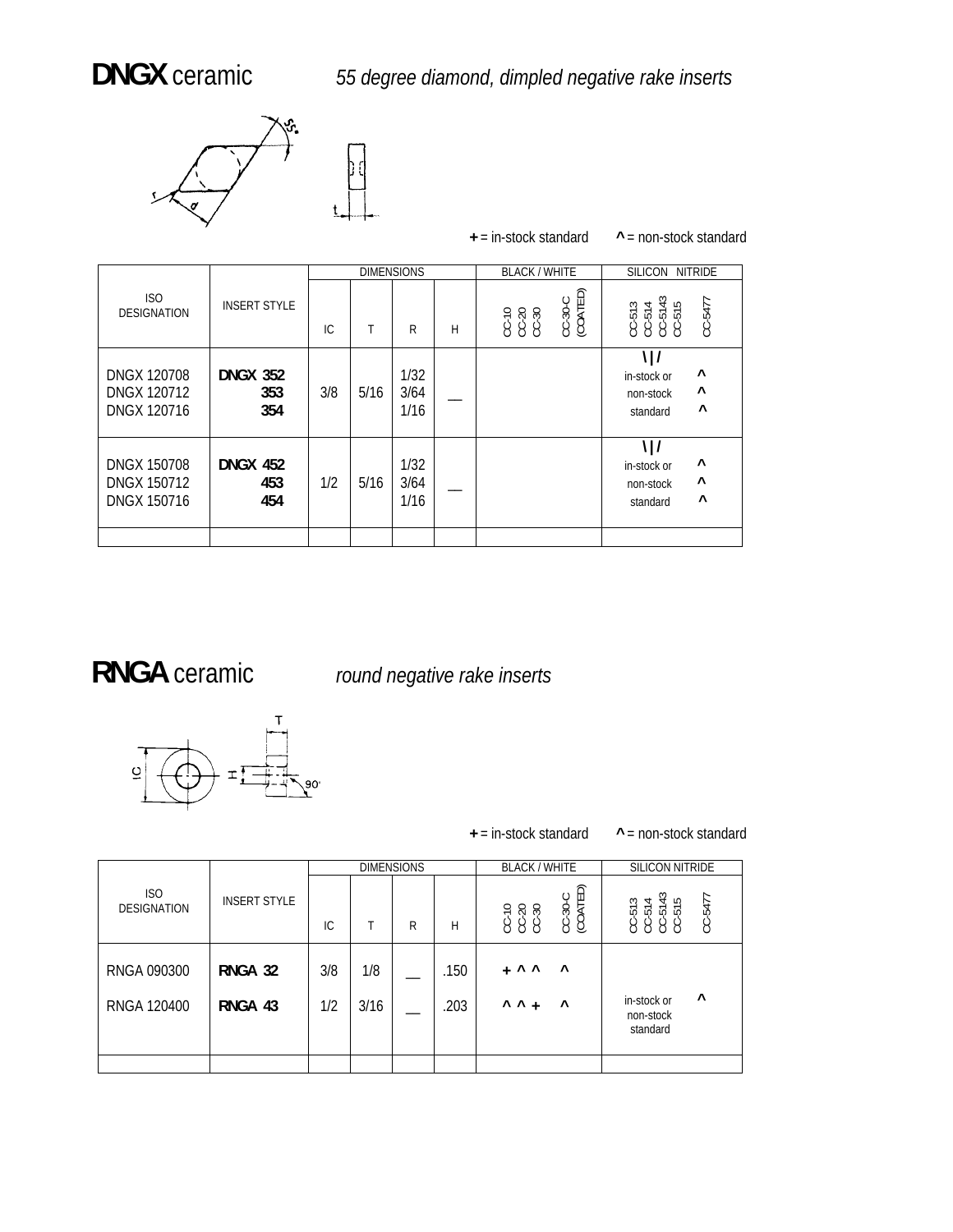RNG ceramic *round negative rake inserts* 

 $+$  = in-stock standard



|                           |                     |     |      | <b>DIMENSIONS</b> |   | <b>BLACK / WHITE</b>                           | SILICON NITRIDE                                          |
|---------------------------|---------------------|-----|------|-------------------|---|------------------------------------------------|----------------------------------------------------------|
| ISO<br><b>DESIGNATION</b> | <b>INSERT STYLE</b> | IC. | Τ    | R                 | Н | CC-30-C<br>(COATED)<br>CC-70<br>CC-30<br>CC-30 | $CC-513$<br>$CC-514$<br>$CC-5143$<br>$CC-515$<br>CC-5477 |
| RNGN 090300               | <b>RNG 32</b>       | 3/8 | 1/8  |                   |   | $\wedge$ $\wedge$ +<br>Λ                       |                                                          |
| RNGN 090400               | <b>RNG 33</b>       | 3/8 | 3/16 |                   |   | $^{\wedge}$ + $^{\wedge}$<br>$\wedge$          | $\frac{1}{2}$                                            |
| RNGN 120400               | <b>RNG 43</b>       | 1/2 | 3/16 |                   |   | $\wedge$ $\wedge$ +<br>Λ                       | $\wedge$<br>in-stock or<br>non-stock                     |
| <b>RNGN 120700</b>        | <b>RNG 45</b>       | 1/2 | 5/16 |                   |   | Λ<br>$\wedge$<br>$+$<br>$\ddot{}$              | standard<br>$+$                                          |
| <b>RNGN 190600</b>        | <b>RNG 64</b>       | 3/4 | 1/4  |                   |   | $\wedge$ $\wedge$ +<br>$\wedge$                |                                                          |
| <b>RNGN 250700</b>        | <b>RNG 86</b>       | 1   | 3/8  |                   |   | $\wedge$ $\wedge$ +<br>Λ                       |                                                          |
|                           |                     |     |      |                   |   |                                                |                                                          |
|                           |                     |     |      |                   |   |                                                |                                                          |

 **SNGA** ceramic *square negative rake inserts*



**+** = in-stock standard

 $^{\wedge}$  = non-stock standard

**+** = in-stock standa **^** = non-stock standard

|                                                                               |                                      |     |      | <b>DIMENSIONS</b>            |      | <b>BLACK / WHITE</b>                                                                                                                 | <b>SILICON</b><br><b>NITRIDE</b>                                                               |
|-------------------------------------------------------------------------------|--------------------------------------|-----|------|------------------------------|------|--------------------------------------------------------------------------------------------------------------------------------------|------------------------------------------------------------------------------------------------|
| ISO<br><b>DESIGNATION</b>                                                     | <b>INSERT STYLE</b>                  | IC. | Τ    | R                            | H    | CC-30-C<br>(COATED)<br>00.30<br>00.30<br>00.30                                                                                       | $\frac{2}{4}$ b<br>CC-5477<br>$\overline{\phantom{0}}$<br>3<br>$\frac{1}{10}$ ភូ ភូ ភូ<br>8888 |
| SNGA 090304<br><b>SNGA 090308</b><br>SNGA 090312<br>SNGA 090316               | <b>SNGA 321</b><br>322<br>323<br>324 | 3/8 | 1/8  | 1/64<br>1/32<br>3/64<br>1/16 | .150 | <b>AAA</b><br>$\lambda$<br><b>AAA</b><br>$\lambda$<br><b>AAA</b><br>$\lambda$<br><b>AAA</b><br>$\wedge$                              | $\frac{1}{2}$<br>۸<br>in-stock or<br>Λ<br>non-stock<br>٨<br>standard<br>$\boldsymbol{\wedge}$  |
| <b>SNGA 120404</b><br><b>SNGA 120408</b><br>SNGA 120412<br><b>SNGA 120416</b> | <b>SNGA 431</b><br>432<br>433<br>434 | 1/2 | 3/16 | 1/64<br>1/32<br>3/64<br>1/16 | .203 | $\wedge$ $\wedge$<br>$^{\wedge}$ + $^{\wedge}$<br>Λ<br>$+$ + $\sim$<br>$\wedge$<br>$\lambda$<br>$+$<br>$+$<br>$\ddot{}$              | $\frac{1}{2}$<br>۸<br>in-stock or<br>Λ<br>non-stock<br>٨<br>standard<br>$\wedge$               |
| <b>SNGA 190604</b><br><b>SNGA 190608</b><br><b>SNGA 190612</b><br>SNGA 190616 | <b>SNGA 641</b><br>642<br>643<br>644 | 3/4 | 1/4  | 1/64<br>1/32<br>3/64<br>1/16 | .312 | <b>AAA</b><br>$\lambda$<br><b>AAA</b><br>$\wedge$<br>$^{\wedge}$ + $^{\wedge}$<br>Λ<br>Λ<br>$\overline{+}$<br>$\ddot{}$<br>$\ddot{}$ | $\frac{1}{2}$<br>۸<br>in-stock or<br>Λ<br>non-stock<br>٨<br>standard<br>$\wedge$               |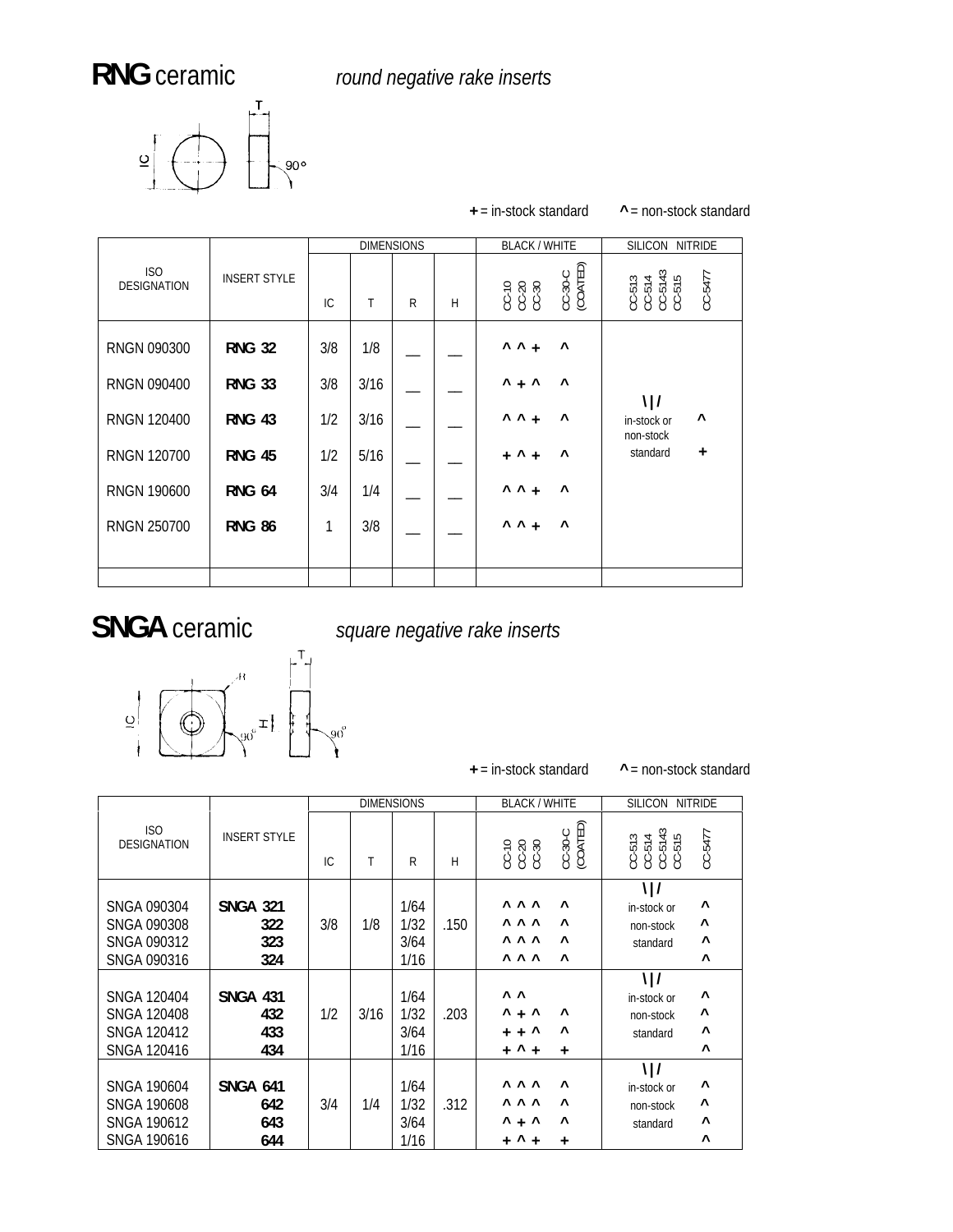

|                                                                                                                                  |                                                   |     |      |                                             |   | $+$ = in-stock standard                                                                                                             | $^{\wedge}$ = non-stock standard                                                    |
|----------------------------------------------------------------------------------------------------------------------------------|---------------------------------------------------|-----|------|---------------------------------------------|---|-------------------------------------------------------------------------------------------------------------------------------------|-------------------------------------------------------------------------------------|
|                                                                                                                                  |                                                   |     |      | <b>DIMENSIONS</b>                           |   | <b>BLACK / WHITE</b>                                                                                                                | SILICON NITRIDE                                                                     |
| ISO<br><b>DESIGNATION</b>                                                                                                        | <b>INSERT STYLE</b>                               | ТC  | T    | $\mathsf{R}$                                | H | CC-30-C<br>(COATED)<br>$CC-30CC-30$                                                                                                 | $CC-513$<br>$CC-514$<br>$CC-5143$<br>$CC-515$<br>CC-5477                            |
| SNGN 060304<br><b>SNGN 060308</b><br>SNGN 060312<br><b>SNGN 060316</b>                                                           | <b>SNG 221</b><br>222<br>223<br>224               | 1/4 | 1/8  | 1/64<br>1/32<br>3/64<br>1/16                |   | <b>AAA</b><br>Λ<br><b>AAA</b><br>ν<br><b>AAA</b><br>Λ<br><b>AAA</b><br>Λ                                                            | $\frac{1}{2}$<br>٨<br>in-stock or<br>Λ<br>non-stock<br>۸<br>standard<br>۸           |
| SNGN 090304<br><b>SNGN 090308</b><br>SNGN 090312<br>SNGN 090316                                                                  | <b>SNG 321</b><br>322<br>323<br>324               | 3/8 | 1/8  | 1/64<br>1/32<br>3/64<br>1/16                |   | <b>AAA</b><br>۸<br>$^{\wedge}$ +<br>۸<br>$+$<br><b>A</b> A A<br>۸<br><b>AAA</b><br>۸                                                | \ /<br>Λ<br>in-stock or<br>Λ<br>non-stock<br>۸<br>standard<br>۸                     |
| SNGN 090304<br><b>SNGN 090308</b><br>SNGN 090312<br>SNGN 090316                                                                  | <b>SNG 331</b><br>332<br>333<br>334               | 3/8 | 3/16 | 1/64<br>1/32<br>3/64<br>1/16                |   | $\wedge$ $\wedge$ $\wedge$<br>Λ<br>Λ<br>$^{\wedge}$ +<br>$+$<br><b>AAA</b><br>ν<br><b>AAA</b><br>Λ                                  | $\frac{1}{2}$<br>Λ<br>in-stock or<br>Λ<br>non-stock<br>Λ<br>standard<br>۸           |
| <b>SNGN 120404</b><br><b>SNGN 120408</b><br><b>SNGN 120412</b><br><b>SNGN 120416</b><br><b>SNGN 120424</b><br><b>SNGN 120432</b> | <b>SNG 431</b><br>432<br>433<br>434<br>436<br>438 | 1/2 | 3/16 | 1/64<br>1/32<br>3/64<br>1/16<br>3/32<br>1/8 |   | <b>AAA</b><br>۸<br>$\wedge$ $\wedge$ +<br>۸<br>$\wedge$ $\wedge$ +<br>۸<br>$+$ ^ +<br>Λ<br>$\wedge$ $\wedge$ +<br>۸<br>۸<br>$+$ ^ + | $\frac{1}{2}$<br>Λ<br>in-stock or<br>۸<br>non-stock<br>Λ<br>standard<br>Λ<br>Λ<br>Λ |
| <b>SNGN 120704</b><br><b>SNGN 120708</b><br><b>SNGN 120712</b><br><b>SNGN 120716</b>                                             | <b>SNG 451</b><br>452<br>453<br>454               | 1/2 | 5/16 | 1/64<br>1/32<br>3/64<br>1/16                |   | <b>AAA</b><br>۸<br>$+$ ^ ^<br>Λ<br><b>AAA</b><br>Λ<br>$+$ ^ ^<br>Λ                                                                  | $\frac{1}{2}$<br>Λ<br>in-stock or<br>Λ<br>non-stock<br>۸<br>standard<br>۸           |
| <b>SNGN 150604</b><br><b>SNGN 150608</b><br><b>SNGN 150612</b><br><b>SNGN 150616</b>                                             | <b>SNG 541</b><br>542<br>543<br>544               | 5/8 | 1/4  | 1/64<br>1/32<br>3/64<br>1/16                |   | <b>AAA</b><br>Λ<br><b>AAA</b><br>Λ<br><b>AAA</b><br>Λ<br><b>AAA</b><br>ν                                                            | $\frac{1}{2}$<br>۸<br>in-stock or<br>۸<br>non-stock<br>٨<br>standard<br>Λ           |
| <b>SNGN 190404</b><br><b>SNGN 190408</b><br><b>SNGN 190412</b><br><b>SNGN 190416</b>                                             | <b>SNG 631</b><br>632<br>633<br>634               | 3/4 | 3/16 | 1/64<br>1/32<br>3/64<br>1/16                |   | <b>AAA</b><br>۸<br><b>AAA</b><br>۸<br>۸<br>$+$ $^{\wedge}$ +                                                                        | $\frac{1}{2}$<br>in-stock or<br>Λ<br>non-stock<br>۸<br>standard<br>۸                |
| <b>SNGN 190604</b><br><b>SNGN 190608</b><br><b>SNGN 190612</b><br><b>SNGN 190616</b>                                             | <b>SNG 641</b><br>642<br>643<br>644               | 3/4 | 1/4  | 1/64<br>1/32<br>3/64<br>1/16                |   | <b>AAA</b><br>۸<br><b>AAA</b><br>۸<br>$\wedge$ $\wedge$ +<br>۸<br>$\sim$ $\sim$ $+$<br>۸                                            | $\frac{1}{2}$<br>۸<br>in-stock or<br>Λ<br>non-stock<br>۸<br>standard<br>۸           |
|                                                                                                                                  |                                                   |     |      |                                             |   |                                                                                                                                     |                                                                                     |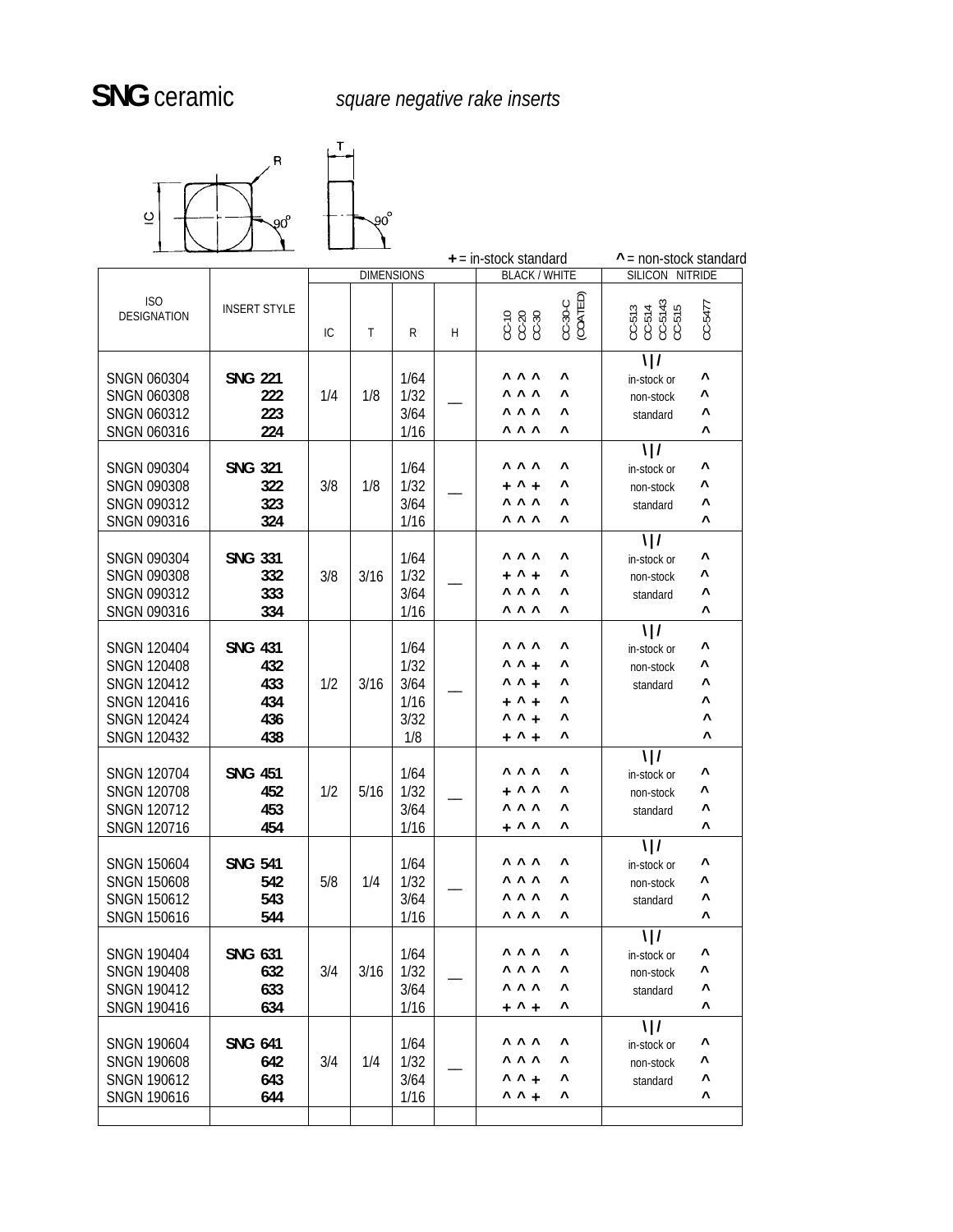

|                                          |                        |     |      |                   |   | $+$ = in-stock standard | $^{\wedge}$ = non-stock standard                                     |
|------------------------------------------|------------------------|-----|------|-------------------|---|-------------------------|----------------------------------------------------------------------|
|                                          |                        |     |      | <b>DIMENSIONS</b> |   | <b>BLACK / WHITE</b>    | <b>SILICON</b><br><b>NITRIDE</b>                                     |
| ISO<br><b>DESIGNATION</b>                | <b>INSERT STYLE</b>    | IC. | Τ    | R                 | Н | CC-30-C<br>(COATED)     | $CC-513$<br>$CC-514$<br>$CC-5143$<br>$CC-515$<br>CC-5477             |
| <b>SNMA 120708</b><br><b>SNMA 120712</b> | <b>SNMA 433</b><br>434 | 1/2 | 3/16 | 3/64<br>1/16      |   |                         | \ /<br>Λ<br>in-stock or<br>Λ<br>non-stock<br>standard                |
| <b>SNMA 150616</b>                       | <b>SNMA 544</b>        | 5/8 | 1/4  | 1/16              |   |                         | \ /<br>$\boldsymbol{\wedge}$<br>in-stock or<br>non-stock<br>standard |

### = in-stock standa **^** = non-stock standard

SNGX ceramic *square, dimpled negative rake inserts* 



## + = in-stock standard

 $^{\wedge}$  = non-stock standard

|                                                  |                               |     |      | <b>DIMENSIONS</b>    |   | <b>BLACK / WHITE</b>                                             | <b>SILICON</b><br>NITRIDE                                                                         |
|--------------------------------------------------|-------------------------------|-----|------|----------------------|---|------------------------------------------------------------------|---------------------------------------------------------------------------------------------------|
| ISO<br><b>DESIGNATION</b>                        | <b>INSERT STYLE</b>           | IC. | Τ    | R                    | H | : OATED)<br>CC-30-C<br>(COATEE<br>CC-10<br>CC-20<br>CC-30        | $\frac{3}{4}$ is<br>CC-5477<br>$\overline{\phantom{0}}$<br>$\sim$<br>ត្ត<br>ត្តត្តត្ត<br>ខេមីខំមី |
| SNGX 120708<br>SNGX 120712<br>SNGX 120716        | <b>SNGX 452</b><br>453<br>454 | 1/2 | 5/16 | 1/32<br>3/64<br>1/16 |   | Λ<br>$\wedge$ $\wedge$<br>$\lambda$                              | \   /<br>٨<br>in-stock or<br>٨<br>non-stock<br>٨<br>standard                                      |
| SNGX 150708<br>SNGX 150712<br><b>SNGX 150716</b> | <b>SNGX 552</b><br>553<br>554 | 5/8 | 5/16 | 1/32<br>3/64<br>1/16 |   | $\wedge$ $\wedge$<br>$\lambda$<br>$\wedge$ $\wedge$<br>$\lambda$ | $\frac{1}{2}$<br>۸<br>in-stock or<br>Λ<br>non-stock<br>٨<br>standard                              |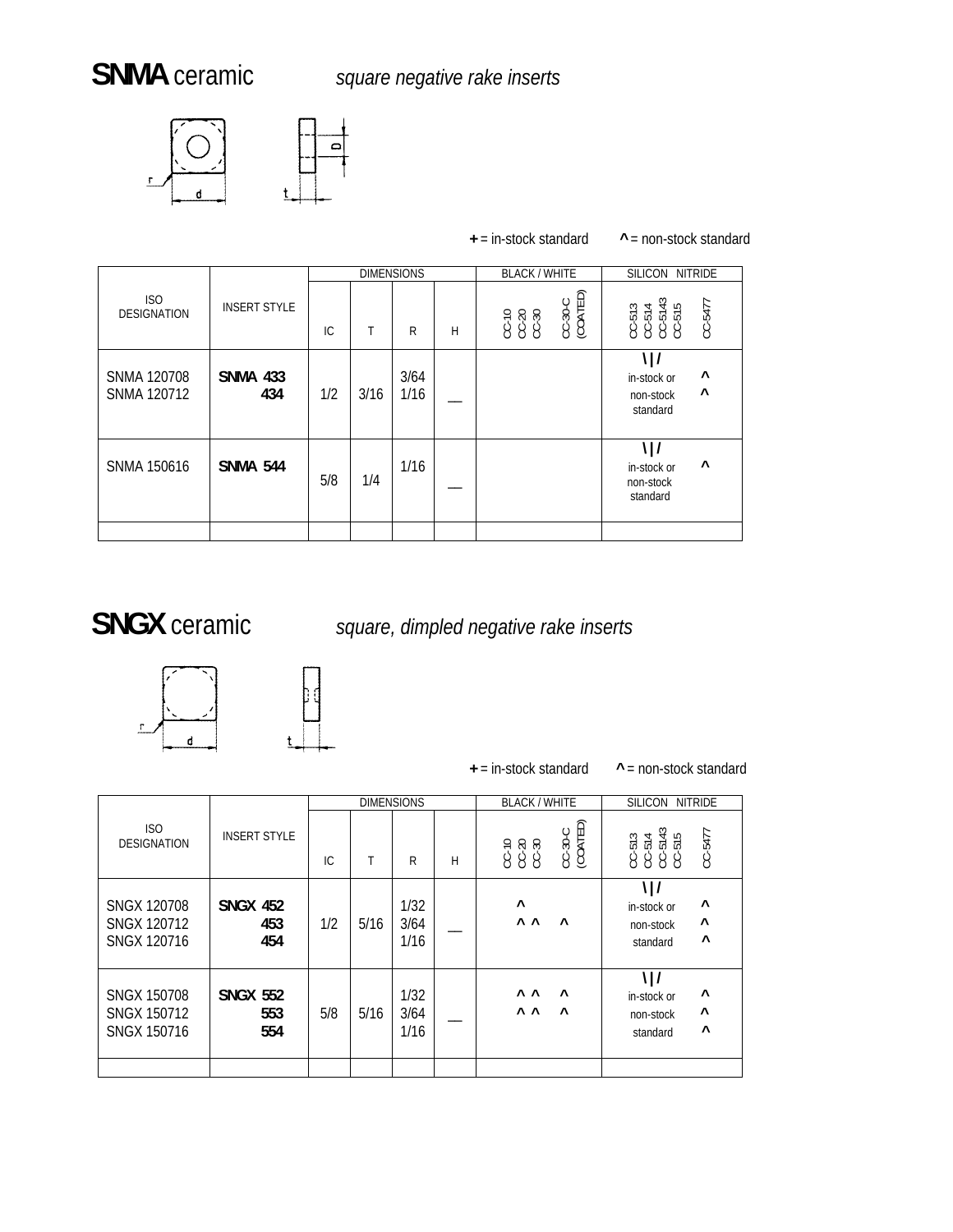# **TNGA** ceramic *triangle negative rake inserts*

 $\vert \circ \vert$ 





|                                                                               |                                      |     |      | <b>DIMENSIONS</b>            |      | <b>BLACK / WHITE</b>                                                                                                                                 | SILICON NITRIDE                                                                                             |
|-------------------------------------------------------------------------------|--------------------------------------|-----|------|------------------------------|------|------------------------------------------------------------------------------------------------------------------------------------------------------|-------------------------------------------------------------------------------------------------------------|
| <b>ISO</b><br><b>DESIGNATION</b>                                              | <b>INSERT STYLE</b>                  | IC. | Τ    | R                            | H    | CC-30-C<br>(COATED)<br>CC-10<br>CC-20<br>CC-30                                                                                                       | $\begin{array}{c} \text{CC-513} \\ \text{CC-514} \\ \text{CC-5143} \\ \text{CC-515} \end{array}$<br>CC-5477 |
| <b>TNGA 160304</b><br><b>TNGA 160308</b><br><b>TNGA 160312</b><br>TNGA 160316 | <b>TNGA 321</b><br>322<br>323<br>324 | 3/8 | 1/8  | 1/64<br>1/32<br>3/64<br>1/16 | .150 | $\wedge \wedge \wedge$<br>$\wedge$<br>$^{\wedge}$ + $^{\wedge}$<br>۸<br>$+$ ^ ^<br>$\wedge$<br><b>A</b> A A<br>$\wedge$                              | $\frac{1}{2}$<br>۸<br>in-stock or<br>۸<br>non-stock<br>Λ<br>standard<br>$\boldsymbol{\wedge}$               |
| <b>TNGA 160404</b><br><b>TNGA 160408</b><br>TNGA 160412<br>TNGA 160416        | <b>TNGA 331</b><br>332<br>333<br>334 | 3/8 | 3/16 | 1/64<br>1/32<br>3/64<br>1/16 | .150 | $\wedge$ $\wedge$ +<br>Λ<br>$\wedge \wedge \wedge$<br>$\wedge$<br>$+$ ^ ^<br>$\boldsymbol{\wedge}$<br>$\lambda$ + $\lambda$<br>$\boldsymbol{\wedge}$ | $\frac{1}{2}$<br>۸<br>in-stock or<br>٨<br>non-stock<br>۸<br>standard<br>$\boldsymbol{\wedge}$               |
| <b>TNGA 220404</b><br><b>TNGA 220408</b><br>TNGA 220412<br>TNGA 220416        | <b>TNGA 431</b><br>432<br>433<br>434 | 1/2 | 3/16 | 1/64<br>1/32<br>3/64<br>1/16 | .203 | $^{\wedge}$ + $^{\wedge}$<br>Λ<br>$^{\wedge}$ + +<br>۸<br>۸<br>$+ + +$<br>$^{\wedge}$ + $^{\wedge}$<br>$\boldsymbol{\wedge}$                         | $\frac{1}{2}$<br>Λ<br>in-stock or<br>۸<br>non-stock<br>$\boldsymbol{\wedge}$<br>standard<br>$\wedge$        |
| <b>TNGA 270604</b><br><b>TNGA 270608</b><br><b>TNGA 270612</b><br>TNGA 270616 | <b>TNGA 541</b><br>542<br>543<br>544 | 5/8 | 1/4  | 1/64<br>1/32<br>3/64<br>1/16 | .250 | <b>AAA</b><br>$\wedge$<br><b>AAA</b><br>$\wedge$<br>Λ<br><b>AAA</b><br><b>AAA</b><br>Λ                                                               | $\frac{1}{2}$<br>۸<br>in-stock or<br>$\boldsymbol{\wedge}$<br>non-stock<br>Λ<br>standard<br>Λ               |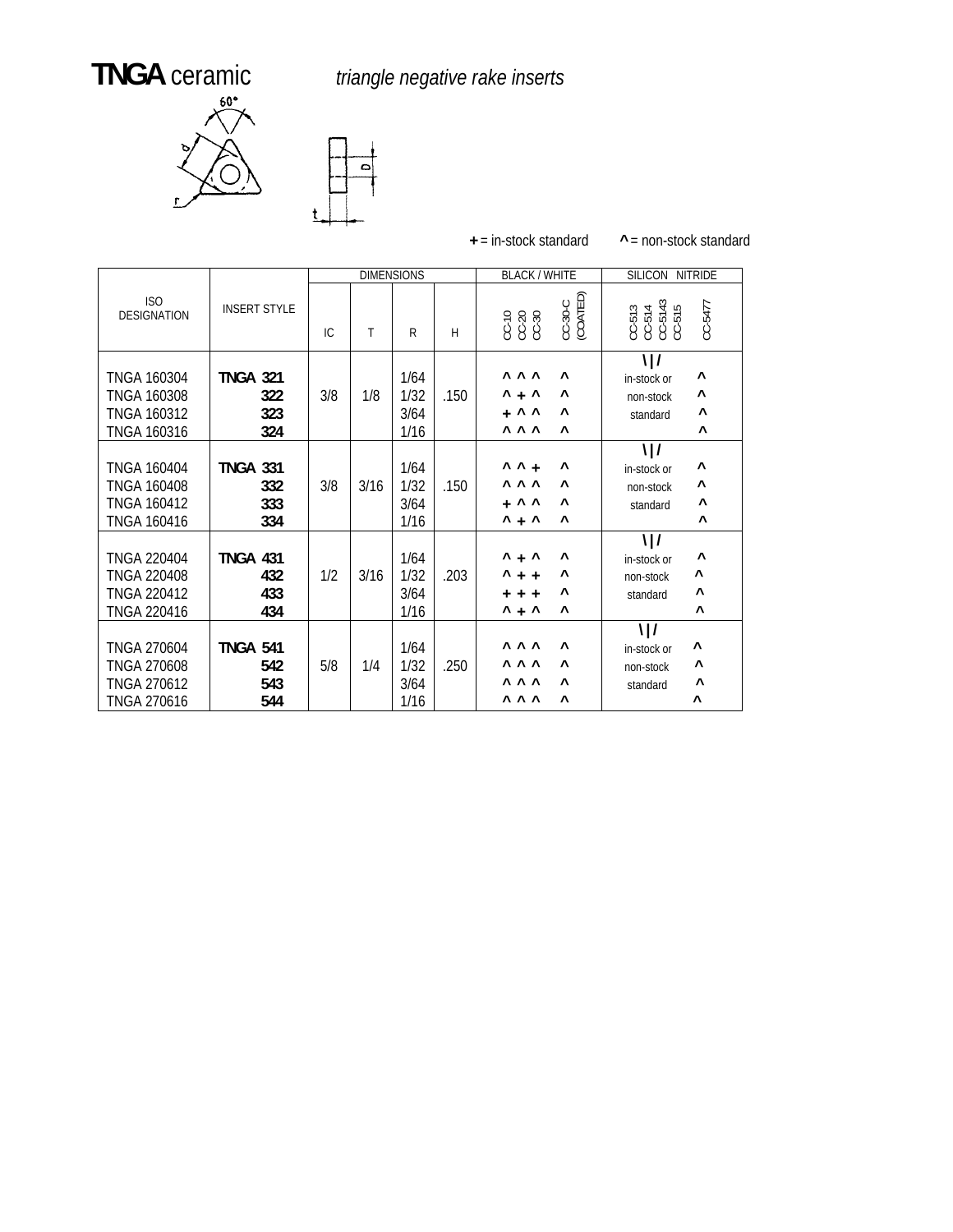**TNG** ceramic *triangle negative rake inserts*



|                                                                                      |                                     |     | <b>DIMENSIONS</b> |                              |   | <b>BLACK / WHITE</b>                                                                                             | SILICON NITRIDE                                                                                 |
|--------------------------------------------------------------------------------------|-------------------------------------|-----|-------------------|------------------------------|---|------------------------------------------------------------------------------------------------------------------|-------------------------------------------------------------------------------------------------|
| ISO<br><b>DESIGNATION</b>                                                            | <b>INSERT STYLE</b>                 | IC  | T                 | R                            | Н | CC-30-C<br>(COATED)<br>00<br>00030<br>00030                                                                      | $\begin{array}{c} \tt CC-513 \\ \tt CC-514 \\ \tt CC-5143 \\ \tt CC-515 \end{array}$<br>CC-5477 |
| <b>TNGN 110304</b><br><b>TNGN 110308</b><br><b>TNGN 110312</b><br><b>TNGN 110316</b> | <b>TNG 221</b><br>222<br>223<br>224 | 1/4 | 1/8               | 1/64<br>1/32<br>3/64<br>1/16 |   | <b>AAA</b><br>Λ<br>$\wedge$ $\wedge$ +<br>۸<br><b>AAA</b><br>$\lambda$<br><b>AAA</b><br>$\boldsymbol{\wedge}$    | $\frac{1}{2}$<br>٨<br>in-stock or<br>Λ<br>non-stock<br>۸<br>standard<br>Λ                       |
| <b>TNGN 160304</b><br><b>TNGN 160308</b><br><b>TNGN 160312</b><br><b>TNGN 160316</b> | <b>TNG 321</b><br>322<br>323<br>324 | 3/8 | 1/8               | 1/64<br>1/32<br>3/64<br>1/16 |   | <b>AAA</b><br>$\wedge$<br>$\wedge$ $\wedge$ +<br>۸<br>$\wedge \wedge \wedge$<br>Λ<br><b>AAA</b><br>$\wedge$      | $\frac{1}{2}$<br>۸<br>in-stock or<br>٨<br>non-stock<br>Λ<br>standard<br>۸                       |
| <b>TNGN 160404</b><br><b>TNGN 160408</b><br><b>TNGN 160412</b><br><b>TNGN 160416</b> | <b>TNG 331</b><br>332<br>333<br>334 | 3/8 | 3/16              | 1/64<br>1/32<br>3/64<br>1/16 |   | $^{\wedge}$ + $^{\wedge}$<br>۸<br>$\wedge \wedge \wedge$<br>$\lambda$<br>$+$ ^ +<br>۸<br><b>AAA</b><br>$\ddot{}$ | $\frac{1}{2}$<br>٨<br>in-stock or<br>Λ<br>non-stock<br>Λ<br>standard<br>۸                       |
| <b>TNGN 220404</b><br><b>TNGN 220408</b><br><b>TNGN 220412</b><br><b>TNGN 220416</b> | <b>TNG 431</b><br>432<br>433<br>434 | 1/2 | 3/16              | 1/64<br>1/32<br>3/64<br>1/16 |   | <b>AAA</b><br>$\lambda$<br>$^{\wedge}$ + $^{\wedge}$<br>۸<br>$+$ ^ +<br>۸<br>$^{\wedge}$ + $^{\wedge}$<br>۸      | $\frac{1}{2}$<br>Λ<br>in-stock or<br>۸<br>non-stock<br>٨<br>standard<br>Λ                       |
| <b>TNGN 270604</b><br><b>TNGN 270608</b><br><b>TNGN 270612</b><br><b>TNGN 270616</b> | <b>TNG 541</b><br>542<br>543<br>544 | 5/8 | 1/4               | 1/64<br>1/32<br>3/64<br>1/16 |   | <b>AAA</b><br>$\lambda$<br>$\wedge$ $\wedge$ +<br>٨<br>$+$ ^<br>٨<br>۸<br>$^{\wedge}$ + $^{\wedge}$<br>٨         | $\frac{1}{2}$<br>۸<br>in-stock or<br>Λ<br>non-stock<br>۸<br>standard<br>Λ                       |

**<sup>+</sup>** = in-stock standard **^** = non-stock standard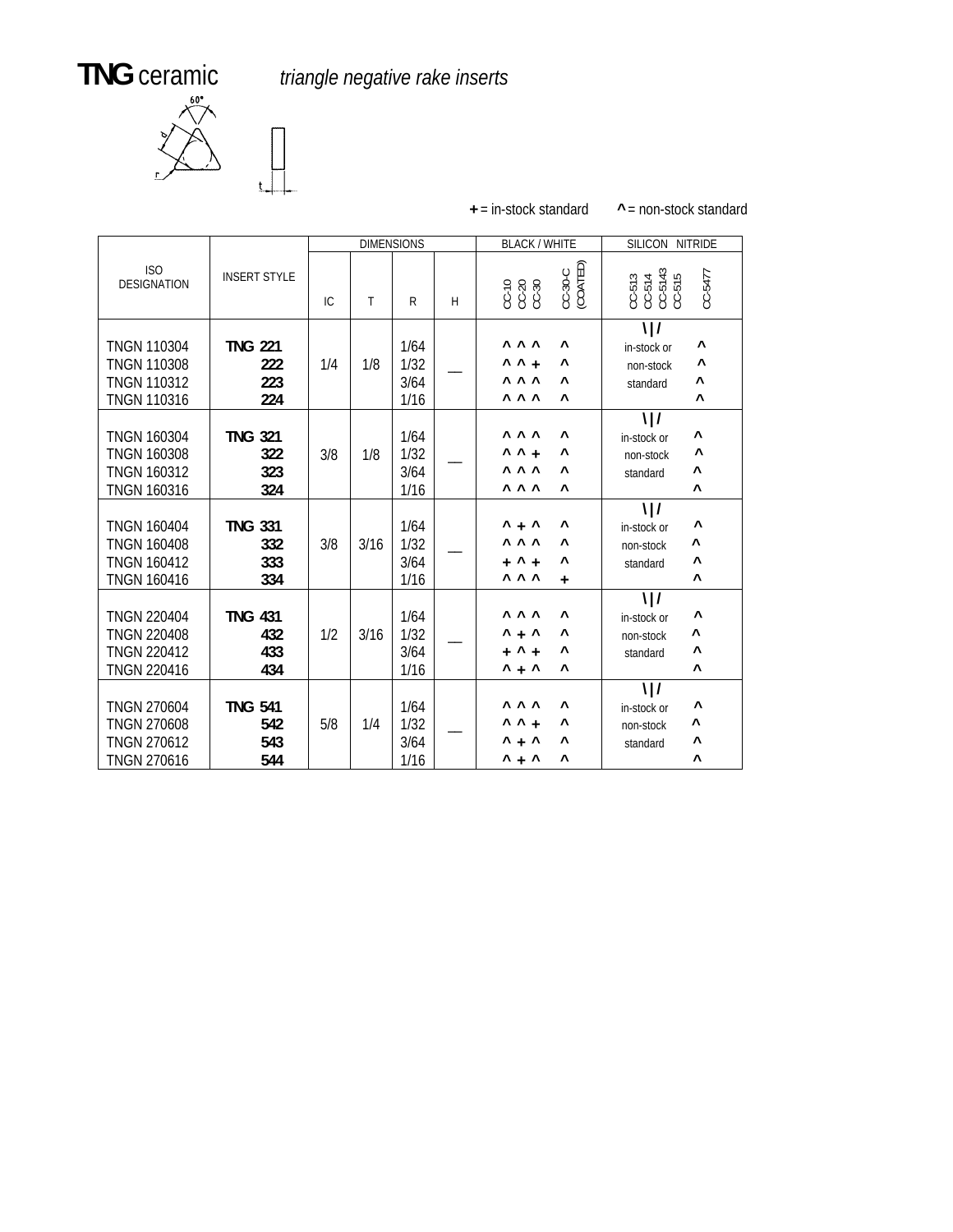# TPG ceramic

**PG** ceramic *triangle positive rake inserts*



| $+$ = in-stock standard | $^{\circ}$ = non-stock standard |
|-------------------------|---------------------------------|
|                         |                                 |

|                                                                        |                                        |     |      | <b>DIMENSIONS</b>            |   | <b>BLACK / WHITE</b>                                                                                                                                       | SILICON NITRIDE                                                                               |
|------------------------------------------------------------------------|----------------------------------------|-----|------|------------------------------|---|------------------------------------------------------------------------------------------------------------------------------------------------------------|-----------------------------------------------------------------------------------------------|
| ISO<br><b>DESIGNATION</b>                                              | <b>INSERT STYLE</b>                    | IC. | Τ    | R                            | H | CC-30-C<br>(COATED)                                                                                                                                        | $CC-513$<br>$CC-514$<br>$CC-5143$<br>$CC-515$<br>CC-5477                                      |
| <b>TPGN 110304</b><br>TPGN 110308<br>TPGN 110312<br>TPGN 110316        | <b>TPG</b><br>221<br>222<br>223<br>224 | 1/4 | 1/8  | 1/64<br>1/32<br>3/64<br>1/16 |   | $+$ ^ ^<br>Λ<br>$\wedge$ $\wedge$ +<br>۸<br><b>AAA</b><br>$\wedge$<br><b>AAA</b><br>$\wedge$                                                               | $\frac{1}{2}$<br>۸<br>in-stock or<br>٨<br>non-stock<br>۸<br>standard<br>$\wedge$              |
| <b>TPGN 160304</b><br>TPGN 160308<br><b>TPGN 160312</b><br>TPGN 160316 | <b>TPG</b><br>321<br>322<br>323<br>324 | 3/8 | 1/8  | 1/64<br>1/32<br>3/64<br>1/16 |   | $^{\wedge}$ + +<br>۸<br>$+$ ^ ^<br>Λ<br><b>AAA</b><br>$\wedge$<br><b>AAA</b><br>$\wedge$                                                                   | $\frac{1}{2}$<br>۸<br>in-stock or<br>٨<br>non-stock<br>۸<br>standard<br>Λ                     |
| <b>TPGN 220404</b><br><b>TPGN 220408</b><br>TPGN 220412<br>TPGN 220416 | <b>TPG</b><br>431<br>432<br>433<br>434 | 1/2 | 3/16 | 1/64<br>1/32<br>3/64<br>1/16 |   | $^{\wedge}$ + $^{\wedge}$<br>۸<br>$+ +$ ^<br>Λ<br>$^{\wedge}$ + $^{\wedge}$<br>$\boldsymbol{\wedge}$<br>$^{\wedge}$ + $^{\wedge}$<br>$\boldsymbol{\wedge}$ | $\frac{1}{2}$<br>۸<br>in-stock or<br>٨<br>non-stock<br>۸<br>standard<br>$\boldsymbol{\wedge}$ |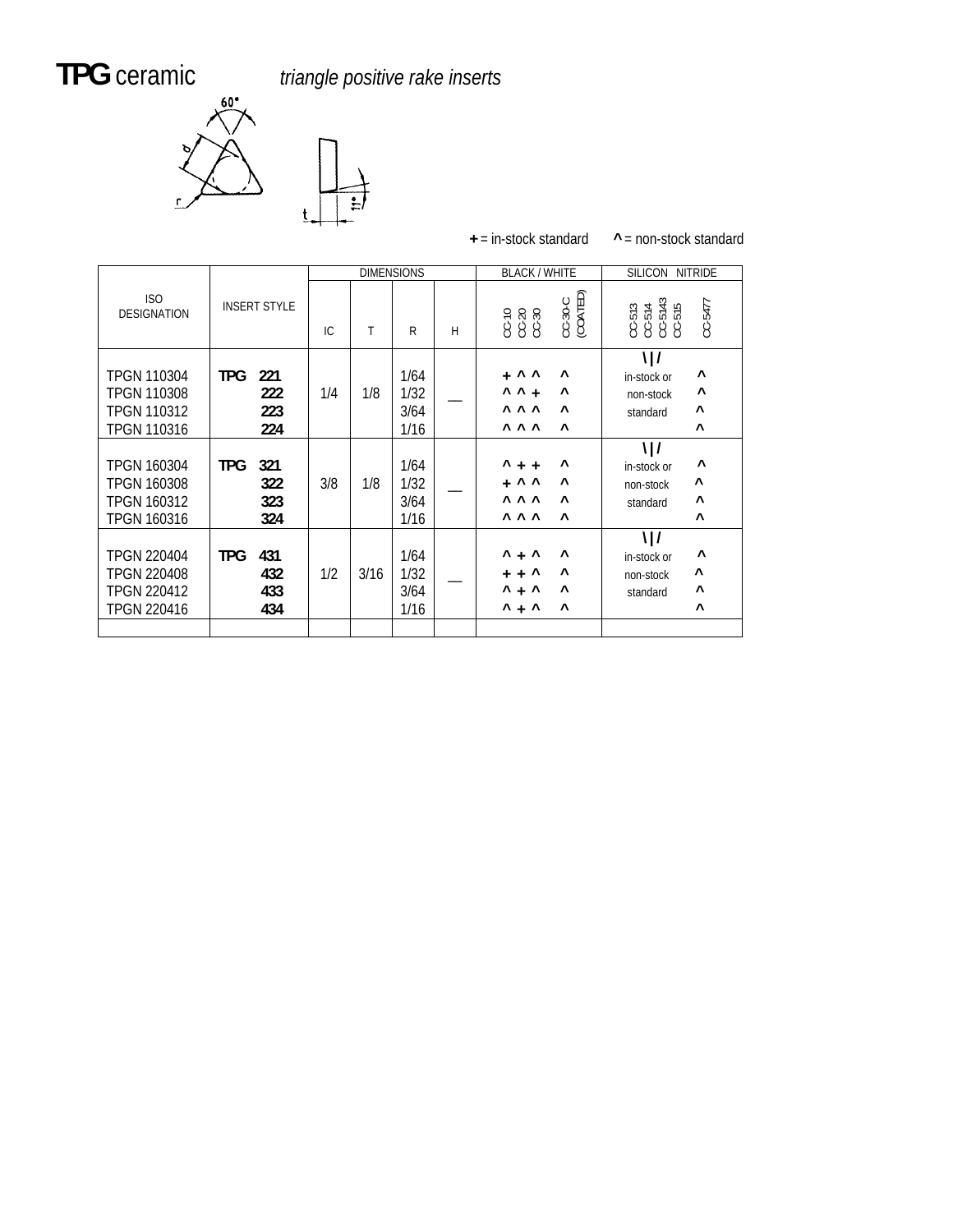

**<sup>+</sup>** = in-stock standard **^** <sup>=</sup> non-stock standard

|                                                                                      |                                      |     |      | <b>DIMENSIONS</b>            |      | <b>BLACK / WHITE</b>                                                                                                            | <b>SILICON</b><br><b>NITRIDE</b>                                                          |
|--------------------------------------------------------------------------------------|--------------------------------------|-----|------|------------------------------|------|---------------------------------------------------------------------------------------------------------------------------------|-------------------------------------------------------------------------------------------|
| ISO<br><b>DESIGNATION</b>                                                            | <b>INSERT STYLE</b>                  | IC  | Τ    | R                            | H    | CC-30-C<br>(COATED)<br>CC-10<br>CC-30<br>CC-30                                                                                  | $\frac{3}{4}$ is<br>CC-5477<br>$\overline{ }$<br>ត្តត្តត្ត<br>ប៉ូប៉ូប៉ូប៉ូ                |
| <b>VNGA 160404</b><br><b>VNGA 160408</b><br><b>VNGA 160412</b><br><b>VNGA 160416</b> | <b>VNGA 331</b><br>332<br>333<br>334 | 3/8 | 3/16 | 1/64<br>1/32<br>3/64<br>1/16 | .150 | ۸<br>Λ<br>$+$ +<br>Λ<br>$+ +$<br>$\ddot{}$<br>۸<br>$+$ ^<br>Λ<br>$^{\wedge}$ + $^{\wedge}$<br>$\boldsymbol{\wedge}$             | ĦΙ<br>Λ<br>in-stock or<br>Λ<br>non-stock<br>$\boldsymbol{\wedge}$<br>standard<br>$\wedge$ |
| <b>VNGA 220404</b><br><b>VNGA 220408</b><br><b>VNGA 220412</b><br><b>VNGA 220416</b> | <b>VNGA 431</b><br>432<br>433<br>434 | 1/2 | 3/16 | 1/64<br>1/32<br>3/64<br>1/16 | .203 | <b>AAA</b><br>$\wedge$<br>۸<br>$+$ ^<br>Λ<br>$\wedge$<br>$\wedge$ $\wedge$<br>$\ddot{}$<br>$\wedge$<br>$\wedge$ $\wedge$<br>$+$ | \ /<br>Λ<br>in-stock or<br>۸<br>non-stock<br>$\wedge$<br>standard<br>$\wedge$             |
|                                                                                      |                                      |     |      |                              |      |                                                                                                                                 |                                                                                           |

## WNGA ceramic *trigon negative rake inserts*





+ = in-stock standard

 $^{\wedge}$  = non-stock standard

|                                                                |                               |     |      | <b>DIMENSIONS</b>    |      | <b>BLACK / WHITE</b>                                                         | <b>NITRIDE</b><br><b>SILICON</b>                                                               |
|----------------------------------------------------------------|-------------------------------|-----|------|----------------------|------|------------------------------------------------------------------------------|------------------------------------------------------------------------------------------------|
| <b>ISO</b><br><b>DESIGNATION</b>                               | <b>INSERT STYLE</b>           | IC. |      | R                    | H    | ED)<br>$-30-C$<br><b>COAT</b><br>0.58<br>Ë<br>$\circ\circ\circ$              | $\frac{3}{4}$ is<br>CC-5477<br>$\overline{ }$<br>$\infty$<br>ភូភូភូភូ<br>000<br><b>○ ○ ○ ○</b> |
| <b>WNGA 080404</b><br><b>WNGA 080408</b><br><b>WNGA 080412</b> | <b>WNGA 431</b><br>432<br>433 | 1/2 | 3/16 | 1/64<br>1/32<br>3/64 | .203 | $\wedge$ $\wedge$<br>$\lambda$<br>$\wedge$ $\wedge$<br>$\lambda$<br>$\wedge$ | Λ<br>in-stock or<br>$\boldsymbol{\wedge}$<br>non-stock<br>Λ<br>standard                        |
|                                                                |                               |     |      |                      |      |                                                                              |                                                                                                |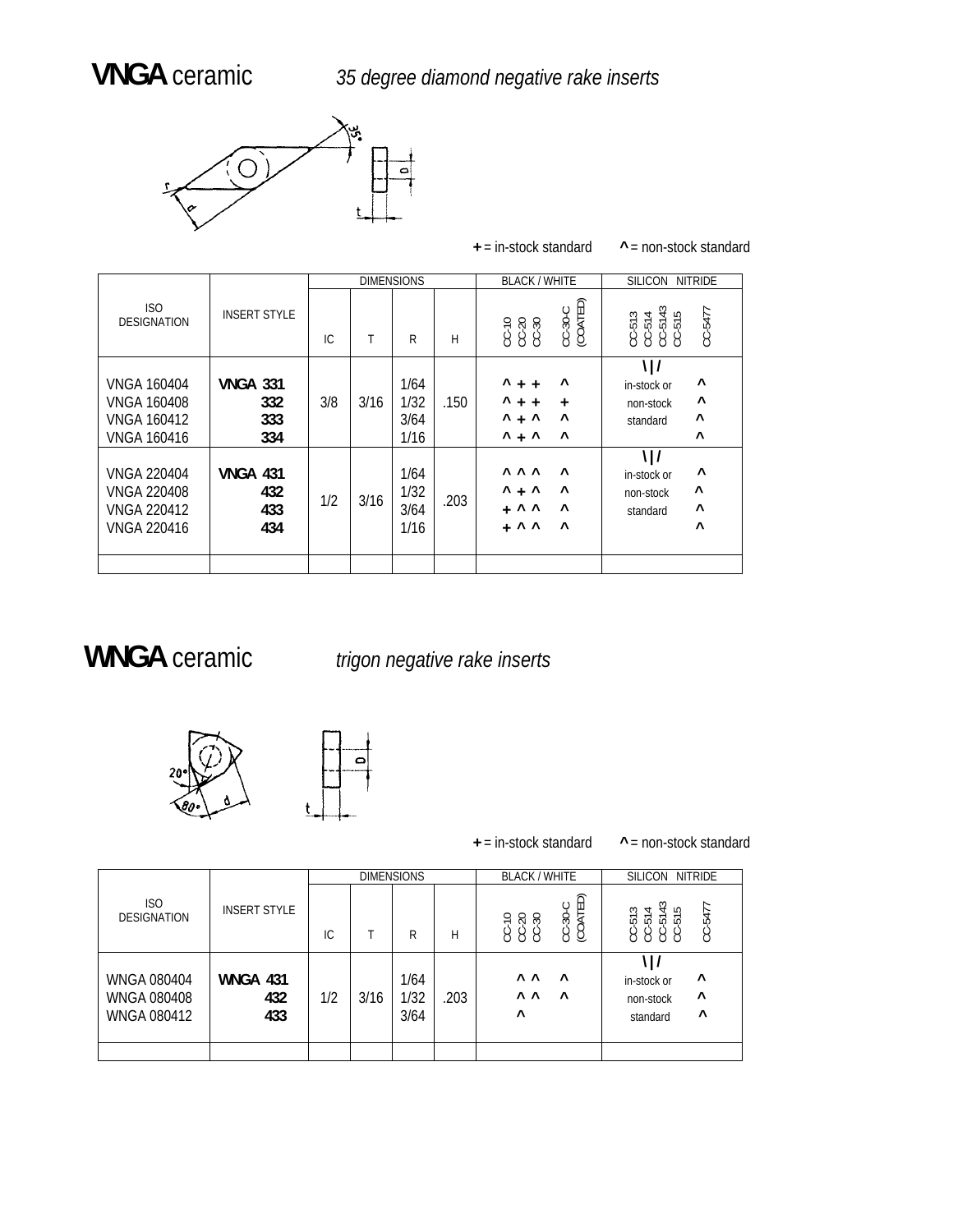



**<sup>+</sup>** = in-stock standard **^** = non-stock standard

|                                                                   |                               |                          | <b>DIMENSIONS</b>         |                              | <b>BLACK / WHITE</b>                                                                                   | <b>SILICON</b><br><b>NITRIDE</b>        |
|-------------------------------------------------------------------|-------------------------------|--------------------------|---------------------------|------------------------------|--------------------------------------------------------------------------------------------------------|-----------------------------------------|
| ISO.<br><b>DESIGNATION</b>                                        | <b>INSERT</b><br><b>STYLE</b> | IC.                      |                           | H                            | CC-30-C<br>(COATED)<br>58.5<br>છે છે છે                                                                | Contact Romay<br>regarding availability |
| RCMA 41<br>RCMA 63<br>RCMA 66<br>RCMA 68                          | CDH 22<br>315<br>33<br>34     | 1/2<br>3/8<br>3/8<br>3/8 | 1/4<br>3/16<br>3/8<br>1/2 | .125<br>.125<br>.250<br>.250 | <b>A</b> A<br>$\wedge$<br>$\wedge$ $\wedge$<br>$\wedge$<br>۸<br>$+$ +<br>$\wedge$ $\wedge$<br>$\wedge$ |                                         |
| RCMA 88<br><b>RCMA 812</b><br><b>RCMA 106</b><br><b>RCMA 1012</b> | CDH 42<br>43<br>515<br>53     | $1 - 1/4$<br>$1 - 1/4$   | 1/2<br>3/4<br>3/8<br>3/4  | .266<br>.266<br>.390<br>.390 | ۸<br>$+$ +<br>Λ Λ<br>$\wedge$<br>$\wedge$ $\wedge$<br>$\wedge$<br>$\wedge$ $\wedge$<br>$\wedge$        |                                         |

## **RCGX** ceramic *round positive rake V-bottom inserts*



**+** = in-stock standard **^** = non-stock standard

|                                                         |                                          |                   |                         | <b>DIMENSIONS</b>                         | <b>BLACK / WHITE</b>                                        |                                  | SILICON NITRIDE |
|---------------------------------------------------------|------------------------------------------|-------------------|-------------------------|-------------------------------------------|-------------------------------------------------------------|----------------------------------|-----------------|
| ISO.<br><b>DESIGNATION</b>                              | <b>INSERT STYLE</b><br>IC.<br>T<br>ANGLE |                   | CC-10<br>CC-20<br>CC-30 | CC-30-C<br>(COATED)                       | Contact Romay<br>regarding availability                     |                                  |                 |
| RCGX 060400<br>RCGX 060600<br>RCGX 060700               | <b>RCGX 102</b><br>102<br>102            | 1/4<br>1/4<br>1/4 | 3/16<br>1/4<br>5/16     | 120 degrees<br>120 degrees<br>120 degrees | $\wedge$ $\wedge$<br>$\wedge$ $\wedge$<br>$\wedge$ $\wedge$ | $\wedge$<br>$\wedge$<br>$\wedge$ |                 |
| RCGX 090700<br><b>RCGX 120700</b><br><b>RCGX 151000</b> | <b>RCGX 103</b><br>104<br>105            | 3/8<br>1/2<br>5/8 | .313<br>.313<br>.394    | 120 degrees<br>120 degrees<br>120 degrees | $+$ $+$<br>$+$ +<br>$\wedge$ $\wedge$                       | $\ddot{}$<br>$+$<br>$\lambda$    |                 |
| <b>RCGX 191000</b><br><b>RCGX 251200</b>                | <b>RCGX 106</b><br>108                   | 3/4               | .394<br>.473            | 120 degrees<br>140 degrees                | $+ +$<br>$\wedge$ $\wedge$                                  | $\ddot{}$<br>$\lambda$           |                 |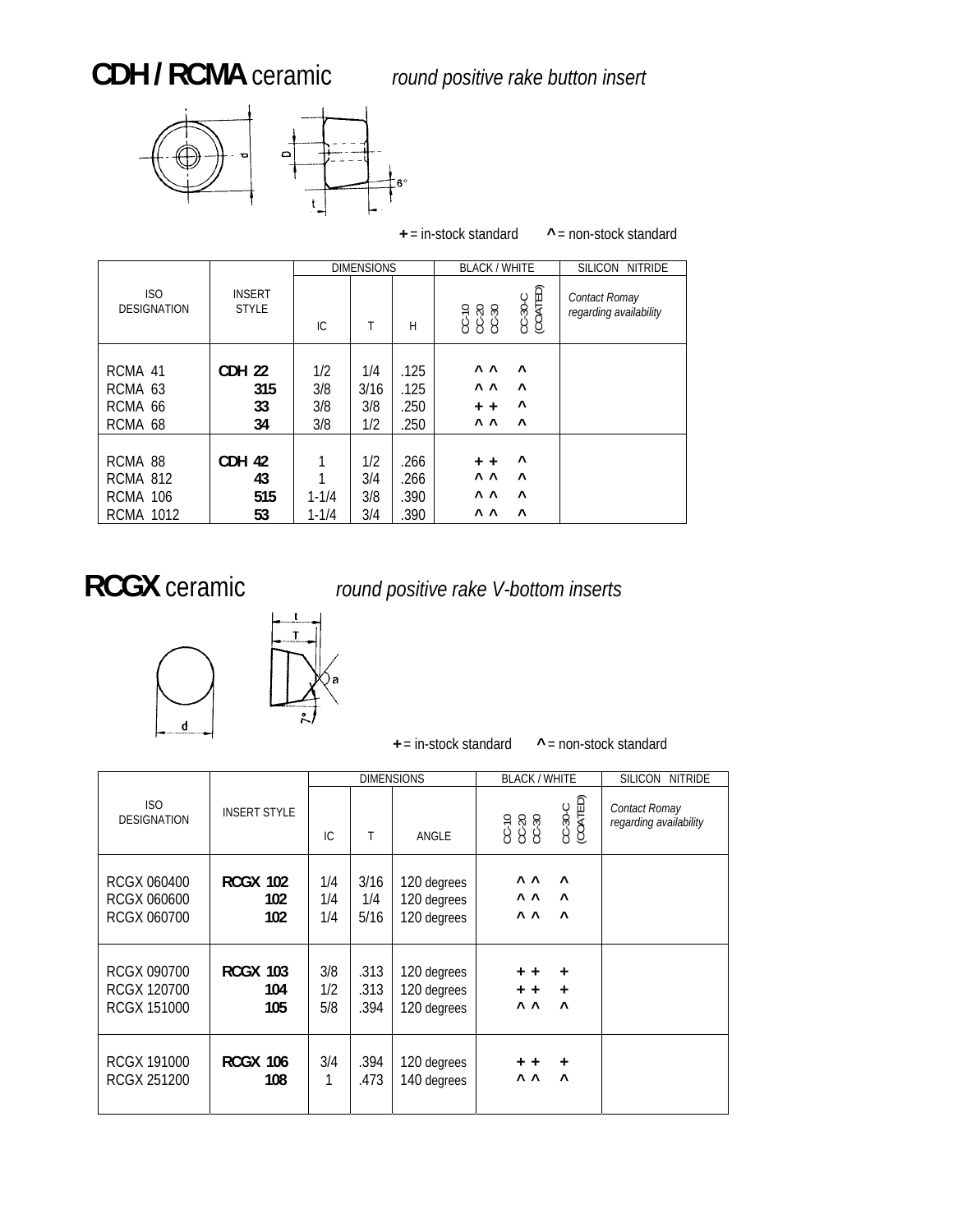



|                    |              |        | <b>DIMENSIONS</b> |      | <b>BLACK/</b><br><b>WHITE</b>                  | SILICON NITRIDE                         |
|--------------------|--------------|--------|-------------------|------|------------------------------------------------|-----------------------------------------|
| <b>NSERT STYLE</b> | $\mathsf{L}$ | W      | $\mathsf{T}$      | R    | $CC-20$<br>$CC-10$                             | Contact Romay<br>regarding availability |
| DEG 1              | .625         | .298   | .187              | .031 |                                                |                                         |
| DEG 2              | .472         | .160   | $\cdot$ .2        | .031 | $\boldsymbol{\wedge}$<br>$\boldsymbol{\wedge}$ |                                         |
| DEG 3              | .530         | .188   | .186              | .031 |                                                |                                         |
| DEG 4              | .472         | .199   | $\cdot$ 2         | .031 | $\boldsymbol{\wedge}$                          |                                         |
| DEG 5              | .591         | .238   | .296              | .031 | $\boldsymbol{\wedge}$<br>Λ                     |                                         |
| DEG 6              | .750         | .250   | .188              | .031 |                                                |                                         |
| DEG <sub>7</sub>   | .750         | .375   | .250              | .031 |                                                |                                         |
| DEG 8              | .591         | .396   | .295              | .031 | $\boldsymbol{\wedge}$                          |                                         |
| DEG 9              | $\mathbf{1}$ | $.5\,$ | .306              | .031 | $\boldsymbol{\wedge}$<br>$\boldsymbol{\wedge}$ |                                         |
|                    |              |        |                   |      |                                                |                                         |
|                    |              |        |                   |      |                                                |                                         |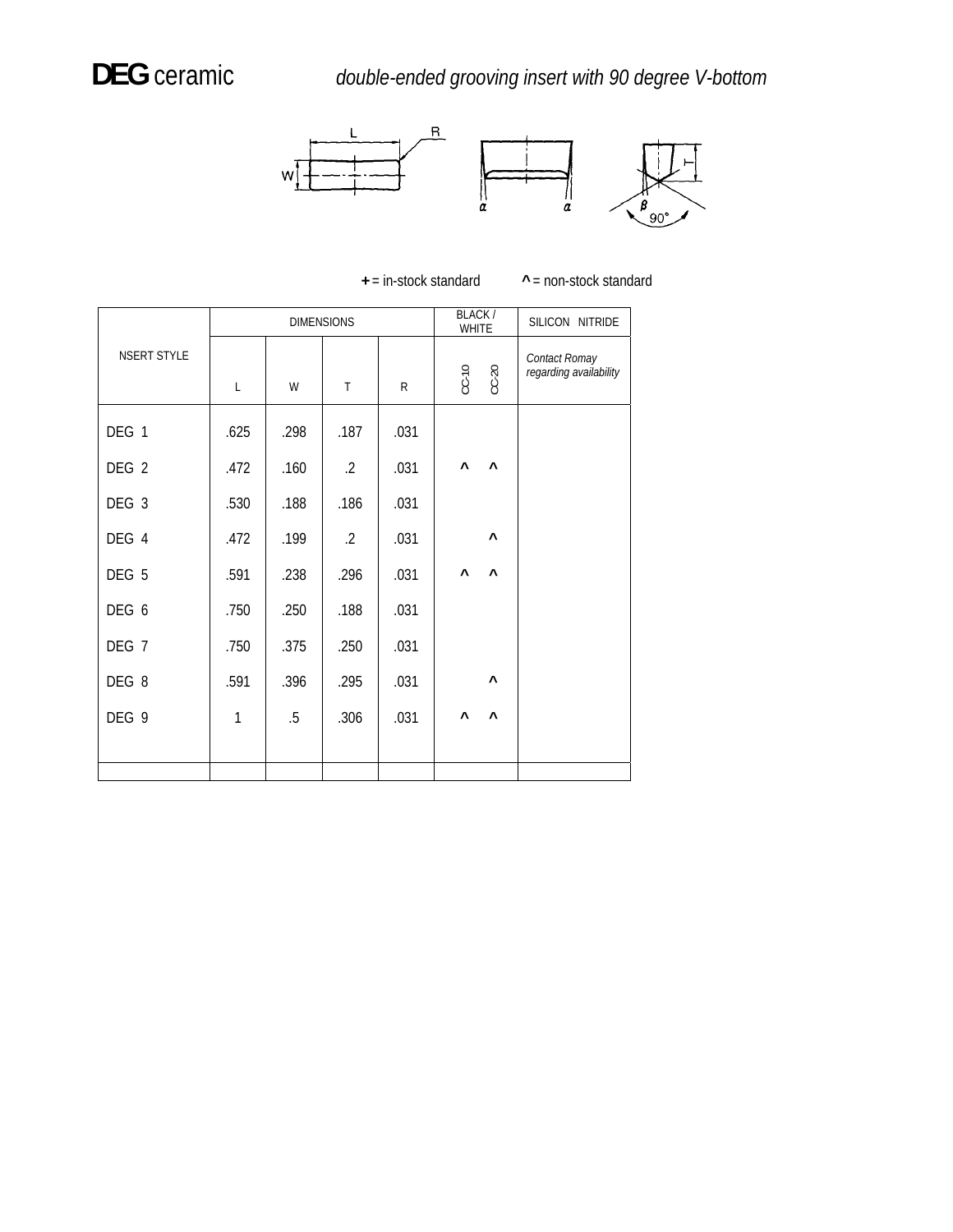k,

 **DEGR** ceramic *double-ended grooving insert with 90 degree V-bottom*



|                    |      |        | <b>DIMENSIONS</b> | BLACK/<br><b>WHITE</b> |                       | SILICON NITRIDE       |                                         |
|--------------------|------|--------|-------------------|------------------------|-----------------------|-----------------------|-----------------------------------------|
| <b>NSERT STYLE</b> | L    | W      | $\mathsf{T}$      | R                      | $CC-10$               | $CC-20$               | Contact Romay<br>regarding availability |
| DEGR 1             | .625 | .298   | .187              |                        |                       |                       |                                         |
| DEGR 2             | .472 | .160   | $.2\,$            |                        | Λ                     | $\boldsymbol{\wedge}$ |                                         |
| DEGR 3             | .530 | .188   | .186              |                        |                       |                       |                                         |
| DEGR 4             | .472 | .199   | $.2\,$            |                        |                       | $\boldsymbol{\wedge}$ |                                         |
| DEGR 5             | .591 | .238   | .296              |                        | $\boldsymbol{\wedge}$ | $\boldsymbol{\wedge}$ |                                         |
| DEGR 6             | .750 | .250   | .188              |                        |                       |                       |                                         |
| DEGR 7             | .750 | .375   | .250              |                        |                       |                       |                                         |
| DEGR 8             | .591 | .396   | .295              |                        |                       | $\boldsymbol{\wedge}$ |                                         |
| DEGR 9             | 1    | $.5\,$ | .306              |                        | Λ                     | $\boldsymbol{\wedge}$ |                                         |
|                    |      |        |                   |                        |                       |                       |                                         |

**+** = in-stock standard

**^** = non-stock standard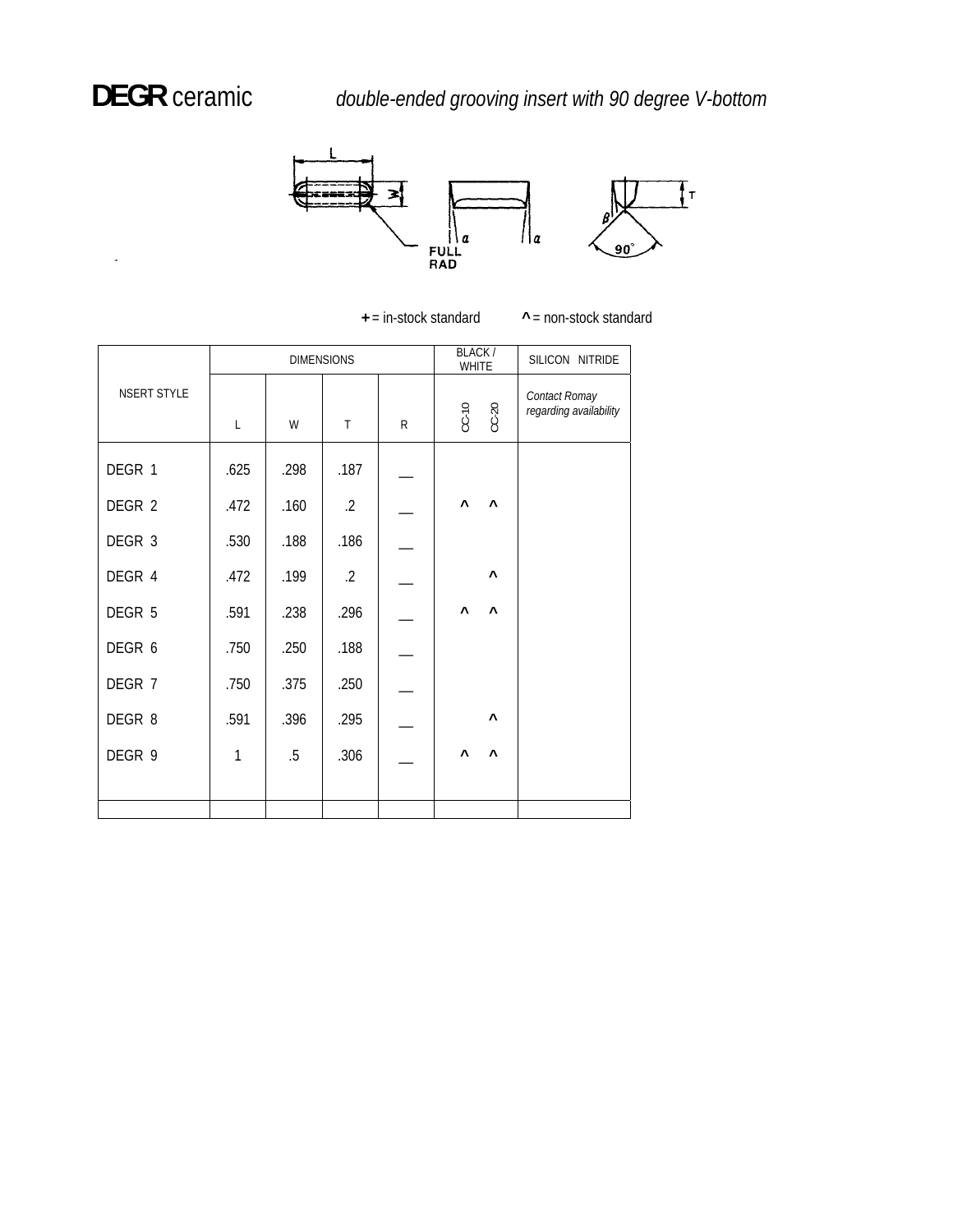

**+** = in-stock standard **^** = non-stock standard

|                     |              |      | <b>DIMENSIONS</b> |      | <b>BLACK/</b><br><b>WHITE</b> |                       | SILICON NITRIDE                         |  |
|---------------------|--------------|------|-------------------|------|-------------------------------|-----------------------|-----------------------------------------|--|
| <b>INSERT STYLE</b> | $\mathsf L$  | W    | $\mathsf T$       | R.   |                               | $CC-20$               | Contact Romay<br>regarding availability |  |
| SEG <sub>1</sub>    | .472         | .157 | .197              | .020 | $\boldsymbol{\wedge}$         | $\boldsymbol{\wedge}$ |                                         |  |
| SEG <sub>2</sub>    | .591         | .157 | .197              | .020 |                               |                       |                                         |  |
| SEG <sub>3</sub>    | $\mathbf{1}$ | .157 | .197              | .020 |                               | $\boldsymbol{\wedge}$ |                                         |  |
| SEG <sub>4</sub>    | $.5\,$       | .187 | .187              | .031 |                               |                       |                                         |  |
| SEG <sub>5</sub>    | .472         | .197 | .197              | .031 | $\boldsymbol{\wedge}$         | Λ                     |                                         |  |
| SEG <sub>6</sub>    | .591         | .197 | .296              | .031 |                               | Λ                     |                                         |  |
| SEG <sub>7</sub>    | $\mathbf{1}$ | .197 | .296              | .031 |                               | $\boldsymbol{\wedge}$ |                                         |  |
| SEG <sub>8</sub>    | .750         | .219 | .250              | .031 |                               |                       |                                         |  |
| SEG <sub>9</sub>    | .591         | .236 | .296              | .031 | $\boldsymbol{\wedge}$         | Λ                     |                                         |  |
| <b>SEG 10</b>       | $\mathbf{1}$ | .236 | .296              | .031 |                               |                       |                                         |  |
| <b>SEG 11</b>       | .591         | .250 | .296              | .031 | $\boldsymbol{\wedge}$         |                       |                                         |  |
| <b>SEG 12</b>       | .750         | .250 | .296              | .031 |                               |                       |                                         |  |
| <b>SEG 13</b>       | $\mathbf{1}$ | .250 | .296              | .031 | $\boldsymbol{\wedge}$         | Λ                     |                                         |  |
| continued next page |              |      |                   |      |                               |                       |                                         |  |
|                     |              |      |                   |      |                               |                       |                                         |  |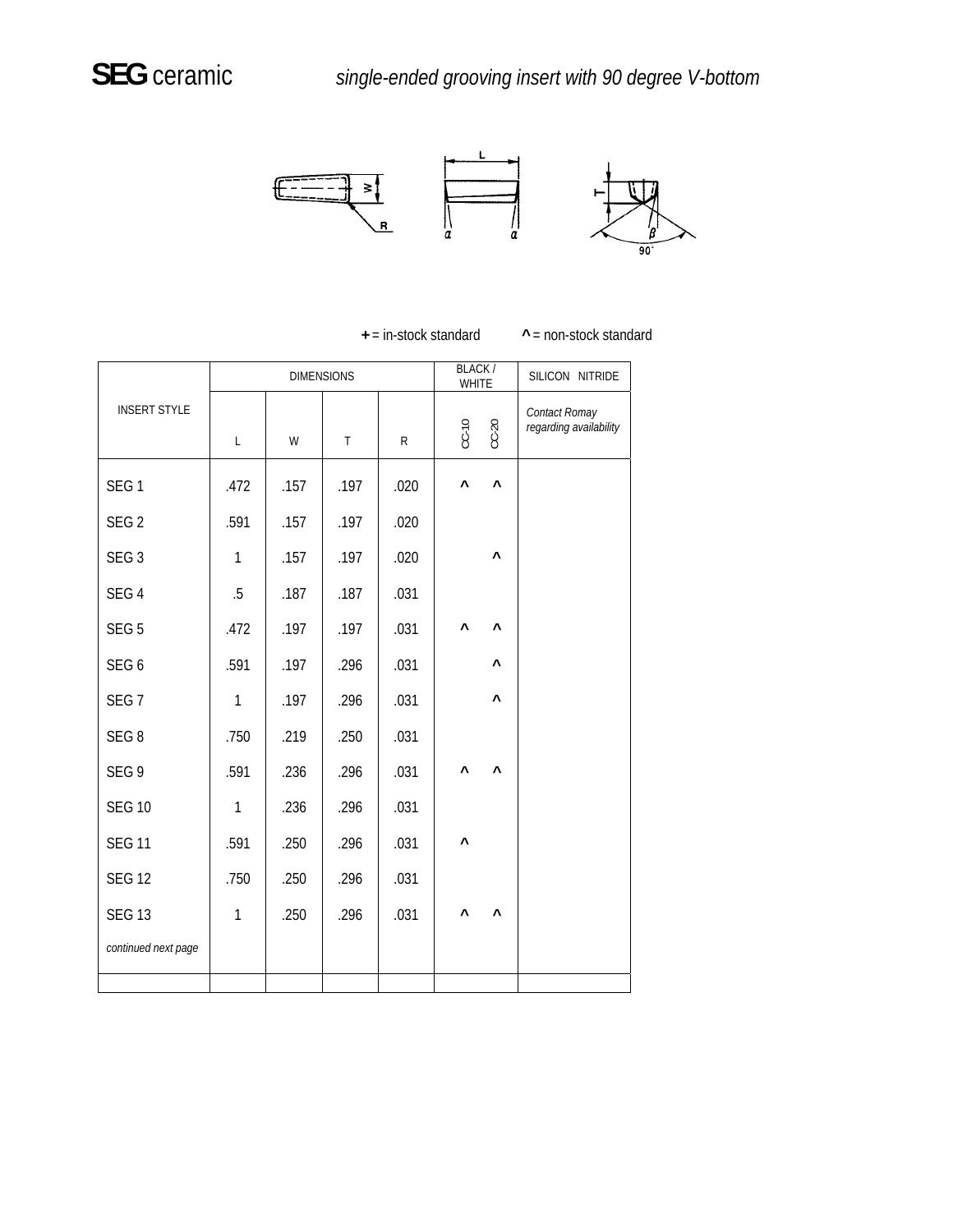

 $\wedge$  = non-stock standard

| NSERT STYLE                 |              |      | <b>DIMENSIONS</b> | BLACK/<br><b>WHITE</b> | SILICON NITRIDE       |                                         |
|-----------------------------|--------------|------|-------------------|------------------------|-----------------------|-----------------------------------------|
| continued from<br>last page | L            | W    | $\mathsf{T}$      | R                      | $CC-10$<br>$CC-20$    | Contact Romay<br>regarding availability |
| <b>SEG 14</b>               | .591         | .275 | .296              | .031                   |                       |                                         |
| <b>SEG 15</b>               | .750         | .281 | .250              | .031                   |                       |                                         |
| <b>SEG 16</b>               | $\mathbf{1}$ | .313 | .337              | .031                   |                       |                                         |
| <b>SEG 17</b>               | .591         | .315 | .296              | .031                   | $\boldsymbol{\wedge}$ |                                         |
| <b>SEG 18</b>               | 1            | .343 | .337              | .031                   |                       |                                         |
| <b>SEG 19</b>               | $\mathbf{1}$ | .375 | .337              | .031                   |                       |                                         |
| <b>SEG 20</b>               | .591         | .394 | .296              | .031                   |                       |                                         |
| <b>SEG 21</b>               | 1            | .552 | .296              | .031                   | $\boldsymbol{\wedge}$ |                                         |
|                             |              |      |                   |                        |                       |                                         |
|                             |              |      |                   |                        |                       |                                         |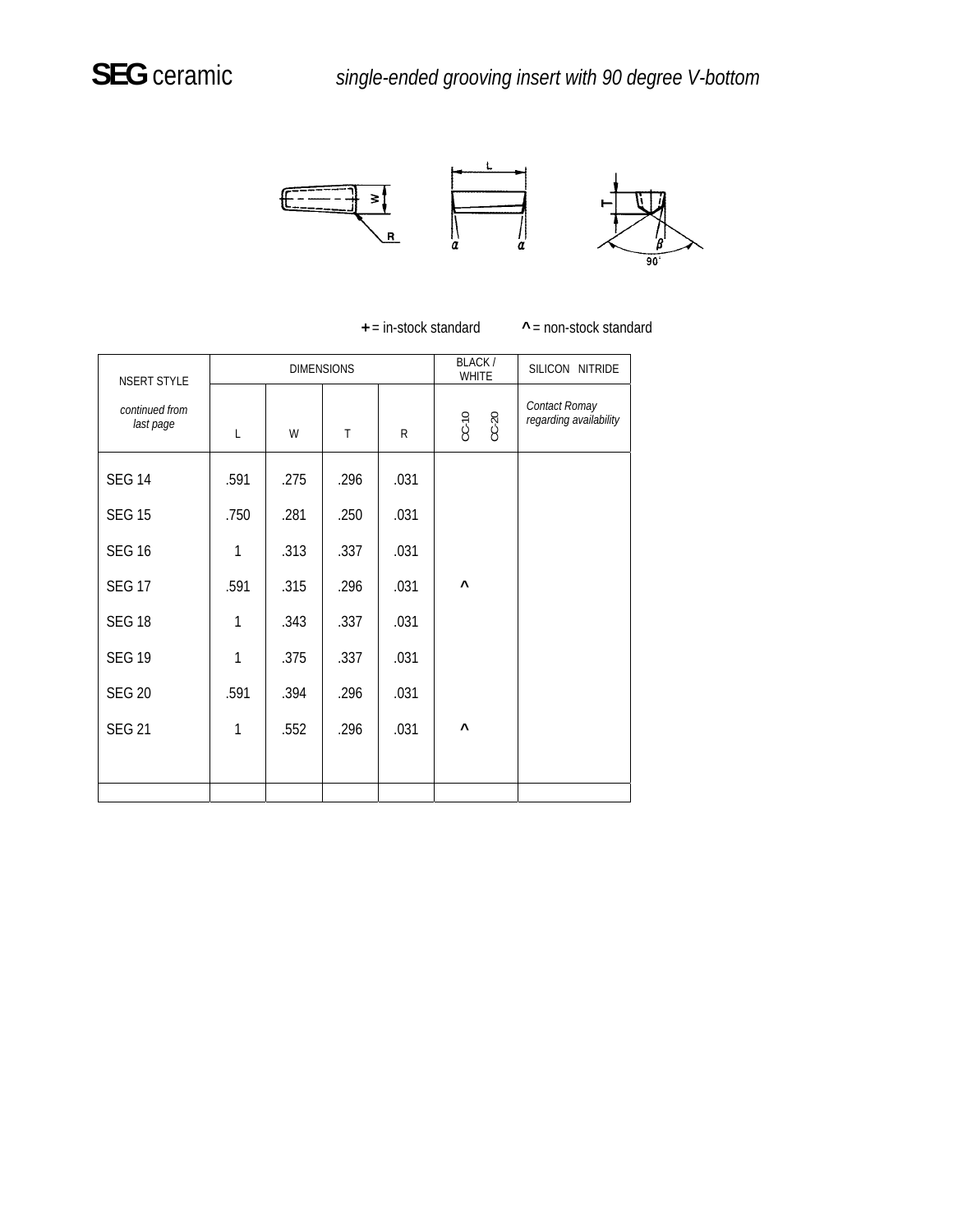

**^** = non-stock standard

|                     |              | <b>DIMENSIONS</b> |      | BLACK/<br><b>WHITE</b>     | SILICON NITRIDE                         |
|---------------------|--------------|-------------------|------|----------------------------|-----------------------------------------|
| <b>INSERT STYLE</b> | L            | W                 | T    | $CC-10$<br>$CC-20$         | Contact Romay<br>regarding availability |
| SEGR <sub>1</sub>   | .472         | .157              | .197 | Λ<br>$\boldsymbol{\wedge}$ |                                         |
| SEGR <sub>2</sub>   | .591         | .157              | .197 |                            |                                         |
| SEGR <sub>3</sub>   | $\mathbf{1}$ | .157              | .197 | ٨                          |                                         |
| SEGR 4              | .5           | .187              | .187 |                            |                                         |
| SEGR <sub>5</sub>   | .472         | .197              | .197 | Λ<br>$\boldsymbol{\wedge}$ |                                         |
| SEGR <sub>6</sub>   | .591         | .197              | .296 | Λ                          |                                         |
| SEGR <sub>7</sub>   | $\mathbf{1}$ | .197              | .296 | ٨                          |                                         |
| SEGR <sub>8</sub>   | .750         | .219              | .250 |                            |                                         |
| SEGR 9              | .591         | .236              | .296 | ٨<br>$\lambda$             |                                         |
| <b>SEGR 10</b>      | $\mathbf{1}$ | .236              | .296 |                            |                                         |
| SEGR <sub>11</sub>  | .591         | .250              | .296 | ٨                          |                                         |
| <b>SEGR 12</b>      | .750         | .250              | .296 |                            |                                         |
| SEGR <sub>13</sub>  | $\mathbf{1}$ | .250              | .296 | $\boldsymbol{\wedge}$<br>٨ |                                         |
| continued next page |              |                   |      |                            |                                         |
|                     |              |                   |      |                            |                                         |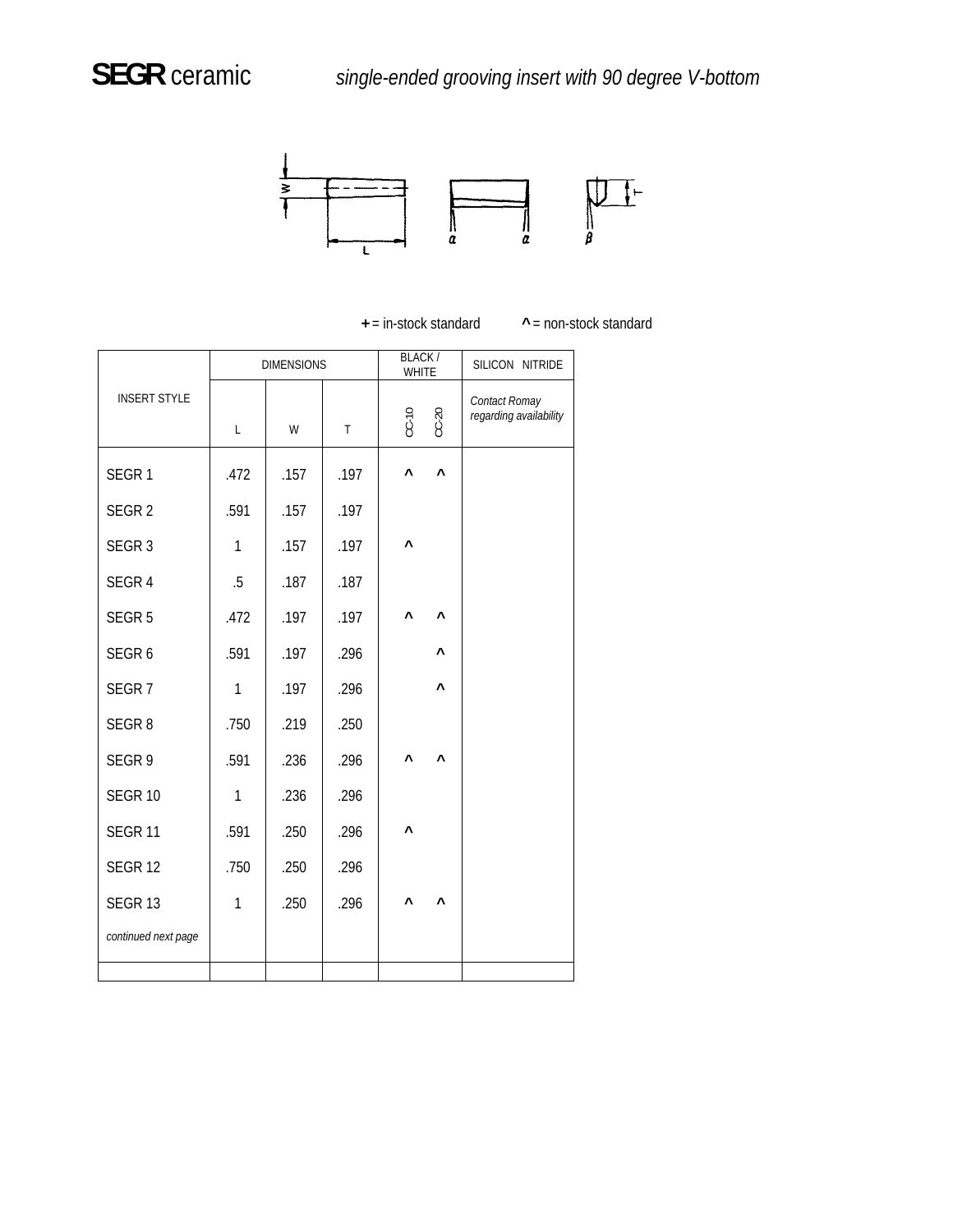

 $^{\wedge}$  = non-stock standard

| NSERT STYLE                 |      | <b>DIMENSIONS</b> |      | BLACK/<br><b>WHITE</b> | SILICON NITRIDE                         |
|-----------------------------|------|-------------------|------|------------------------|-----------------------------------------|
| continued from<br>last page | L    | W                 | T    | $CC-20$<br>$CC-10$     | Contact Romay<br>regarding availability |
| SEGR <sub>14</sub>          | .591 | .275              | .296 |                        |                                         |
| <b>SEGR 15</b>              | .750 | .281              | .250 |                        |                                         |
| SEGR <sub>16</sub>          | 1    | .313              | .337 |                        |                                         |
| SEGR <sub>17</sub>          | .591 | .315              | .296 | Λ                      |                                         |
| SEGR <sub>18</sub>          | 1    | .343              | .337 |                        |                                         |
| SEGR <sub>19</sub>          | 1    | .375              | .337 |                        |                                         |
| <b>SEGR 20</b>              | .591 | .394              | .296 |                        |                                         |
| <b>SEGR 21</b>              | 1    | .552              | .296 | Λ                      |                                         |
|                             |      |                   |      |                        |                                         |
|                             |      |                   |      |                        |                                         |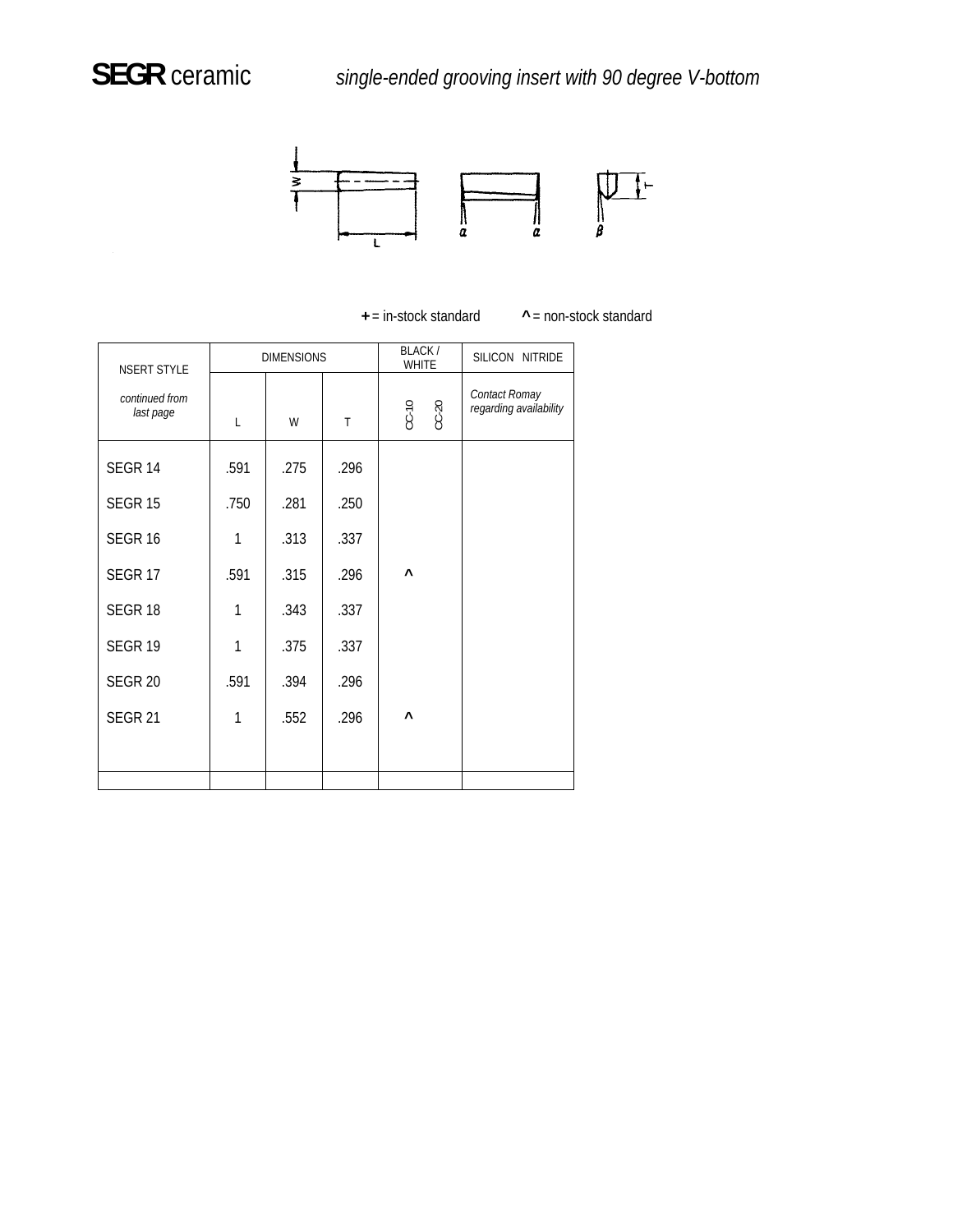

 $^{\wedge}$  = non-stock standard

|                     |       |      | <b>DIMENSIONS</b> |              |              | BLACK/<br><b>WHITE</b> | SILICON NITRIDE                         |
|---------------------|-------|------|-------------------|--------------|--------------|------------------------|-----------------------------------------|
| <b>INSERT STYLE</b> | L     | W    | $\mathsf{T}$      | <sub>S</sub> | $\mathsf{R}$ | $CC-20$<br>$CC-10$     | Contact Romay<br>regarding availability |
| <b>VDB 125A015</b>  | 1.125 | .125 | .250              | .106         | .015         | $\boldsymbol{\wedge}$  |                                         |
| <b>VDB 156A015</b>  | 1.125 | .156 | .250              | .106         | .015         | Λ                      |                                         |
| <b>VDB 188A015</b>  | 1.125 | .188 | .250              | .144         | .015         | Λ                      |                                         |
| <b>VDB 218A015</b>  | 1.125 | .218 | .250              | .144         | .015         | Λ                      |                                         |
| <b>VDB 250B015</b>  | 1.125 | .250 | .337              | .202         | .015         | Λ                      |                                         |
| VDB 281B015         | 1.125 | .281 | .337              | .202         | .015         | Λ                      |                                         |
| VDB 312B015         | 1.125 | .312 | .337              | .202         | .015         | Λ                      |                                         |
| VDB 344B015         | 1.125 | .344 | .337              | .275         | .015         | Λ                      |                                         |
| VDB 375B015         | 1.125 | .375 | .337              | .275         | .015         | $\boldsymbol{\wedge}$  |                                         |
|                     |       |      |                   |              |              |                        |                                         |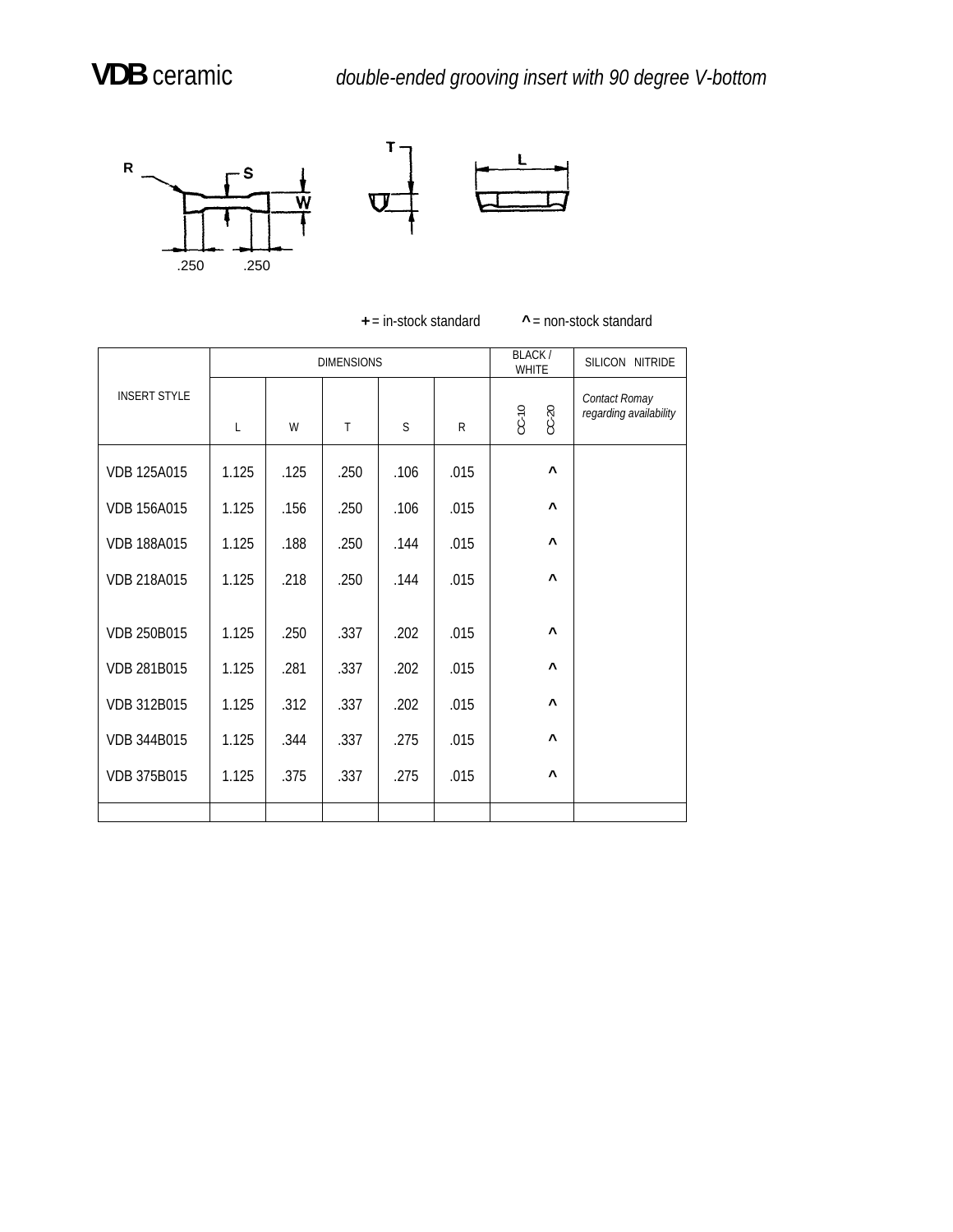## **VDB** ceramic

**V** *double-ended grooving insert with 90 degree V-bottom*





**+** = in-stock standard **^** = non-stock standard

|                     |       |      | <b>DIMENSIONS</b>            |      | BLACK/<br><b>WHITE</b> | SILICON NITRIDE                         |
|---------------------|-------|------|------------------------------|------|------------------------|-----------------------------------------|
| <b>INSERT STYLE</b> | L     | W    | $CC-10$<br>$CC-20$<br>S<br>T |      |                        | Contact Romay<br>regarding availability |
| <b>VDB 125RA</b>    | 1.125 | .125 | .250                         | .106 | $\boldsymbol{\wedge}$  |                                         |
| <b>VDB 156RA</b>    | 1.125 | .156 | .250                         | .106 | $\lambda$              |                                         |
| VDB 188RA           | 1.125 | .188 | .250                         | .144 | Λ                      |                                         |
| VDB 218RA           | 1.125 | .218 | .250                         | .144 | Λ                      |                                         |
| <b>VDB 250RB</b>    | 1.125 | .250 | .337                         | .202 | Λ                      |                                         |
| <b>VDB 281RB</b>    | 1.125 | .281 | .337                         | .202 | Λ                      |                                         |
| VDB 312RB           | 1.125 | .312 | .337                         | .202 | Λ                      |                                         |
| VDB 344RB           | 1.125 | .344 | .337                         | .275 | Λ                      |                                         |
| VDB 375RB           | 1.125 | .375 | .337                         | .275 | Λ                      |                                         |
|                     |       |      |                              |      |                        |                                         |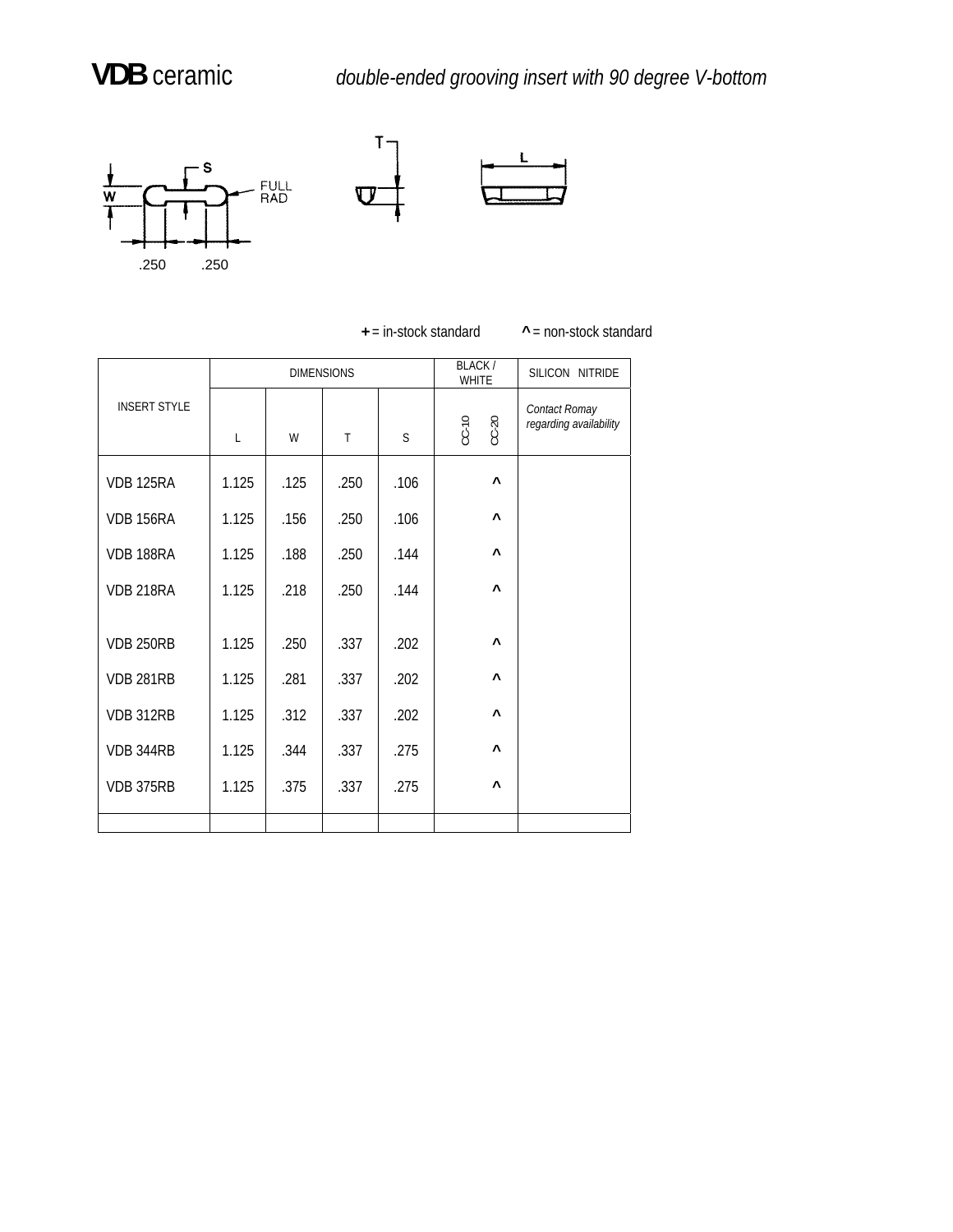## **CNMG** cermet **in-stock standard**



### **'F' Chipbreaker:**

|                                                                      |                                     |            | <b>DIMENSIONS</b> |                      | <b>GRADES</b> |                |                |        |  |
|----------------------------------------------------------------------|-------------------------------------|------------|-------------------|----------------------|---------------|----------------|----------------|--------|--|
| ISO<br><b>DESIGNATION</b>                                            | <b>INSERT STYLE</b>                 | (d)<br>IC. | (t)               | (r)<br>R             | (D)<br>Н      | ₽<br>g         | 4<br>႘         | ₩<br>Ÿ |  |
| <b>CNMG 120404-F</b><br><b>CNMG 120408-F</b><br><b>CNMG 120412-F</b> | <b>CNMG 431-F</b><br>432-F<br>433-F | 1/2        | 3/16              | 1/64<br>1/32<br>3/64 | .203          | $\ddot{}$<br>٨ | $\lambda$<br>+ |        |  |



# **r: 'Y' Chipbreake**

|                                                                      |                                     |     |      | <b>DIMENSIONS</b>    |      | GRADES               |          |         |  |
|----------------------------------------------------------------------|-------------------------------------|-----|------|----------------------|------|----------------------|----------|---------|--|
| ISO<br><b>DESIGNATION</b>                                            | <b>INSERT STYLE</b>                 | (d) | (t)  | (r)                  | (D)  | $\overline{4}$       | 4        |         |  |
|                                                                      |                                     | IС  |      | R                    | Н    | Š                    | S        | $CC-43$ |  |
| <b>CNMG 120404-Y</b><br><b>CNMG 120408-Y</b><br><b>CNMG 120412-Y</b> | <b>CNMG 431-Y</b><br>432-Y<br>433-Y | 1/2 | 3/16 | 1/64<br>1/32<br>3/64 | .203 | $\wedge$<br>$\wedge$ | $\wedge$ |         |  |



|                                                 |                                     |     |      | <b>DIMENSIONS</b>    |      | <b>GRADES</b>        |           |            |  |
|-------------------------------------------------|-------------------------------------|-----|------|----------------------|------|----------------------|-----------|------------|--|
| ISO<br><b>DESIGNATION</b>                       | <b>INSERT STYLE</b>                 | (d) | (t)  | (r)                  | (D)  | $\overline{4}$       | 4         | $\ddot{ }$ |  |
|                                                 |                                     | IC. |      | R                    | Н    | ن                    | ပ္ပ       | Š          |  |
| CNMG 120404-G<br>CNMG 120408-G<br>CNMG 120412-G | <b>CNMG 431-G</b><br>432-G<br>433-G | 1/2 | 3/16 | 1/64<br>1/32<br>3/64 | .203 | $\wedge$<br>$\wedge$ | $\lambda$ |            |  |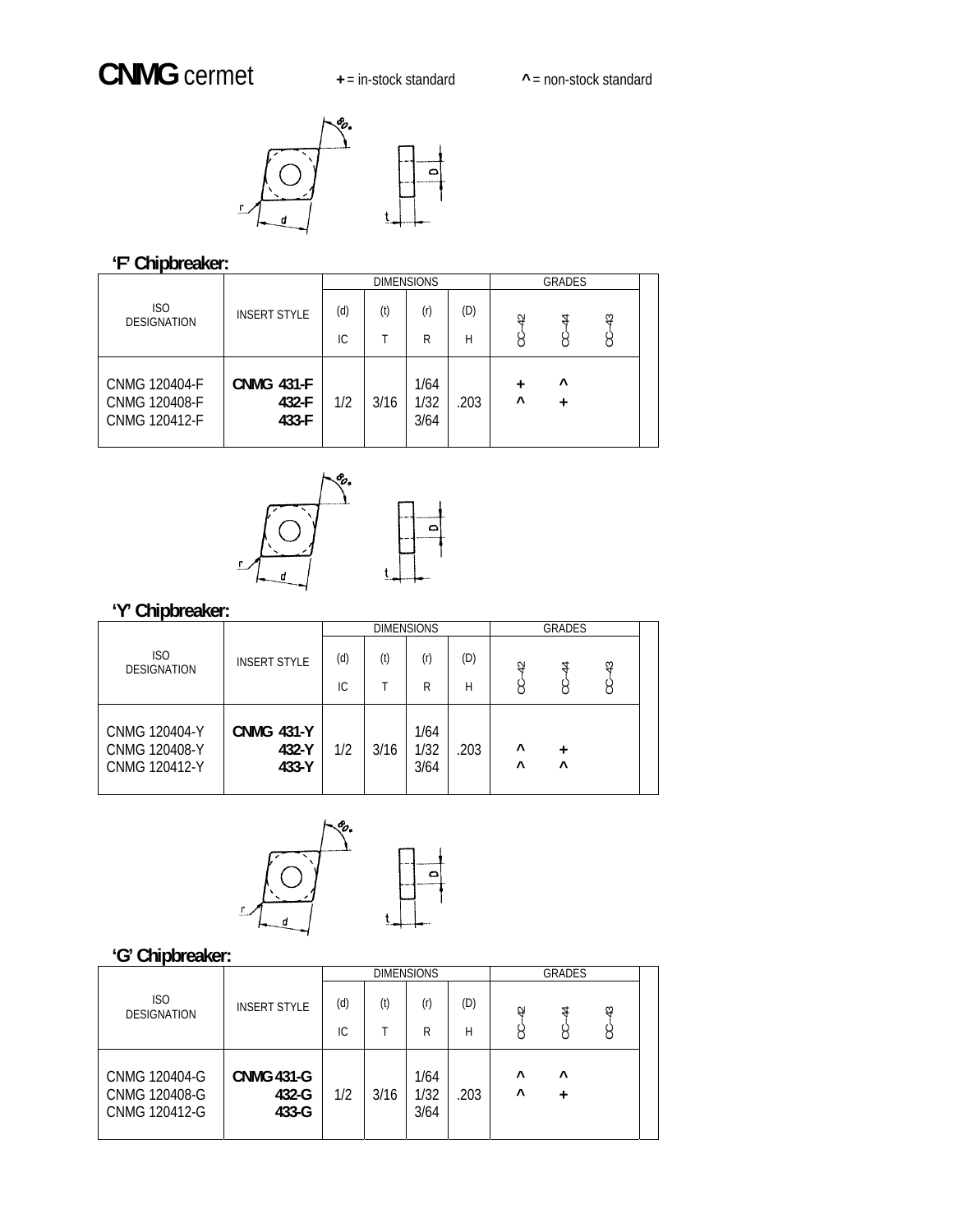

## **'F' Chipbreaker:**

|                                                 |                                     |     |      | <b>DIMENSIONS</b>    |      |                | <b>GRADES</b>        |          |  |
|-------------------------------------------------|-------------------------------------|-----|------|----------------------|------|----------------|----------------------|----------|--|
| ISO<br><b>DESIGNATION</b>                       | <b>INSERT STYLE</b>                 | (d) | (t)  | (r)                  | (D)  | $\overline{r}$ | 4                    |          |  |
|                                                 |                                     | IC. | T    | R                    | Н    | ġ              | S                    | $C - 43$ |  |
| DNMG 150404-F<br>DNMG 150408-F<br>DNMG 150412-F | <b>DNMG 431-F</b><br>432-F<br>433-F | 1/2 | 3/16 | 1/64<br>1/32<br>3/64 | .203 | +<br>$\wedge$  | $\wedge$<br>$\wedge$ |          |  |
|                                                 |                                     |     |      |                      |      |                |                      |          |  |



|                                                 |                                     |     |      | <b>DIMENSIONS</b>    |      |                      | GRADES               |    |  |
|-------------------------------------------------|-------------------------------------|-----|------|----------------------|------|----------------------|----------------------|----|--|
| <b>ISO</b><br><b>DESIGNATION</b>                | <b>INSERT STYLE</b>                 | (d) | (t)  | (r)                  | (D)  | $\overline{4}$       | $\ddot{4}$           | 43 |  |
|                                                 |                                     | IC. |      | R                    | Н    | ن                    | Ë                    | ن  |  |
| DNMG 150404-Y<br>DNMG 150408-Y<br>DNMG 150412-Y | <b>DNMG 431-Y</b><br>432-Y<br>433-Y | 1/2 | 3/16 | 1/64<br>1/32<br>3/64 | .203 | $\wedge$<br>$\wedge$ | $\wedge$<br>$\wedge$ |    |  |

| DNMG 150604-Y<br>DNMG 150608-Y<br>DNMG 150612-Y | <b>DNMG 441-Y</b><br>442-Y<br>443-Y | 1/2 | 1/4 | 1/64<br>1/32<br>3/64 | .203 | $\lambda$<br>$\lambda$ | Λ<br>∧ |  |
|-------------------------------------------------|-------------------------------------|-----|-----|----------------------|------|------------------------|--------|--|
|                                                 |                                     |     |     |                      |      |                        |        |  |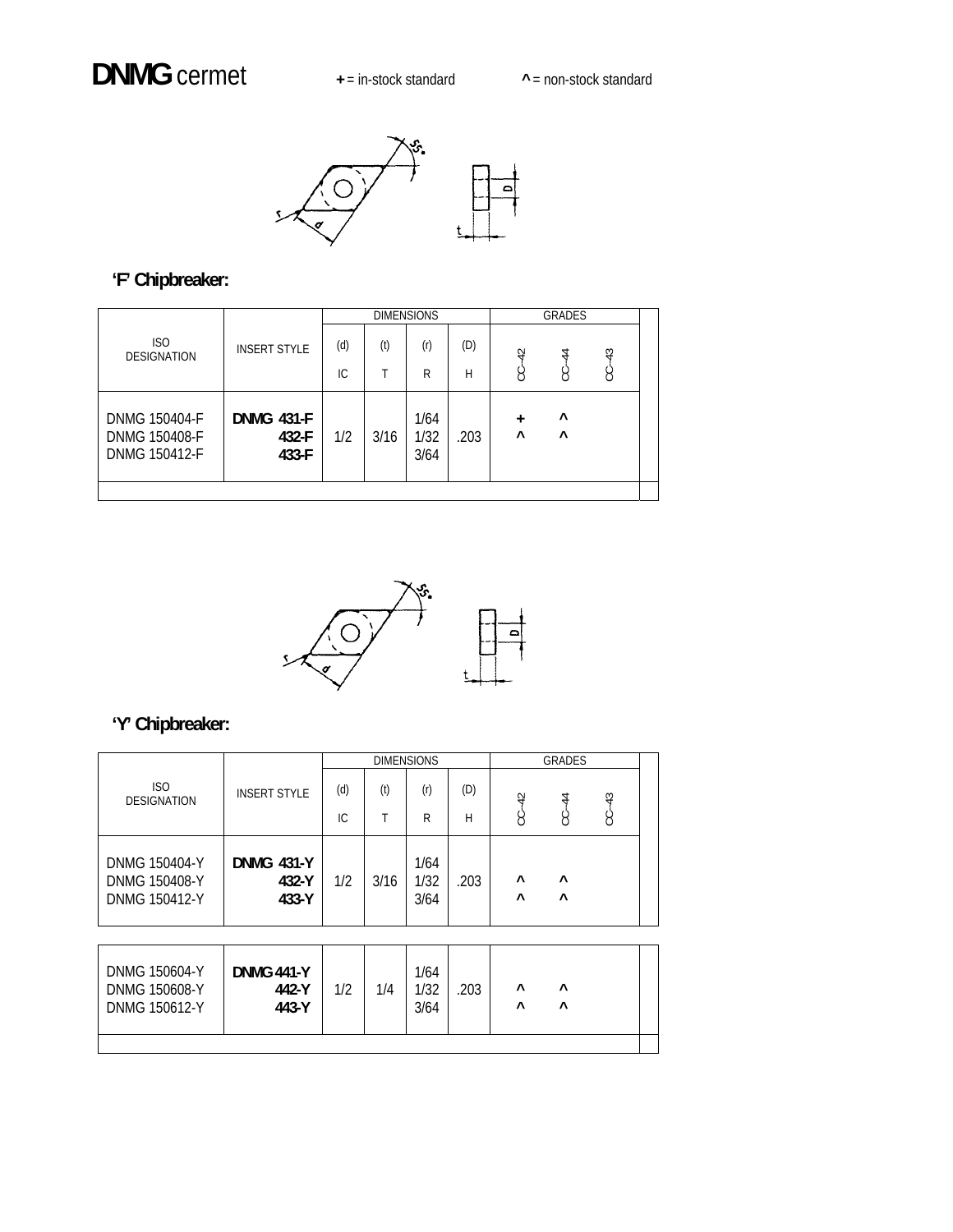

|                                                 |                                     |     |      | <b>DIMENSIONS</b>    |      |               | <b>GRADES</b>  |       |  |
|-------------------------------------------------|-------------------------------------|-----|------|----------------------|------|---------------|----------------|-------|--|
| ISO<br><b>DESIGNATION</b>                       | <b>INSERT STYLE</b>                 | (d) | (t)  | (r)                  | (D)  |               | $\overline{4}$ | $-43$ |  |
|                                                 |                                     | IC. |      | R                    | Н    | $CC - 42$     | Ÿ              | ġ     |  |
| DNMG 150404-G<br>DNMG 150408-G<br>DNMG 150412-G | <b>DNMG 431-G</b><br>432-G<br>433-G | 1/2 | 3/16 | 1/64<br>1/32<br>3/64 | .203 | $\wedge$<br>+ | $\lambda$<br>Λ |       |  |

| DNMG 150604-G<br>DNMG 150608-G<br>DNMG 150612-G | <b>DNMG 441-G</b><br>442-G<br>443-G | 1/2 | 1/4 | 1/64<br>1/32<br>3/64 | 203 | Λ<br>Λ | ∧<br>Λ |  |
|-------------------------------------------------|-------------------------------------|-----|-----|----------------------|-----|--------|--------|--|
|                                                 |                                     |     |     |                      |     |        |        |  |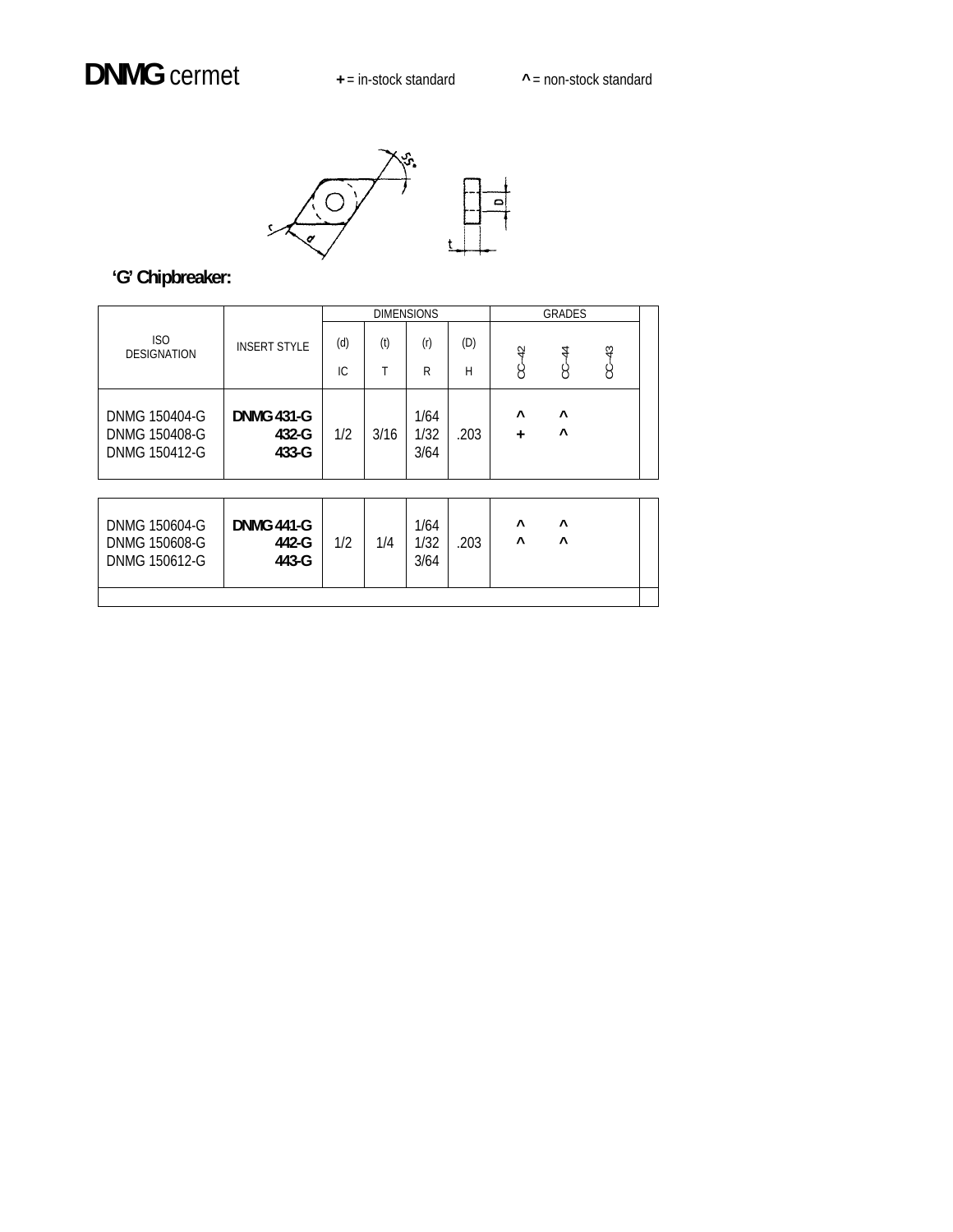# **SNMG** cermet **<sup>+</sup>** <sup>=</sup> in-stock standard **^** = non-stock standard





|                                                                      |                                     |     |      | <b>DIMENSIONS</b>    |      |                       | GRADES                 |    |  |
|----------------------------------------------------------------------|-------------------------------------|-----|------|----------------------|------|-----------------------|------------------------|----|--|
| IS <sub>O</sub><br><b>DESIGNATION</b>                                | <b>INSERT STYLE</b>                 | (d) | (t)  | (r)                  | (D)  | $\overline{4}$        | 4                      | 43 |  |
|                                                                      |                                     | IC. |      | R                    | Н    | Ġ                     | g                      | Ë  |  |
| <b>SNMG 120404-F</b><br><b>SNMG 120408-F</b><br><b>SNMG 120412-F</b> | <b>SNMG 431-F</b><br>432-F<br>433-F | 1/2 | 3/16 | 1/64<br>1/32<br>3/64 | .203 | $\wedge$<br>$\lambda$ | $\lambda$<br>$\lambda$ |    |  |





## **'Y' Chipbreaker:**

|                                                                      |                                     |     |      | <b>DIMENSIONS</b>    |      |          | <b>GRADES</b> |    |  |
|----------------------------------------------------------------------|-------------------------------------|-----|------|----------------------|------|----------|---------------|----|--|
| ISO<br><b>DESIGNATION</b>                                            | <b>INSERT STYLE</b>                 | (d) | (t)  | (r)                  | (D)  | 42       | 4             | 43 |  |
|                                                                      |                                     | IС  |      | R                    | Н    | Š        | ن             | S  |  |
| <b>SNMG 120404-Y</b><br><b>SNMG 120408-Y</b><br><b>SNMG 120412-Y</b> | <b>SNMG 431-Y</b><br>432-Y<br>433-Y | 1/2 | 3/16 | 1/64<br>1/32<br>3/64 | .203 | $\wedge$ | $\wedge$      |    |  |



|                                                                      |                                     |            |      | <b>DIMENSIONS</b>    |          |                     | <b>GRADES</b>         |            |  |
|----------------------------------------------------------------------|-------------------------------------|------------|------|----------------------|----------|---------------------|-----------------------|------------|--|
| ISO<br><b>DESIGNATION</b>                                            | <b>INSERT STYLE</b>                 | (d)<br>IC. | (t)  | (r)<br>R             | (D)<br>Н | $\overline{4}$<br>3 | 4<br>$\left( \right)$ | $-43$<br>Ë |  |
|                                                                      |                                     |            |      |                      |          |                     |                       |            |  |
| <b>SNMG 120404-G</b><br><b>SNMG 120408-G</b><br><b>SNMG 120412-G</b> | <b>SNMG 431-G</b><br>432-G<br>433-G | 1/2        | 3/16 | 1/64<br>1/32<br>3/64 | .203     | $\wedge$            | $\lambda$<br>+        |            |  |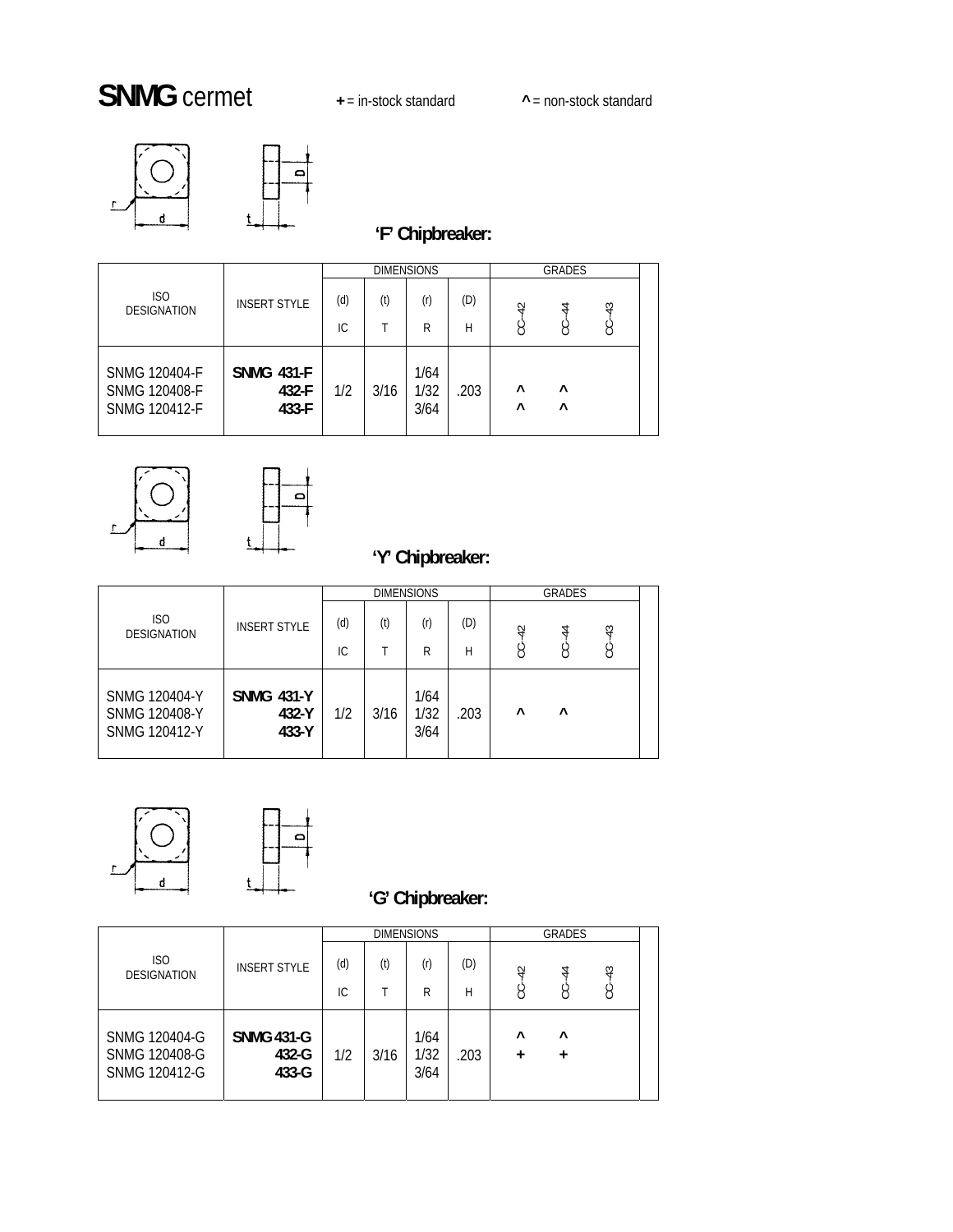## **TNMG** cermet **+** = in-stock standard **^** = non-stock standard



### **'F' Chipbreaker:**

|                                                                      |                                     |            |      | <b>DIMENSIONS</b>    |          |                | GRADES               |   |  |
|----------------------------------------------------------------------|-------------------------------------|------------|------|----------------------|----------|----------------|----------------------|---|--|
| ISO<br><b>DESIGNATION</b>                                            | <b>INSERT STYLE</b>                 | (d)<br>IC. | (t)  | (r)<br>R             | (D)<br>Н | $\overline{r}$ | 4                    | ₩ |  |
|                                                                      |                                     |            |      |                      |          | ġ              | ႘                    | Š |  |
| <b>TNMG 160404-F</b><br><b>TNMG 160408-F</b><br><b>TNMG 160412-F</b> | <b>TNMG 331-F</b><br>332-F<br>333-F | 3/8        | 3/16 | 1/64<br>1/32<br>3/64 | .150     |                | $\wedge$<br>$\wedge$ |   |  |



### **'Y' Chipbreaker:**

|                                                                      |                                     |     |      | <b>DIMENSIONS</b>    |      |                                  | <b>GRADES</b>                    |               |  |
|----------------------------------------------------------------------|-------------------------------------|-----|------|----------------------|------|----------------------------------|----------------------------------|---------------|--|
| ISO<br><b>DESIGNATION</b>                                            | <b>INSERT STYLE</b>                 | (d) | (t)  | (r)                  | (D)  | 42                               | 4                                | $\frac{3}{4}$ |  |
|                                                                      |                                     | IC. |      | R                    | Н    | 8                                | ႘                                | Ÿ             |  |
| <b>TNMG 160404-Y</b><br><b>TNMG 160408-Y</b><br><b>TNMG 160412-Y</b> | <b>TNMG 331-Y</b><br>332-Y<br>333-Y | 3/8 | 3/16 | 1/64<br>1/32<br>3/64 | .150 | $\wedge$<br>$\wedge$<br>$\wedge$ | $\wedge$<br>$\wedge$<br>$\wedge$ |               |  |



|                                                                      |                                         |            |      | <b>DIMENSIONS</b>    |          |                       | <b>GRADES</b> |            |  |
|----------------------------------------------------------------------|-----------------------------------------|------------|------|----------------------|----------|-----------------------|---------------|------------|--|
| ISO<br><b>DESIGNATION</b>                                            | <b>INSERT STYLE</b>                     | (d)<br>IC. | (t)  | (r)<br>R             | (D)<br>Н | $-42$<br>Š            | 4<br>Š        | $-43$<br>႘ |  |
| <b>TNMG 160404-G</b><br><b>TNMG 160408-G</b><br><b>TNMG 160412-G</b> | <b>TNMG 331-G</b><br>$332-G$<br>$333-G$ | 3/8        | 3/16 | 1/64<br>1/32<br>3/64 | .150     | $\wedge$<br>$\ddot{}$ | $\wedge$<br>+ |            |  |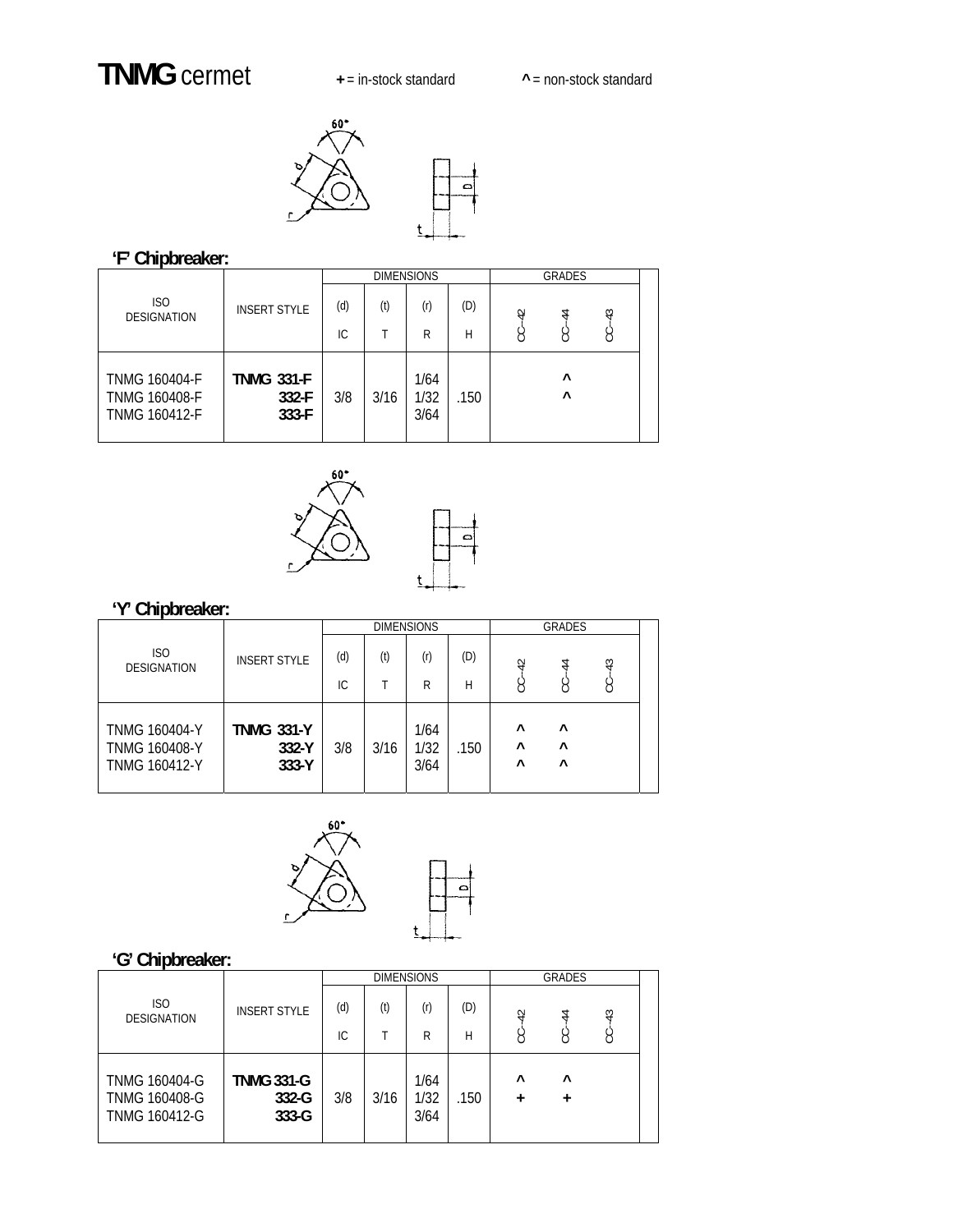

### **'G' Chipbreaker:**

|                                              |                            |     |      | <b>DIMENSIONS</b> |      |                       | GRADES               |                      |  |
|----------------------------------------------|----------------------------|-----|------|-------------------|------|-----------------------|----------------------|----------------------|--|
| IS <sub>O</sub><br><b>DESIGNATION</b>        | <b>INSERT STYLE</b>        | IС  |      | R                 | Н    | $\overline{4}$<br>ပ   | 4                    | $\frac{3}{4}$<br>ပ္ပ |  |
| <b>VNMG 160404-F</b><br><b>VNMG 160408-F</b> | <b>VNMG 331-G</b><br>332-G | 3/8 | 3/16 | 1/64<br>1/32      | .150 | $\wedge$<br>$\lambda$ | $\wedge$<br>$\wedge$ |                      |  |

## **WNMG** cermet **+** = in-stock standard **^** = non-stock standard



**'Y' Chipbreaker:** 

|                                                               |                                     |     |      | <b>DIMENSIONS</b>    |      | <b>GRADES</b>        |        |         |  |
|---------------------------------------------------------------|-------------------------------------|-----|------|----------------------|------|----------------------|--------|---------|--|
| ISO<br><b>DESIGNATION</b>                                     | <b>INSERT STYLE</b>                 | IC. |      | R                    | H    | $-42$<br>Ġ           | 4<br>S | 43<br>ن |  |
| <b>WNMG 080404-Y</b><br>WNMG 080408-Y<br><b>WNMG 080412-Y</b> | <b>WNMG 431-Y</b><br>432-Y<br>433-Y | 1/2 | 3/16 | 1/64<br>1/32<br>3/64 | .203 | $\wedge$<br>$\wedge$ | Λ<br>Λ |         |  |



|                                                 |                                     |     |      | <b>DIMENSIONS</b>    |      | <b>GRADES</b>         |           |                    |  |
|-------------------------------------------------|-------------------------------------|-----|------|----------------------|------|-----------------------|-----------|--------------------|--|
| <b>ISO</b><br><b>DESIGNATION</b>                | <b>INSERT STYLE</b>                 | IС  |      | R                    | Н    | $\overline{4}$<br>ပ္ပ | 4<br>S    | $\frac{3}{4}$<br>Ë |  |
| WNMG 080404-G<br>WNMG 080408-G<br>WNMG 080412-G | <b>WNMG 431-G</b><br>432-G<br>433-G | 1/2 | 3/16 | 1/64<br>1/32<br>3/64 | .203 | $\lambda$             | $\lambda$ |                    |  |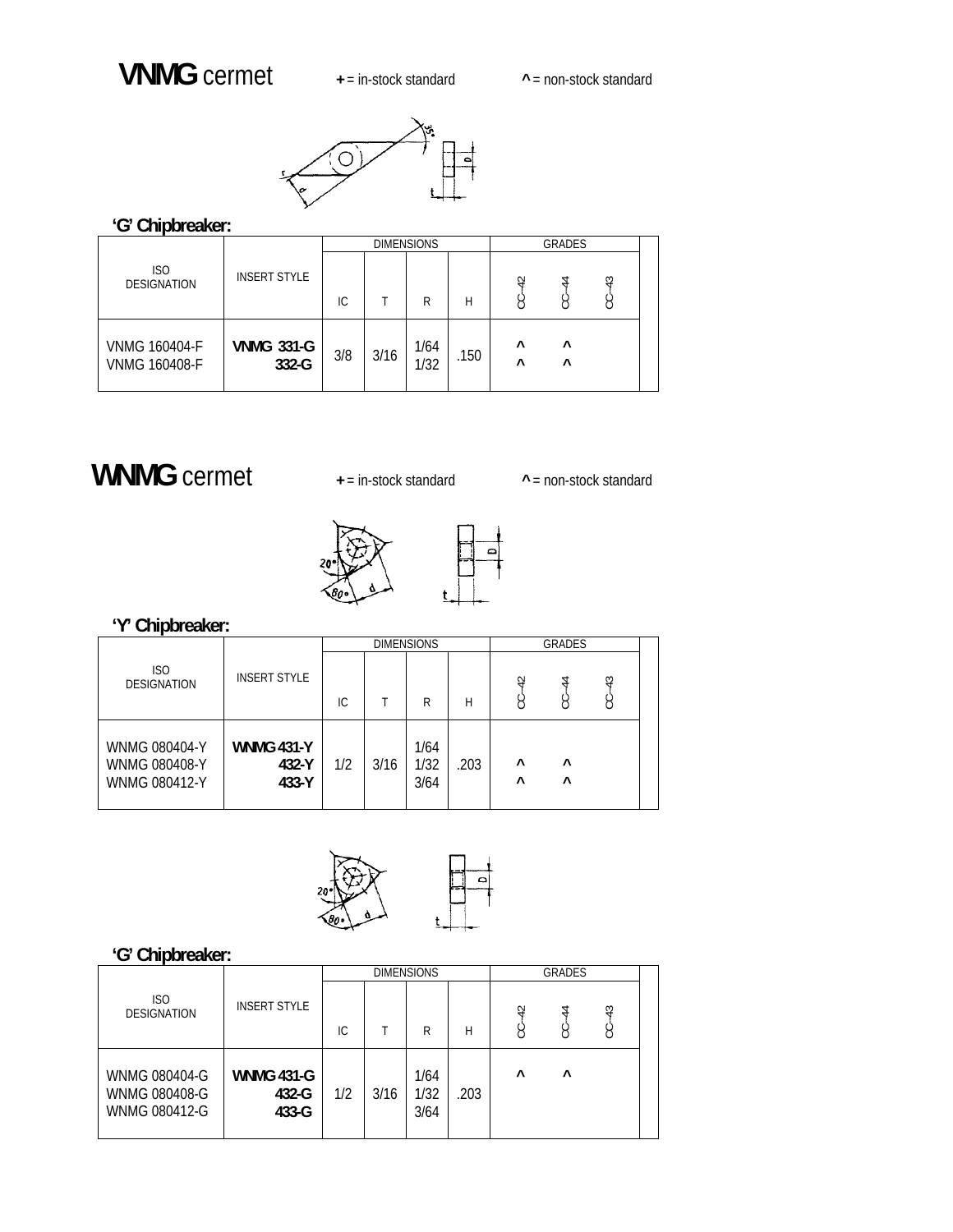

|                                          |     |      | <b>DIMENSIONS</b> |      |           | GRADES        |           |  |
|------------------------------------------|-----|------|-------------------|------|-----------|---------------|-----------|--|
| <b>ISO</b><br><b>DESIGNATION</b>         | (d) | (t)  | (r)               | (D)  | $-42$     | $-44$         |           |  |
|                                          | IС  | T    | R                 | Н    | ႘         | g             | $CC - 43$ |  |
| <b>CCMT 09T304</b><br><b>CCMT 09T308</b> | 3/8 | 5/32 | 1/64<br>1/32      | .173 | $\lambda$ | $\wedge$<br>Λ |           |  |
|                                          |     |      |                   |      |           |               |           |  |

## **RPMT** cermet **+** = in-stock standard  $\sim$  = non-stock standard



|                                     |           |     | <b>DIMENSIONS</b> | <b>GRADES</b> |                      |   |  |
|-------------------------------------|-----------|-----|-------------------|---------------|----------------------|---|--|
| ISO<br><b>DESIGNATION</b>           | (d)<br>IС | (t) |                   | ₽             | 2                    | ₩ |  |
| RPMT 120300G<br><b>RPMT 160400G</b> | 1/2       | 1/4 |                   |               | $\wedge$<br>$\wedge$ |   |  |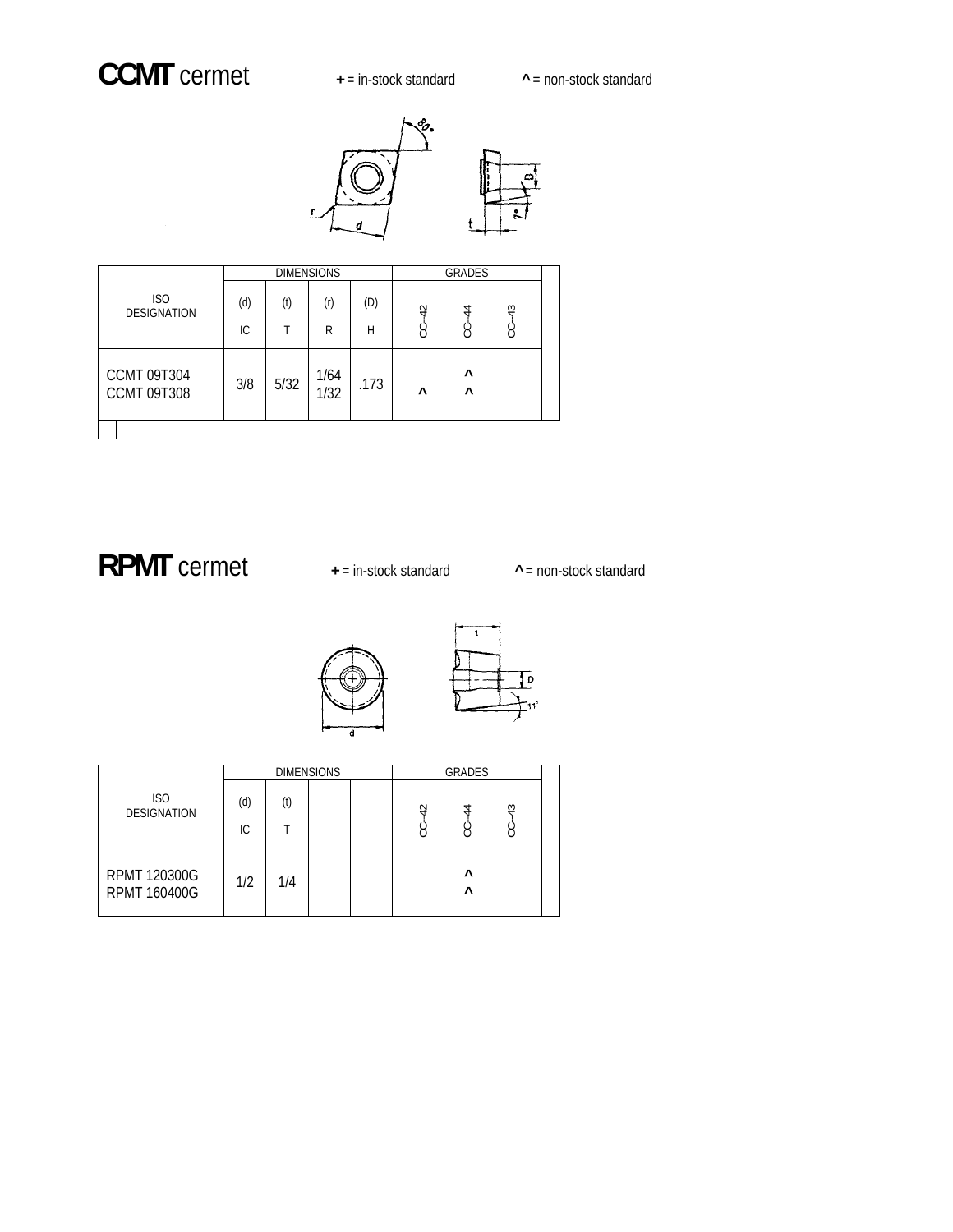



|                            |                        |     |     | <b>DIMENSIONS</b> |      | <b>GRADES</b> |           |            |  |
|----------------------------|------------------------|-----|-----|-------------------|------|---------------|-----------|------------|--|
| ISO<br><b>DESIGNATION</b>  | <b>INSERT STYLE</b>    | (d) | (t) | (r)               | (D)  | 42            | 4         | $\ddot{ }$ |  |
|                            |                        | IС  |     | R                 | Н    | 3             | $\bar{C}$ | Ë          |  |
| SPMW 090304<br>SPMW 090308 | <b>SPMW 321</b><br>322 | 3/8 | 1/4 | 1/64<br>1/32      | .125 |               | $\wedge$  |            |  |

# **DNGG** cermet **+** = in-stock standard **^** = non-stock standard



|                                                |                       |     |      | <b>DIMENSIONS</b> |      |   | <b>GRADES</b>         |            |  |
|------------------------------------------------|-----------------------|-----|------|-------------------|------|---|-----------------------|------------|--|
| IS <sub>O</sub><br><b>DESIGNATION</b>          | <b>INSERT STYLE</b>   | (d) | (t)  | (r)               | (D)  | ₽ | 4                     | $\ddot{ }$ |  |
|                                                |                       | IС  |      | R                 | Н    | g | g                     |            |  |
| <b>DNGG 150404R/L</b><br><b>DNGG 150408R/L</b> | DNGG 431R/L<br>432R/L | 1/2 | 3/16 | 1/64<br>1/32      | .203 |   | $\wedge$<br>$\lambda$ |            |  |

| <b>DNGG 150604R/L</b><br><b>DNGG 150608R/L</b> | DNGG 441R/L<br>442R/L | 11<br>11 Z | 1/4 | 1/64<br>1/22<br>ے ں ر | .203 | ∧<br>Λ |  |
|------------------------------------------------|-----------------------|------------|-----|-----------------------|------|--------|--|
|                                                |                       |            |     |                       |      |        |  |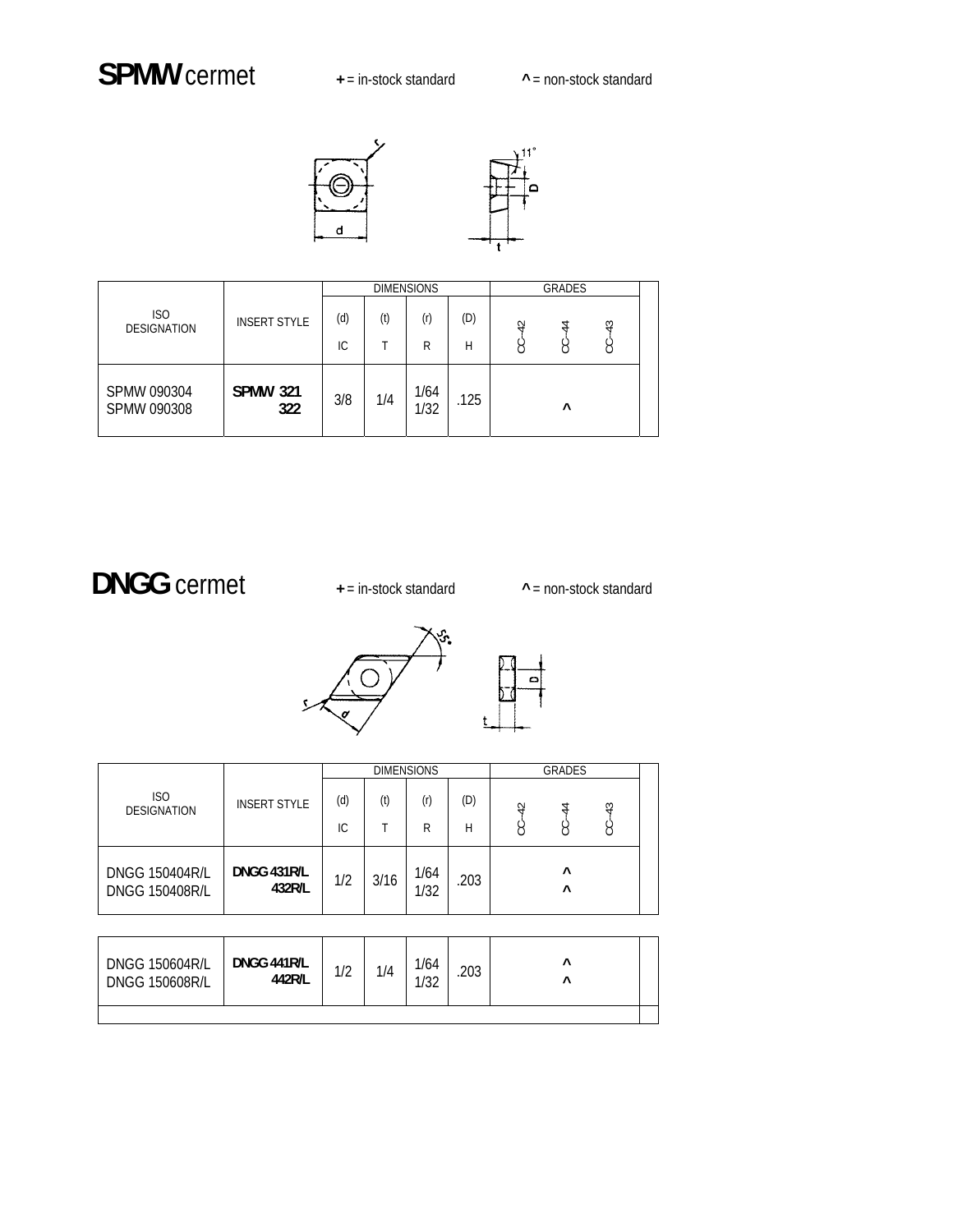## **SNGG** cermet **+** = in-stock standard **^** = non-stock standard



|                                                                         |                                 |     |      | <b>DIMENSIONS</b>    |      |   | <b>GRADES</b> |            |  |
|-------------------------------------------------------------------------|---------------------------------|-----|------|----------------------|------|---|---------------|------------|--|
| ISO<br><b>DESIGNATION</b>                                               | <b>INSERT STYLE</b>             | (d) | (t)  | (r)                  | (D)  | ₽ | 4             | $\ddot{ }$ |  |
|                                                                         |                                 | IC. |      | R                    | H    | ġ | g             | ġ          |  |
| <b>SNGG 120404R/L</b><br><b>SNGG 120408R/L</b><br><b>SNGG 120412R/L</b> | SNGG 431R/L<br>432R/L<br>433R/L | 1/2 | 3/16 | 1/64<br>1/32<br>3/64 | .203 |   | $\wedge$      |            |  |

## **TNGG** cermet **+** = in-stock standard **^** = non-stock standard



|                                                |                              |     |      | <b>DIMENSIONS</b> |      | <b>GRADES</b>        |                      |            |  |
|------------------------------------------------|------------------------------|-----|------|-------------------|------|----------------------|----------------------|------------|--|
| IS <sub>O</sub><br><b>DESIGNATION</b>          | <b>INSERT STYLE</b>          | (d) | (t)  | (r)               | (D)  | $\overline{4}$       | 4                    | $\ddot{ }$ |  |
|                                                |                              | IС  |      | R                 | Н    | نې                   | $\epsilon$ )         |            |  |
| <b>TNGG 160404R/L</b><br><b>TNGG 160408R/L</b> | <b>TNGG 331R/L</b><br>332R/L | 3/8 | 3/16 | 1/64<br>1/32      | .150 | $\wedge$<br>$\wedge$ | $\wedge$<br>$\wedge$ |            |  |

| <b>TNGG 220404R/L</b><br><b>TNGG 220408R/L</b> | TNGG 431R/L<br>432R/L | 11 | 3/16 | 1/64<br>1/32 | .203 | Λ<br>Λ | Λ<br>Λ |  |
|------------------------------------------------|-----------------------|----|------|--------------|------|--------|--------|--|
|                                                |                       |    |      |              |      |        |        |  |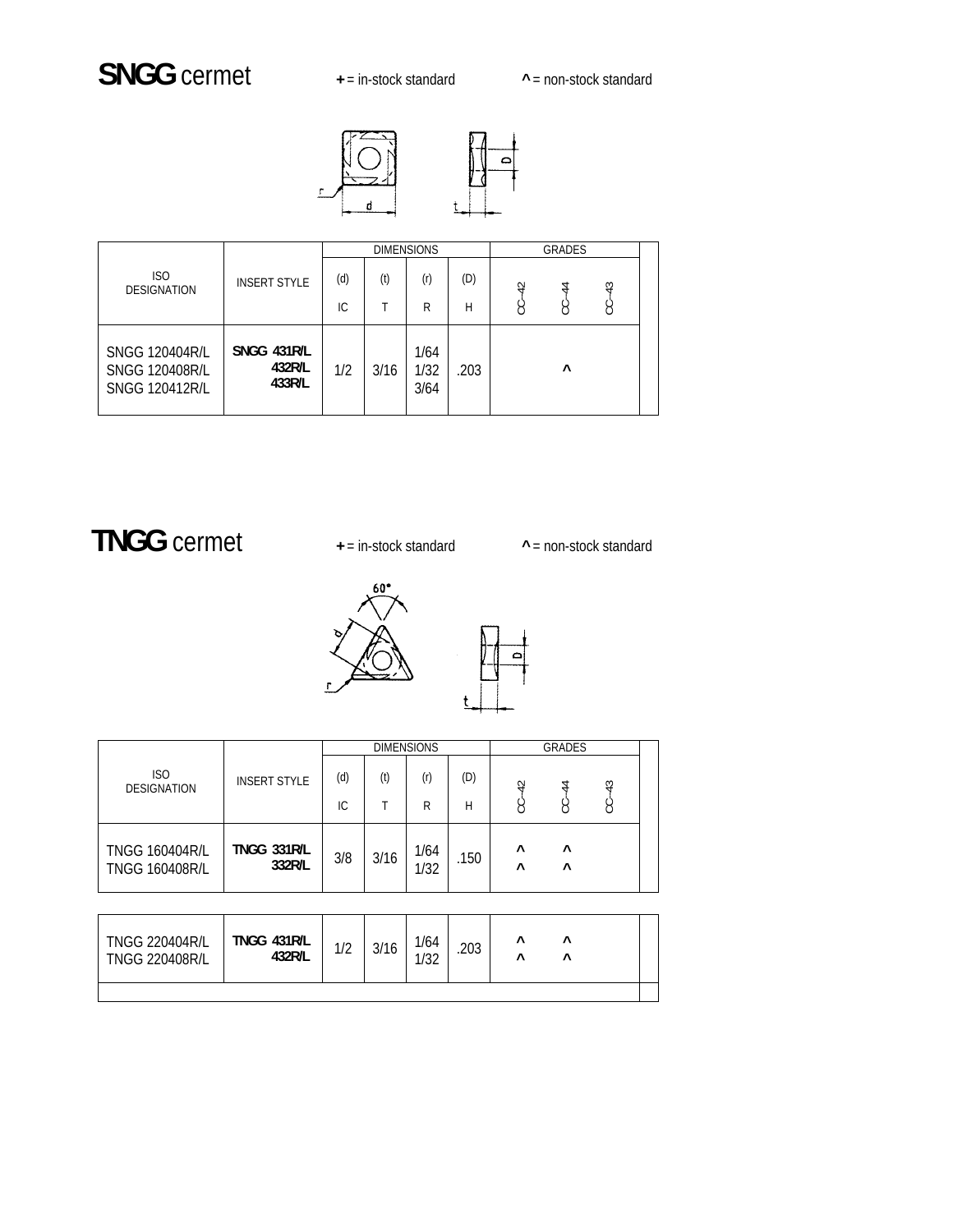## **CPGT** cermet **+** = in-stock standard **^** = non-stock standard



|                                  |                                                                                                                                                 |     |     | <b>DIMENSIONS</b> |     | <b>GRADES</b>  |   |  |
|----------------------------------|-------------------------------------------------------------------------------------------------------------------------------------------------|-----|-----|-------------------|-----|----------------|---|--|
| <b>ISO</b><br><b>DESIGNATION</b> | <b>INSERT STYLE</b>                                                                                                                             | (d) | (t) | (r)               | (D) | $\overline{4}$ | 4 |  |
|                                  | $\ddot{ }$<br>g<br>IС<br>R<br>Н<br>⌒<br>CPGT 321<br>1/64<br>$\wedge$<br>$\lambda$<br>1/8<br>3/8<br>.150<br>1/32<br>322<br>$\wedge$<br>$\lambda$ |     |     |                   |     |                |   |  |
| CPGT 090304<br>CPGT 090308       |                                                                                                                                                 |     |     |                   |     |                |   |  |

# SPGT cermet  $\longrightarrow$  + = in-stock standard  $\longrightarrow$  = non-stock standard



|                                  |                       |     |     | <b>DIMENSIONS</b> |      |                       | GRADES                 |       |  |
|----------------------------------|-----------------------|-----|-----|-------------------|------|-----------------------|------------------------|-------|--|
| ISO<br><b>DESIGNATION</b>        | <b>INSERT STYLE</b>   | (d) | (t) | (r)               | (D)  | $-42$                 | $\overline{4}$         | $-43$ |  |
|                                  |                       | IС  |     | R                 | Н    | ن                     | Ë                      | Ÿ     |  |
| SPGT 090304R/L<br>SPGT 090308R/L | SPGT 321R/L<br>322R/L | 3/8 | 1/8 | 1/64<br>1/32      | .150 | $\lambda$<br>$\wedge$ | $\lambda$<br>$\lambda$ |       |  |
|                                  |                       |     |     |                   |      |                       |                        |       |  |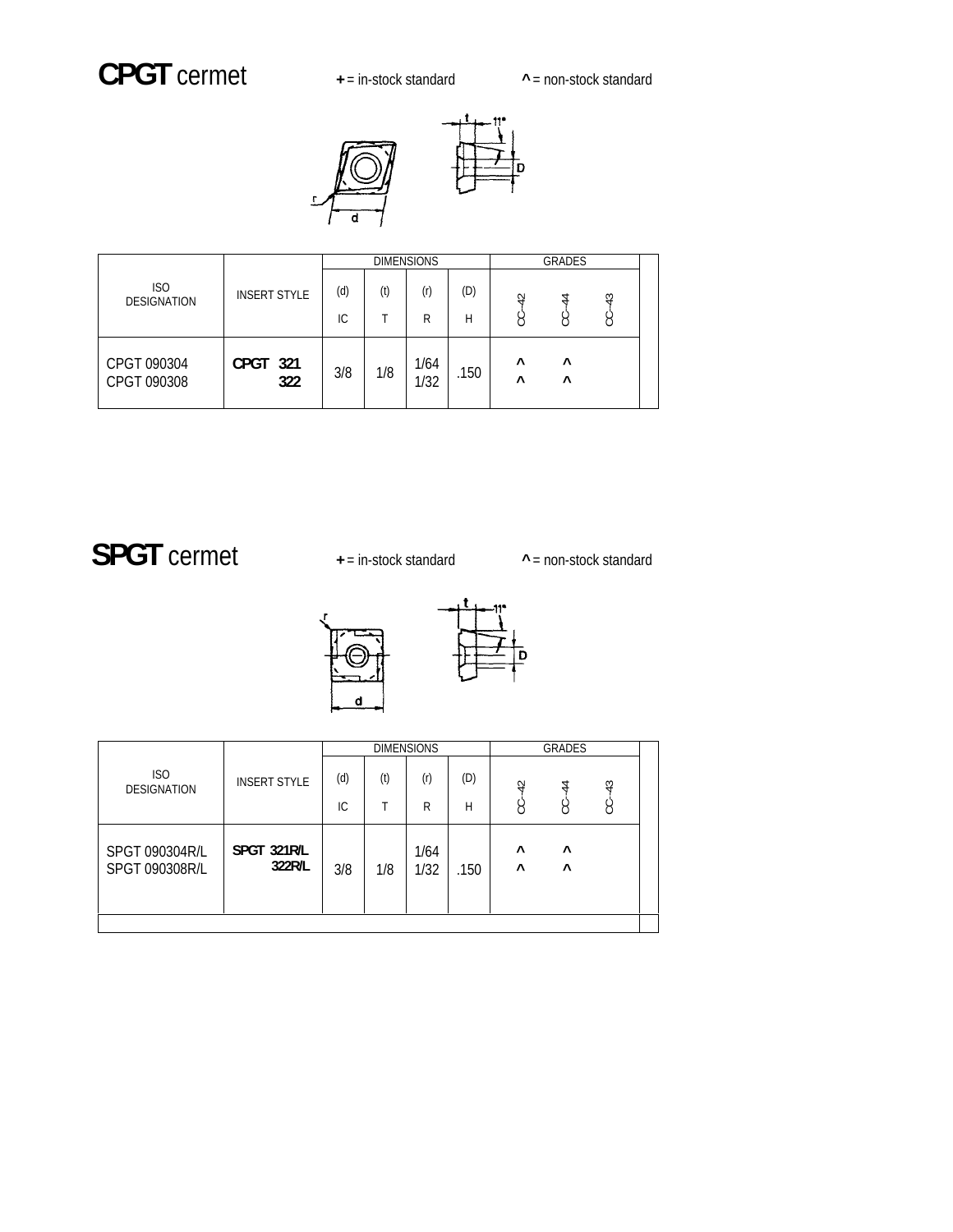# SPG cermet  $\longrightarrow$  = in-stock standard  $\longrightarrow$  = non-stock standard



|                                                                        |                                     | <b>DIMENSIONS</b> |      |                              |   |                         | <b>GRADES</b>                                |           |
|------------------------------------------------------------------------|-------------------------------------|-------------------|------|------------------------------|---|-------------------------|----------------------------------------------|-----------|
| ISO<br><b>DESIGNATION</b>                                              | <b>INSERT STYLE</b>                 | IC.               | Τ    | R                            | H | $CC-42$                 | $CC-44$                                      | $CC - 43$ |
| SPGN 160304<br>SPGN 160308<br>SPGN 160312<br>SPGN 160316               | SPG 321<br>322<br>323<br>324        | 3/8               | 1/8  | 1/64<br>1/32<br>3/64<br>1/16 |   | Λ<br>Λ<br>Λ<br>$\wedge$ | $\wedge$<br>$\wedge$<br>$\wedge$<br>$\wedge$ |           |
| <b>SPGN 220404</b><br><b>SPGN 220408</b><br>SPGN 220412<br>SPGN 220416 | <b>SPG 431</b><br>432<br>433<br>434 | 1/2               | 3/16 | 1/64<br>1/32<br>3/64<br>1/16 |   | $\wedge$<br>Λ<br>Λ<br>Λ | $\wedge$<br>$\wedge$<br>$\wedge$<br>$\wedge$ |           |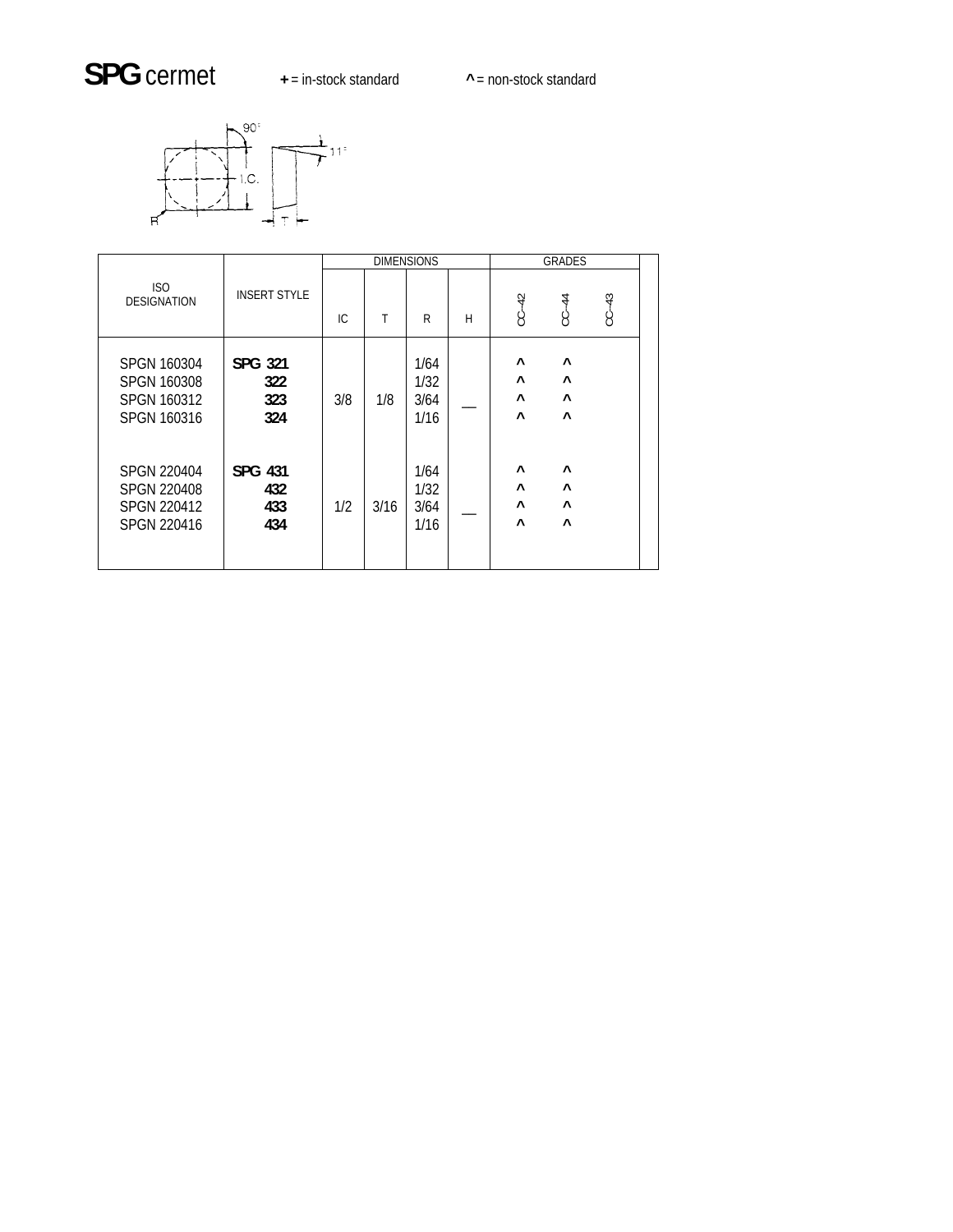# **TPG** cermet **+** = in-stock standard **^** = non-stock standard



|                                                                                      |                                     |     |      | <b>DIMENSIONS</b>            |   | GRADES                      |                                                           |         |
|--------------------------------------------------------------------------------------|-------------------------------------|-----|------|------------------------------|---|-----------------------------|-----------------------------------------------------------|---------|
| ISO<br><b>DESIGNATION</b>                                                            | <b>INSERT STYLE</b>                 | IC. | T    | R                            | H | $C - 42$                    | $C-C-44$                                                  | $CC-43$ |
| <b>TPGN 160304</b><br><b>TPGN 160308</b><br><b>TPGN 160312</b><br><b>TPGN 160316</b> | <b>TPG 321</b><br>322<br>323<br>324 | 3/8 | 1/8  | 1/64<br>1/32<br>3/64<br>1/16 |   | $+$<br>$+$<br>$\wedge$<br>Λ | $\wedge$<br>$+$<br>$\wedge$<br>$\ddot{}$                  |         |
| <b>TPGN 160404</b><br><b>TPGN 160408</b><br><b>TPGN 160412</b><br><b>TPGN 160416</b> | <b>TPG 331</b><br>332<br>333<br>334 | 3/8 | 3/16 | 1/64<br>1/32<br>3/64<br>1/16 |   | $\wedge$<br>Λ<br>Λ<br>Λ     | $\wedge$<br>$\boldsymbol{\wedge}$<br>$\wedge$<br>$\wedge$ |         |
| <b>TPGN 220404</b><br><b>TPGN 220408</b><br><b>TPGN 220412</b><br><b>TPGN 220416</b> | <b>TPG 431</b><br>432<br>433<br>434 | 1/2 | 3/16 | 1/64<br>1/32<br>3/64<br>1/16 |   | Λ<br>Λ<br>$\wedge$<br>Λ     | $\wedge$<br>$\wedge$<br>$\wedge$<br>$\wedge$              |         |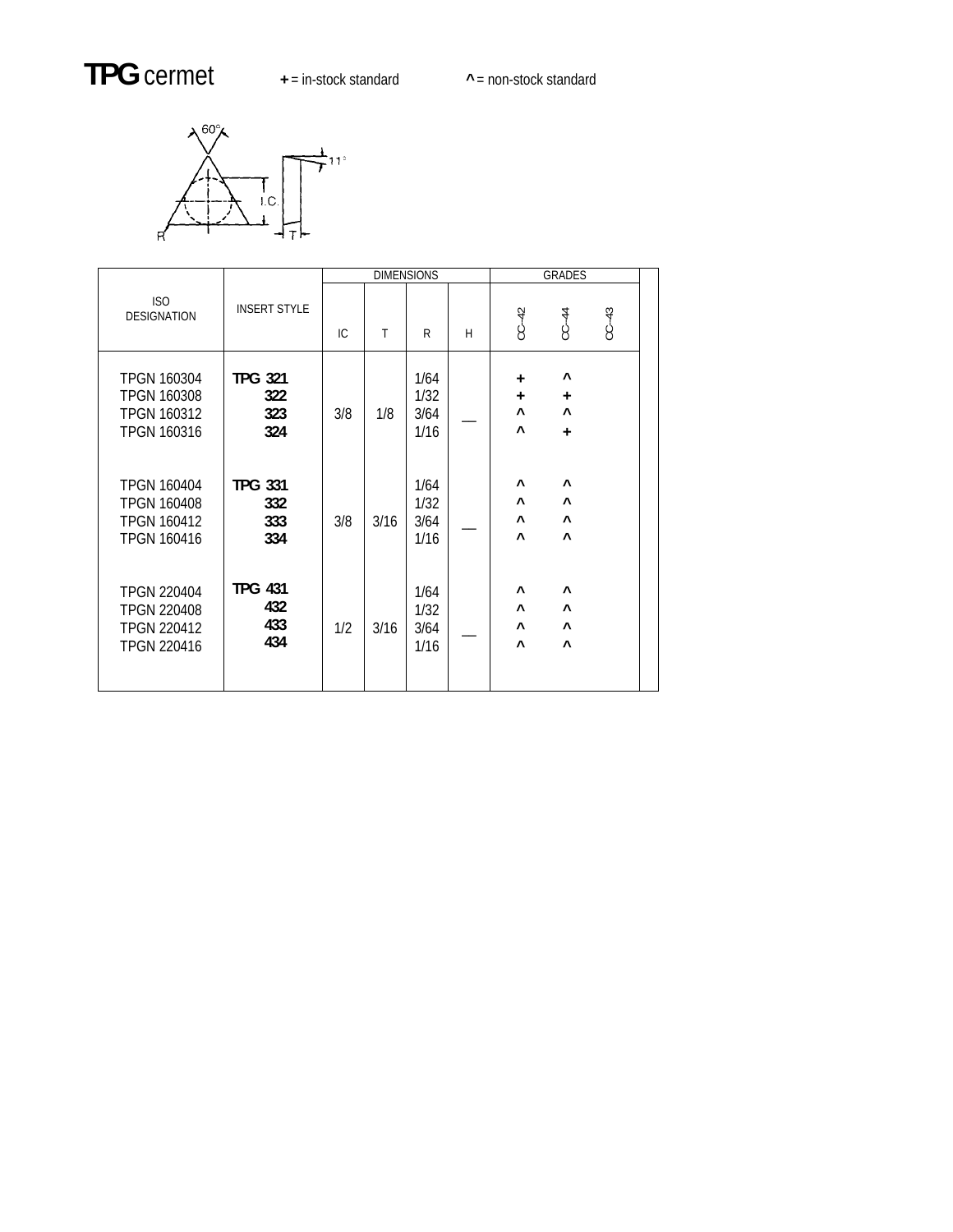

|                                                |                              |     |     | <b>DIMENSIONS</b> |      |                      | <b>GRADES</b>        |         |  |
|------------------------------------------------|------------------------------|-----|-----|-------------------|------|----------------------|----------------------|---------|--|
| ISO<br><b>DESIGNATION</b>                      | <b>INSERT STYLE</b>          | (d) | (t) | (r)               | (D)  |                      | $-44$                |         |  |
|                                                |                              | IC. | Т   | R                 | Н    | $CC-42$              | Š                    | $CC-43$ |  |
| <b>TPGT 110304R/L</b><br><b>TPGT 110308R/L</b> | <b>TPGT 221R/L</b><br>222R/L | 1/4 | 1/8 | 1/64<br>1/32      | .138 | $\wedge$<br>$\wedge$ | $\wedge$<br>$\wedge$ |         |  |
| <b>TPGT 160304R/L</b><br><b>TPGT 160308R/L</b> | TPGT 321R/L<br>TPGT 322R/L   | 3/8 | 1/8 | 1/64<br>1/32      | .177 | $\wedge$<br>$\wedge$ | $\wedge$<br>$\wedge$ |         |  |

 **SDEW** cermet **+** = in-stock standard **^** = non-stock standard





|                           |                     |     |      | <b>DIMENSIONS</b> |      | <b>GRADES</b>  |          |           |  |
|---------------------------|---------------------|-----|------|-------------------|------|----------------|----------|-----------|--|
| ISO<br><b>DESIGNATION</b> | <b>INSERT STYLE</b> | (d) | (t)  |                   | (D)  | $\overline{4}$ | 4        | 43        |  |
|                           |                     | IС  |      |                   | Н    | ਨ              | ς        |           |  |
| SDEW 1204AZT              | SDEW 43AZT          | 1/2 | 3/16 |                   | .205 |                | $\wedge$ | $\lambda$ |  |
|                           |                     |     |      |                   |      |                |          |           |  |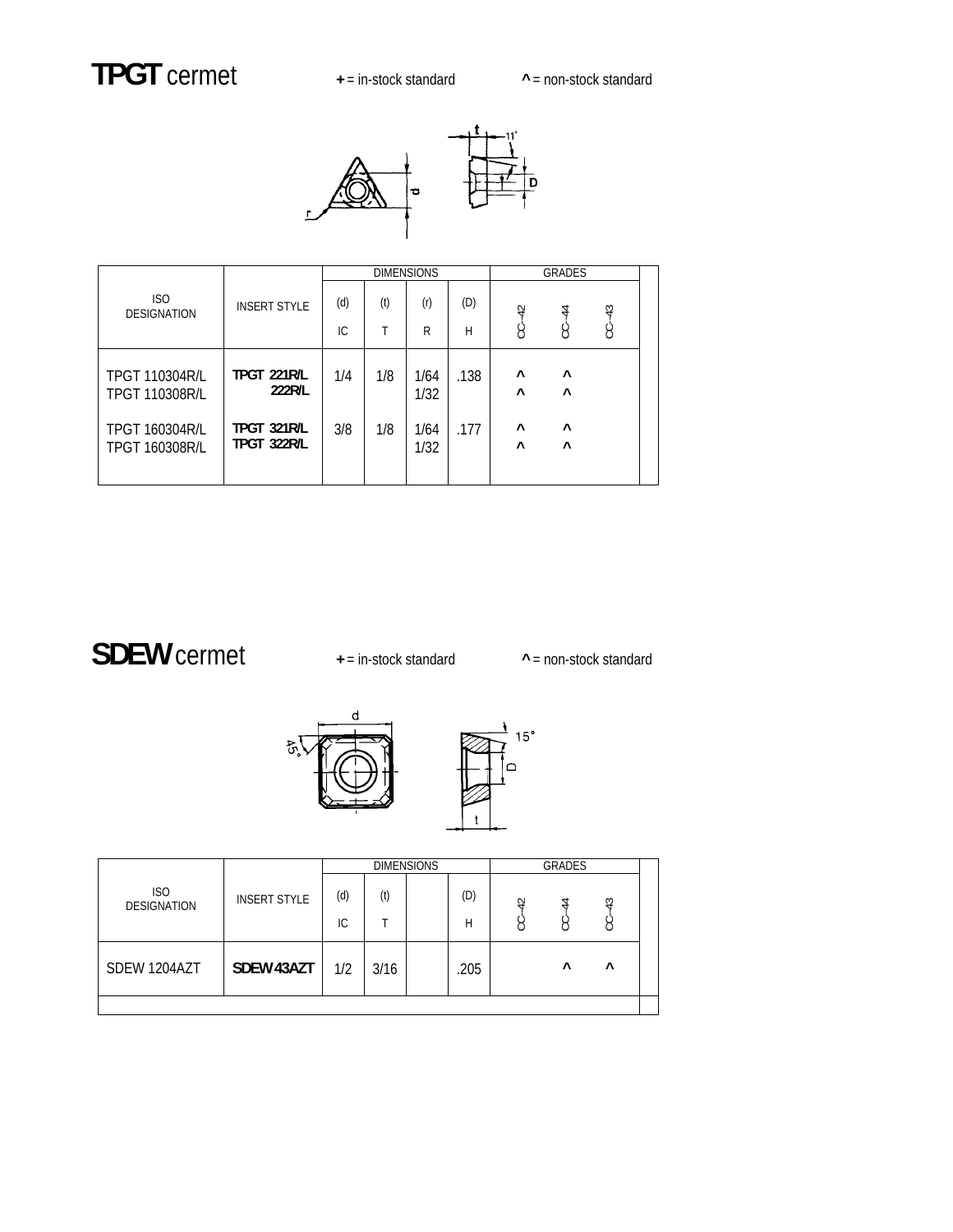## **SEHW** cermet **+** = in-stock standard **^** = non-stock standard

 $\Box$ 



|                           |                     |     |      | <b>DIMENSIONS</b> |      |                | GRADES |                |
|---------------------------|---------------------|-----|------|-------------------|------|----------------|--------|----------------|
| ISO<br><b>DESIGNATION</b> | <b>INSERT STYLE</b> | (d) | (t)  |                   | (D)  | $\overline{4}$ | 4      | $\overline{4}$ |
|                           |                     | IС  |      |                   | H    | న              | ਨ      |                |
| <b>SEHW 1204</b>          | SEHW <sub>43</sub>  | 1/2 | 3/16 |                   | .217 |                |        | $\wedge$       |
|                           |                     |     |      |                   |      |                |        |                |

## **SNK** cermet **+** = in-stock standard **^** = non-stock standard



|                           |                     |     |     | <b>DIMENSIONS</b> |      |       | <b>GRADES</b> |         |  |
|---------------------------|---------------------|-----|-----|-------------------|------|-------|---------------|---------|--|
| ISO<br><b>DESIGNATION</b> | <b>INSERT STYLE</b> | (d) | (t) | (a)               | (D)  | $-42$ | 4             |         |  |
|                           |                     | IС  |     | F                 | Н    | ن     | نې            | $CC-43$ |  |
| SNK 0903AEN               | SNK 32AEN           | 3/8 | 1/8 | .055              | .150 |       | ۸             |         |  |
|                           |                     |     |     |                   |      |       |               |         |  |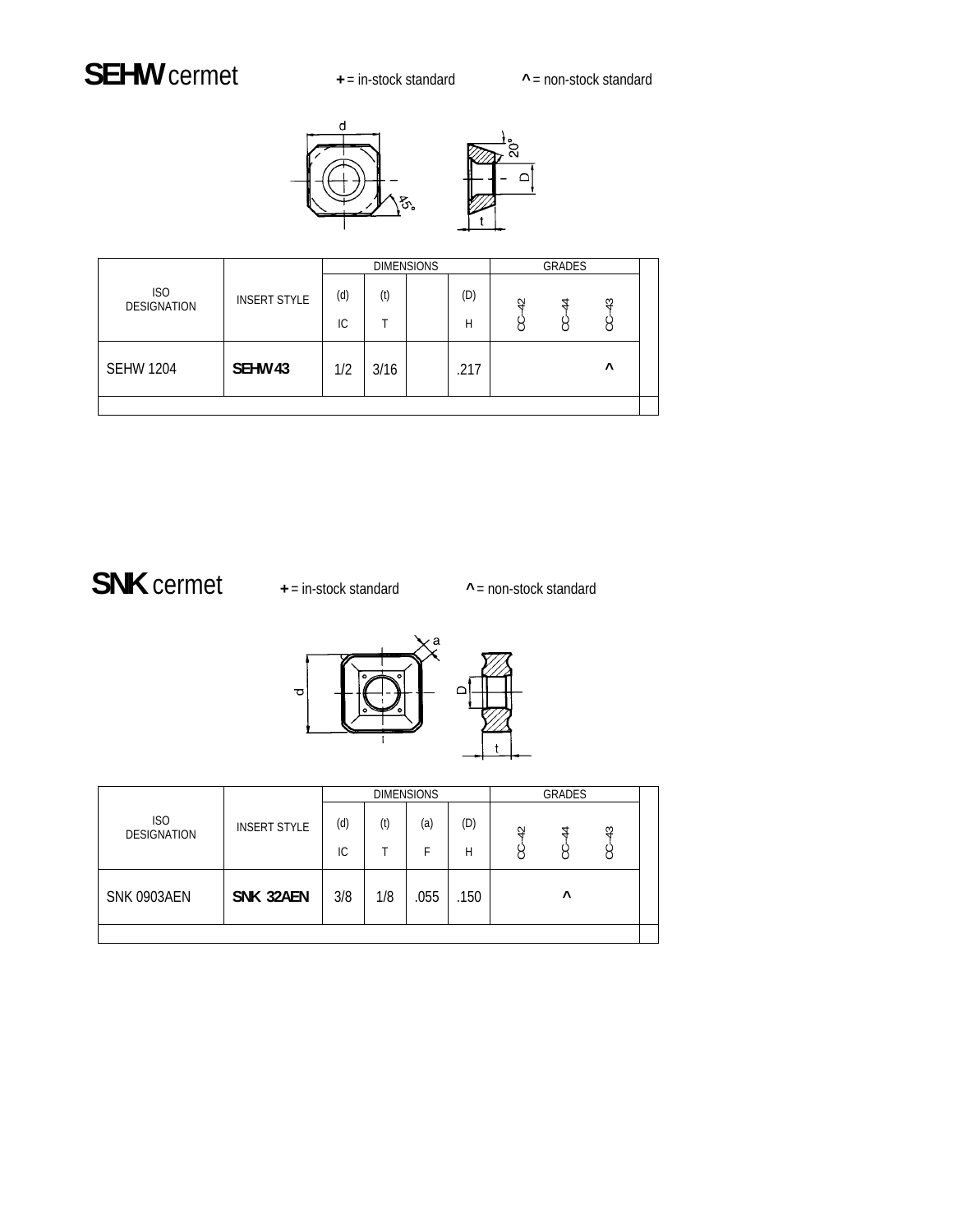

|                                |                                          |            |             | <b>DIMENSIONS</b> |                | GRADES |                      |  |
|--------------------------------|------------------------------------------|------------|-------------|-------------------|----------------|--------|----------------------|--|
| ISO<br><b>DESIGNATION</b>      | <b>INSERT STYLE</b>                      | (d)        | (t)         | (a)               | $\overline{4}$ | 4      | $\frac{3}{4}$        |  |
|                                |                                          | ТC         |             | F                 | S              | Ġ      | نې                   |  |
| SDCN 120EAETN<br>SDCN 1504AETN | <b>SDCN 42AETN</b><br><b>SDCN 53AETN</b> | 1/2<br>5/8 | 1/8<br>3/16 | .043<br>.043      |                |        | $\wedge$<br>$\wedge$ |  |
|                                |                                          |            |             |                   |                |        |                      |  |

## **SDKN** cermet **+** = in-stock standard **^** = non-stock standard



|                                  |                                          |            |             | <b>DIMENSIONS</b> |                |                | <b>GRADES</b> |                      |  |
|----------------------------------|------------------------------------------|------------|-------------|-------------------|----------------|----------------|---------------|----------------------|--|
| <b>ISO</b><br><b>DESIGNATION</b> | <b>INSERT STYLE</b>                      | (d)        | (t)         | (a)               | (b)            | $\overline{4}$ | $\ddot{4}$    | $\frac{3}{4}$        |  |
|                                  |                                          | IС         |             | F <sub>1</sub>    | F <sub>2</sub> | Š              | S             | Ë                    |  |
| SDKN 1203AETN<br>SDKN 1504AETN   | <b>SDKN 42AETN</b><br><b>SDKN 53AETN</b> | 1/2<br>5/8 | 1/8<br>3/16 | .020<br>.020      | .055<br>.055   |                |               | $\wedge$<br>$\wedge$ |  |
|                                  |                                          |            |             |                   |                |                |               |                      |  |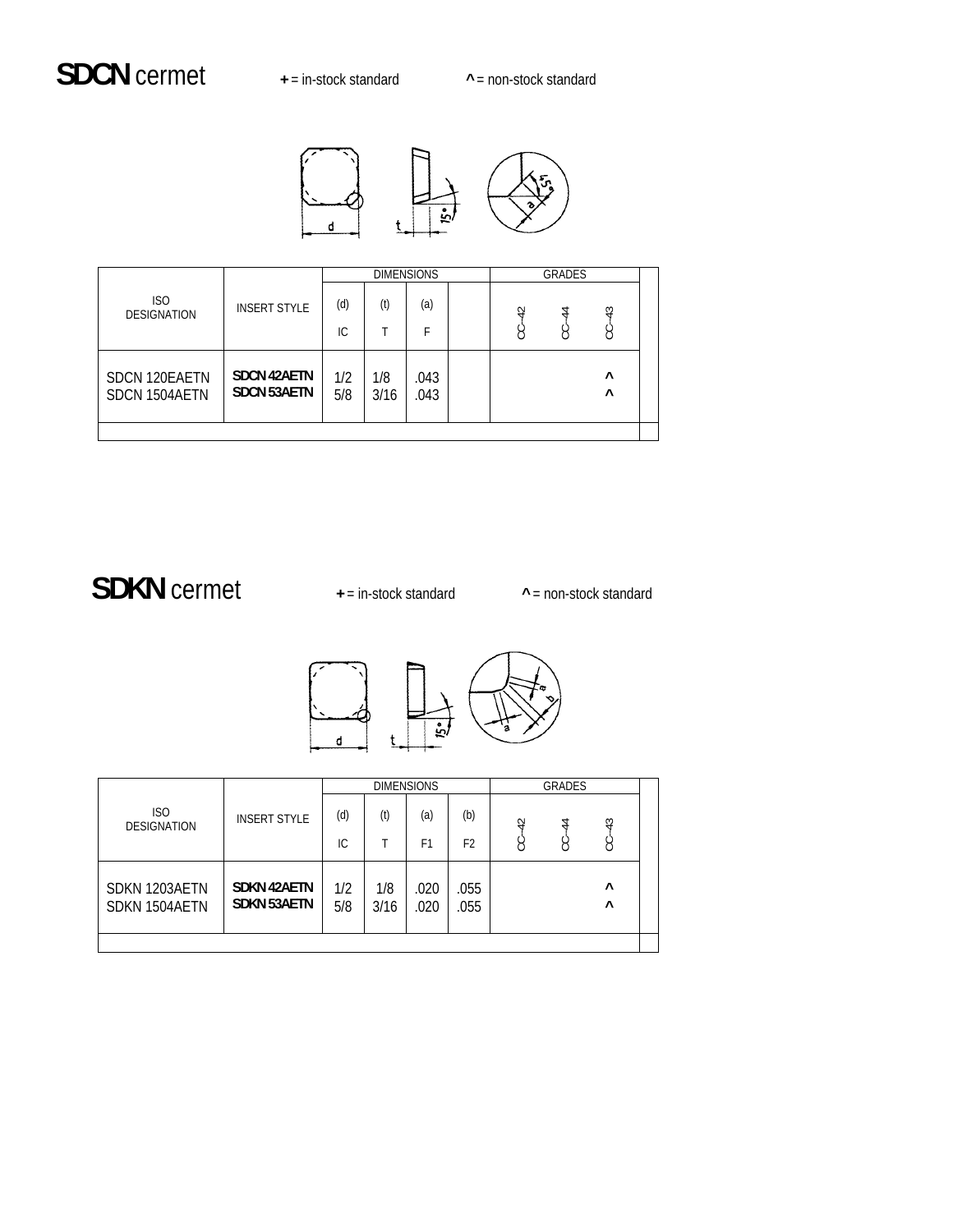## SEKN cermet  $+$  = in-stock standard  $+$  = non-stock standard



|                                  |                                          |            |             | <b>DIMENSIONS</b> |    | GRADES |                      |  |
|----------------------------------|------------------------------------------|------------|-------------|-------------------|----|--------|----------------------|--|
| <b>ISO</b><br><b>DESIGNATION</b> | <b>INSERT STYLE</b>                      | (d)        | (t)         | (a)               | 42 | 4      | $\ddot{ }$           |  |
|                                  |                                          | IC.        |             | F                 | Ÿ  | g      | Ÿ                    |  |
| SEKN 1203AFTN<br>SEKN 1504AFTN   | <b>SEKN 42AFTN</b><br><b>SEKN 53AFTN</b> | 1/2<br>5/8 | 1/8<br>3/16 | .078<br>.078      |    |        | $\wedge$<br>$\wedge$ |  |
|                                  |                                          |            |             |                   |    |        |                      |  |

## SPKN cermet  $+$  = in-stock standard  $+$  = non-stock standard



|                                       |                                        |            |             | <b>DIMENSIONS</b> |                |       | GRADES |                      |  |
|---------------------------------------|----------------------------------------|------------|-------------|-------------------|----------------|-------|--------|----------------------|--|
| IS <sub>O</sub><br><b>DESIGNATION</b> | <b>INSERT STYLE</b>                    | (d)        | (t)         | (a)               | (b)            | $-42$ | 4      | $\ddot{ }$           |  |
|                                       |                                        | IC.        |             | F1                | F <sub>2</sub> | Ġ     | Ÿ      | Ë                    |  |
| SPKN 1203EDR<br>SPKN 1504EDR          | <b>SPKN 42EDR</b><br><b>SPKN 53EDR</b> | 1/2<br>5/8 | 1/8<br>3/16 | .055<br>.055      | .039<br>.039   |       |        | $\wedge$<br>$\wedge$ |  |
|                                       |                                        |            |             |                   |                |       |        |                      |  |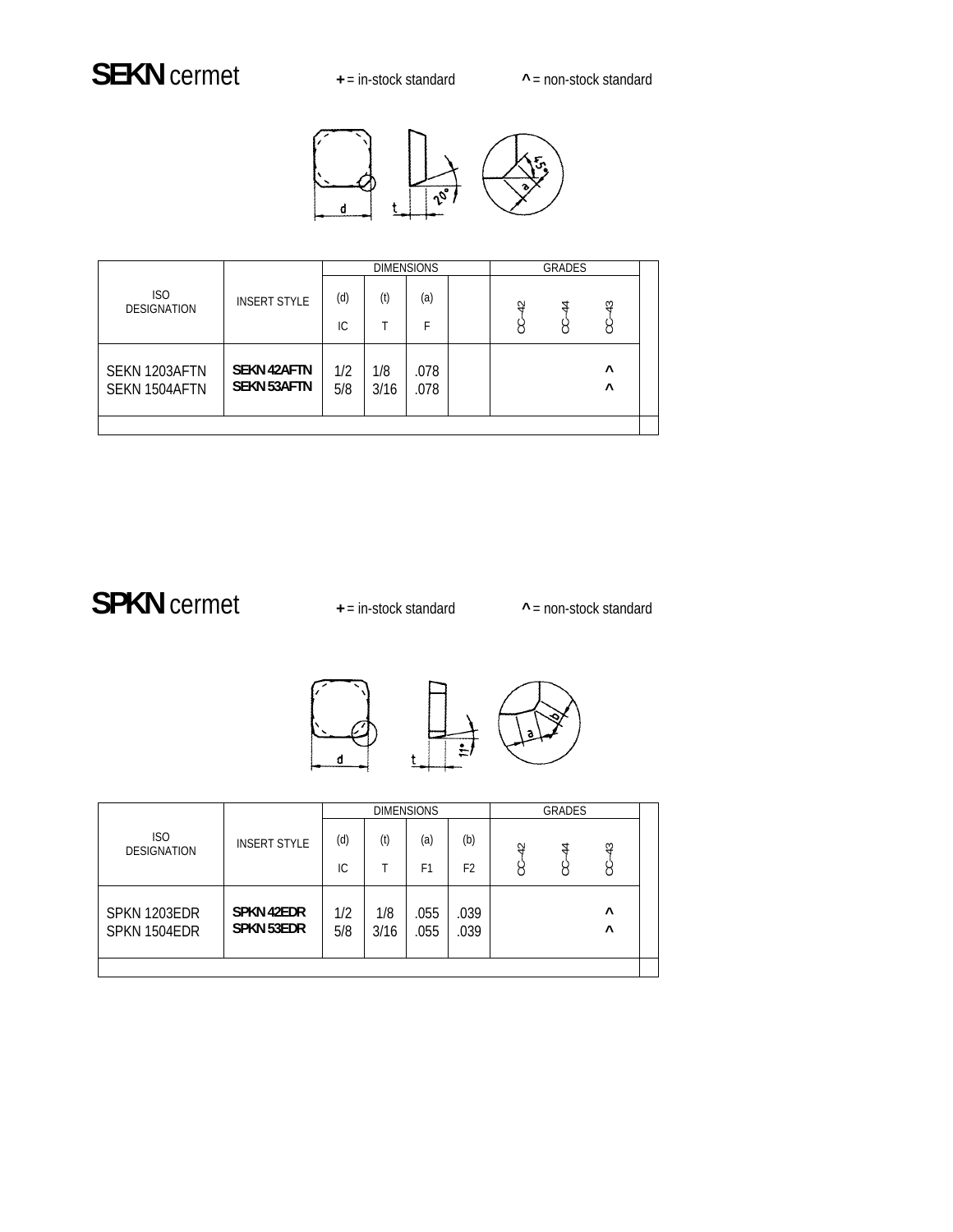## **TEKN** cermet **+** = in-stock standard **^** = non-stock standard





| ISO<br>(d)<br>(t)<br>(a)<br><b>INSERT STYLE</b><br>$-43$<br>$\overline{4}$<br>$\ddot{4}$<br><b>DESIGNATION</b><br>ġ<br>ڹ<br>3<br>IC.<br>F<br><b>TEKN 32PETR</b><br>3/8<br>$\wedge$<br>1/8<br>TEKN 1603PETR<br>.069<br><b>TEKN 43PETR</b><br>1/2<br>$\wedge$<br>TEKN 2204PETR<br>3/16<br>.069 |  |  |  | <b>DIMENSIONS</b> |  |  |  | GRADES |
|----------------------------------------------------------------------------------------------------------------------------------------------------------------------------------------------------------------------------------------------------------------------------------------------|--|--|--|-------------------|--|--|--|--------|
|                                                                                                                                                                                                                                                                                              |  |  |  |                   |  |  |  |        |
|                                                                                                                                                                                                                                                                                              |  |  |  |                   |  |  |  |        |
|                                                                                                                                                                                                                                                                                              |  |  |  |                   |  |  |  |        |

## **TPKN** cermet **+** = in-stock standard **^** = non-stock standard





|                              |                                        |            |             | <b>DIMENSIONS</b> |                |           | GRADES |                      |  |
|------------------------------|----------------------------------------|------------|-------------|-------------------|----------------|-----------|--------|----------------------|--|
| ISO<br><b>DESIGNATION</b>    | <b>INSERT STYLE</b>                    | (d)        | (t)         | (a)               | (b)            | $\varphi$ | 4      | $\ddot{a}$           |  |
|                              |                                        | IС         |             | F1                | F <sub>2</sub> | ġ         | g      | Š                    |  |
| TPKN 1603PPR<br>TPKN 2204PPR | <b>TPKN 32PPR</b><br><b>TPKN 43PPR</b> | 3/8<br>1/2 | 1/8<br>3/16 | .027<br>.027      | .055<br>.055   |           |        | $\wedge$<br>$\wedge$ |  |
|                              |                                        |            |             |                   |                |           |        |                      |  |